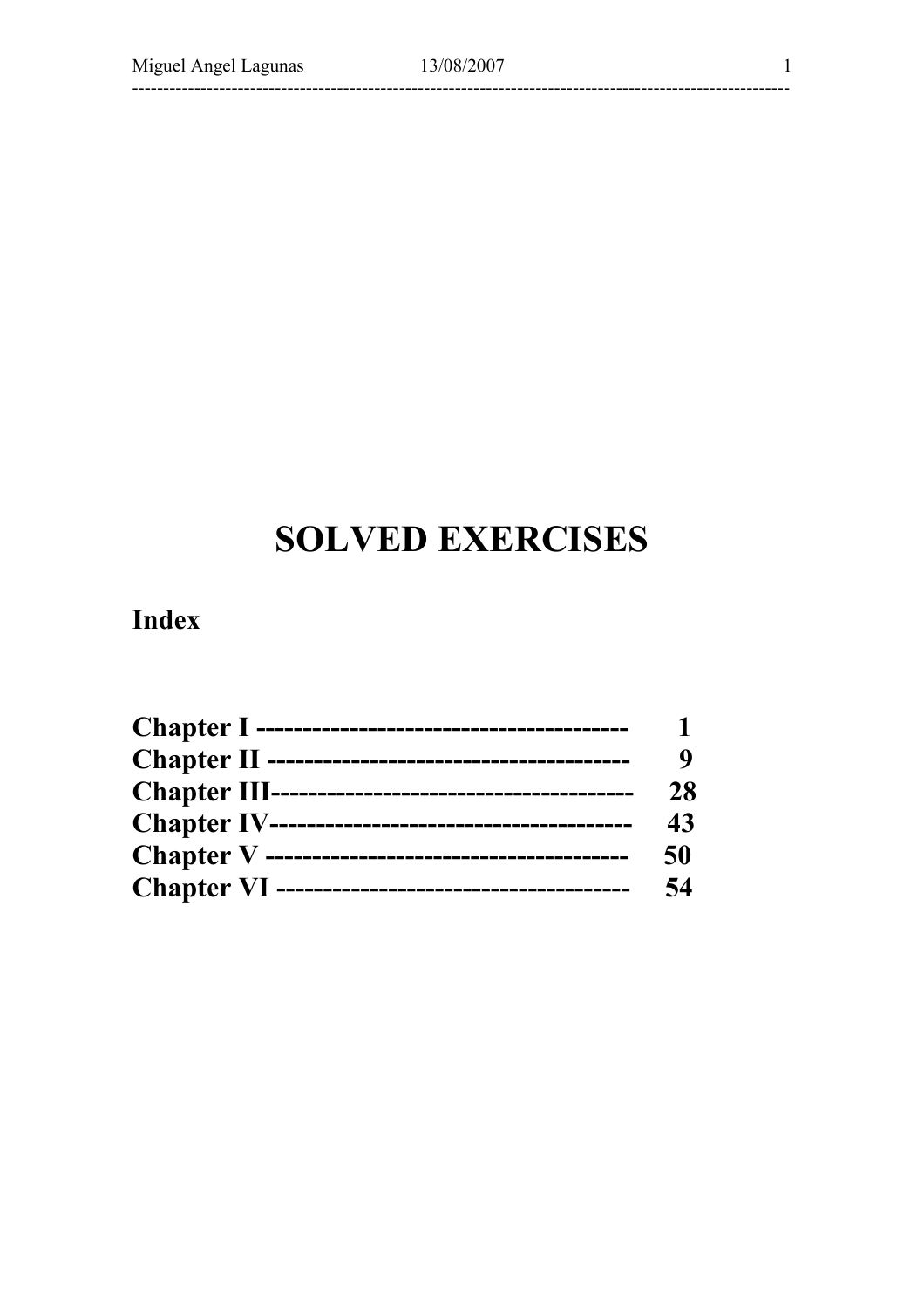## ----------------------------------------------------------------------------------------------------------

#### CHAPTER I

**I.8.1.-** 

$$
\underline{\underline{R}}_{n+1} = \beta \cdot \underline{\underline{R}}_n + \alpha \cdot \underline{X}_n \cdot \underline{X}_n^H
$$

a) Each factor  $\underline{X}_m \cdot \underline{X}_m^H$  contributes to the estimate with a coefficient equal to  $\alpha \beta^{n-m}$ . This is easy to check just by considering the IIR filter with numerator equal to  $\alpha$  and denominator equal to 1- $\beta z^{-1}$ . The effective length is defined when the coefficient goes down to a given value, let us say 1/e, in consequence the effective length will be defined as:

$$
\beta^N = 1/e \qquad \text{or} \qquad N = -\frac{1}{Ln(\beta)}
$$

when  $\beta$  is close to one

$$
-Ln(\beta) \cong (1 - \beta) \qquad \text{and} \qquad N \approx \frac{1}{1 - \beta}
$$

b)  $H(z) = \frac{\alpha}{1 - \beta z^{-1}}$ *z*  $=\frac{\alpha}{1-\beta z^{-}}$ 



c) 
$$
H(z) = \alpha \cdot \sum_{q=0}^{\infty} \beta^q \cdot z^{-q}
$$
 and  $\underline{R}_{n} = \sum_{q=0}^{\infty} \alpha \cdot \beta^q \cdot \underline{X}_{n-q} \cdot \underline{X}_{n-q}^H$ 

d) 
$$
E(\underline{\underline{R}}_{n+1}) = \beta.E(\underline{\underline{R}}_n) + \alpha.E(\underline{X}_{n+1} \cdot \underline{X}_{n+1}^H)
$$

 when the random processes forming the components of the original vectors are stationary, the expected value of the input dot product will be the actual autocorrelation matrix  $\underline{R}$  and the expected values of the first two terms will coincide.

Thus,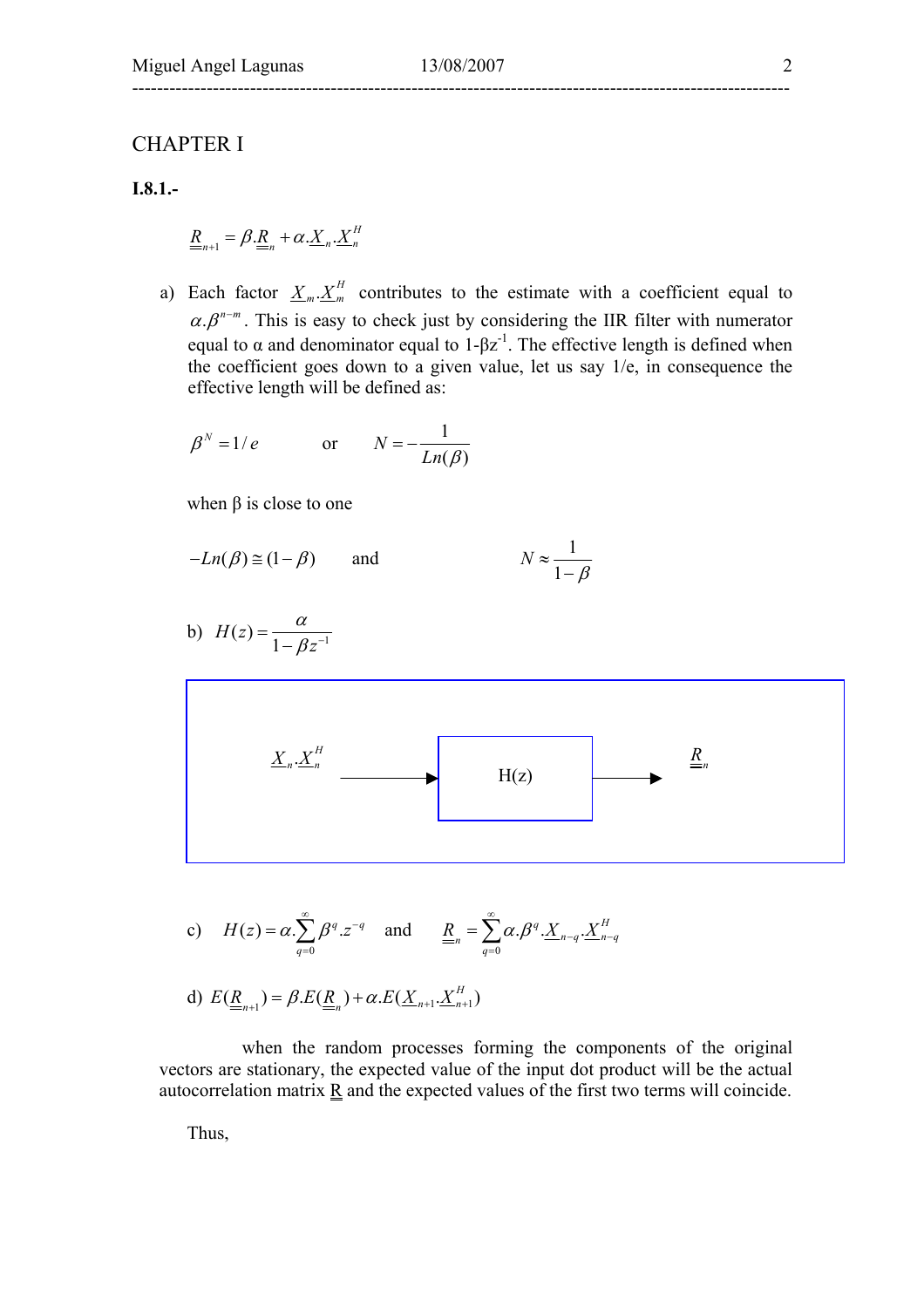$$
E(\underline{R}_{n}) = \frac{\alpha}{(1-\beta)} E(\underline{X}_{n+1} \cdot \underline{X}_{n+1}^{H}) = \frac{\alpha}{(1-\beta)} \cdot \underline{R}
$$

Obviously, to remove bias and ensuring that the expected value of the estimate tends to the actual value  $\alpha$  has to be equal to 1-β.

e)

The inverse lemma is:

If 
$$
\underline{R} = (\underline{A} + \underline{B} \cdot \underline{C} \cdot \underline{D})
$$
 then  $\underline{R}^{-1} = \underline{A}^{-1} - \underline{A}^{-1} \cdot \underline{B} \cdot (\underline{D} \cdot \underline{A}^{-1} \cdot \underline{B} + \underline{C}^{-1})^{-1} \cdot \underline{D} \cdot \underline{A}^{-1}$ 

A particular case is the Woodbury's identity

$$
(\underline{\underline{A}} + \delta \cdot \underline{a} \cdot \underline{a}^H)^{-1} = \underline{\underline{A}}^{-1} - \frac{\delta}{1 + \delta \cdot \underline{a}^H \cdot \underline{\underline{A}}^{-1} \cdot \underline{a}} \cdot \underline{\underline{A}}^{-1} \cdot \underline{a} \cdot \underline{a}^H \cdot \underline{\underline{A}}^{-1}
$$

Using the second one (much easy to use in our case) we get:

$$
\underline{R}_{n+1}^{-1} = \frac{1}{\beta} \left( \underline{R}_{n}^{-1} - \frac{\alpha^2 \cdot \underline{R}_{n}^{-1} \cdot X_{n+1} \cdot \underline{X}_{n+1}^H \cdot \underline{R}_{n}^{-1}}{\beta + \alpha^2 \underline{X}_{n+1}^H \cdot \underline{R}_{n}^{-1} \cdot X_{n+1}} \right)
$$

**I.8.2.-** 

a)  $S_0.S_0^{\text{H}}$  This is a rank-one matrix (all its columns are proportional each  $\frac{d}{dt}$  other). Being rank one it has only an eigenvalue different from zero. The eigenvector associated to this non cero eigenvalue is precisely  $S_0$ normalized, i.e.

$$
\left(\underline{S}_{o} \cdot \underline{S}_{o}^{H}\right) \cdot \frac{\underline{S}_{o}}{\|\underline{S}_{o}\|} = \|\underline{S}_{0}\|^{2} \cdot \frac{\underline{S}_{o}}{\|\underline{S}_{o}\|}
$$

The magnitude square of the vector

is the eigenvalue.

 $\lambda_2$ ,....,  $\lambda_0$  are cero and the eigenvector are any set of orthonormal vectors each other and with  $S_0$ 

- b) Any set of orthonormal vectors are valid eigenvectors of the identity matrix. The eigenvalues are all equal to one.
- c) The largest eigenvalue and the eigenvector associated to it is given by the rank one contribution.

$$
\left(\alpha \underline{S}.\underline{S}^H + \sigma^2.\underline{I}\right).\frac{\underline{S}}{\|\underline{S}\|} = \left(\alpha \left\|\underline{S}\right\|^2 + \sigma^2\right).\frac{\underline{S}}{\|\underline{S}\|}
$$

the rest of eigenvectors have to be orthogonal to this largest eigenvector. In consequence when multiplying any of them by the rank one part the dot product will be cero and: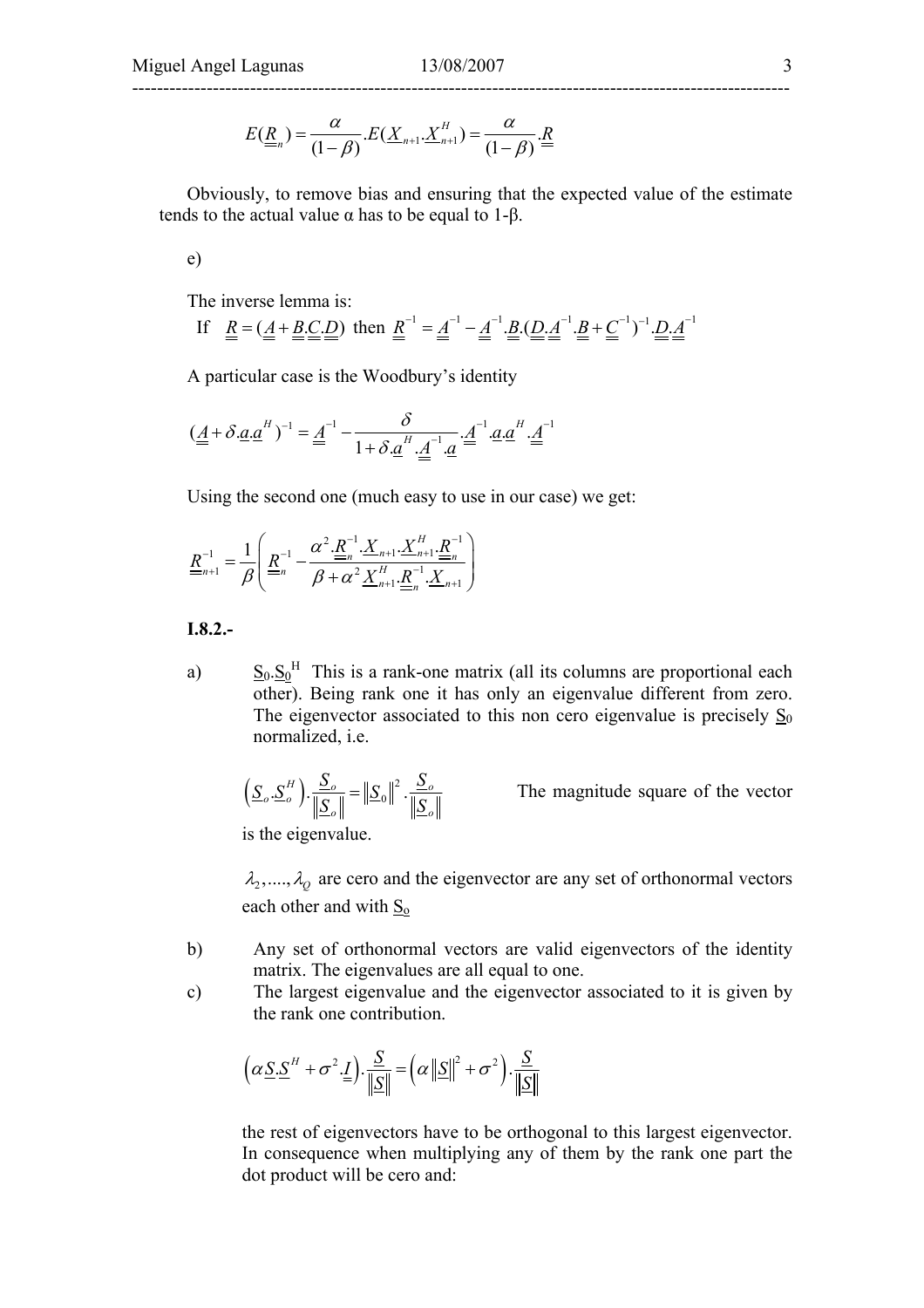$$
(\alpha \underline{S}.\underline{S}^H + \sigma^2.\underline{I}).\underline{e}_q = \sigma^2.\underline{I}.\underline{e}_q = \sigma^2.\underline{e}_q; \forall q = 2, Q
$$

All the eigenvalues are equal to the contribution of the identity matrix. Only the first one has the contribution of the rank one matrix in addition.

#### **I.8.3 .-**

The d.c. response equal to 0 dB. Is set as  $\underline{A}^H \cdot \underline{1} = 1$ , where vector  $\underline{1}$  contains 1 at every component, i.e. 1 0  $(q)$ .1 = 1 *Q q a q* −  $\sum_{q=0}^{\infty} a(q).1 =$ 

The output filter power is given by  $\underline{A}^H \cdot \underline{R} \cdot \underline{A}$ , where matrix  $\underline{R}$  is the autocorrelation matrix of the input signal, i.e.  $1 Q-1$ 0  $p=0$  $(q)$ . $a(p)$ . $r(q, p)$ *Q Q q p*  $a^*(q)$ *.a* $(p)$ *.r* $(q, p)$  $\overline{C}$ <sup>-1</sup> $\overline{C}$ <sub> $\alpha$ </sub>\*  $\sum_{q=0}^{\infty}\sum_{p=0}^{\infty}$ 

In particular, for q equal 2, the d.c. constraint is a line in the 2-D space where the two coefficients stay, and the power is defined by ellipses centered at the origin, which size is proportional to the output power of the filter under design.



If the input is white noise its autocorrelation matrix is the identity and the design evolves to:

 $\underline{A}^H \cdot \underline{1} = 1 \quad \underline{A}^H \cdot \underline{A}\Big|_{MIN}$ 

The Lagrangian (i.e. the objective minus a multiplier per every constraint) is  $\Upsilon = \underline{A}^H \cdot \underline{A} - \lambda \cdot (\underline{A}^H \cdot \underline{1} - 1)$ . Taking derivatives with respect the real and the imaginary parts of the filter coefficients (equivalent to take derivatives with respect  $A<sup>H</sup>$ ) and setting them to cero, results on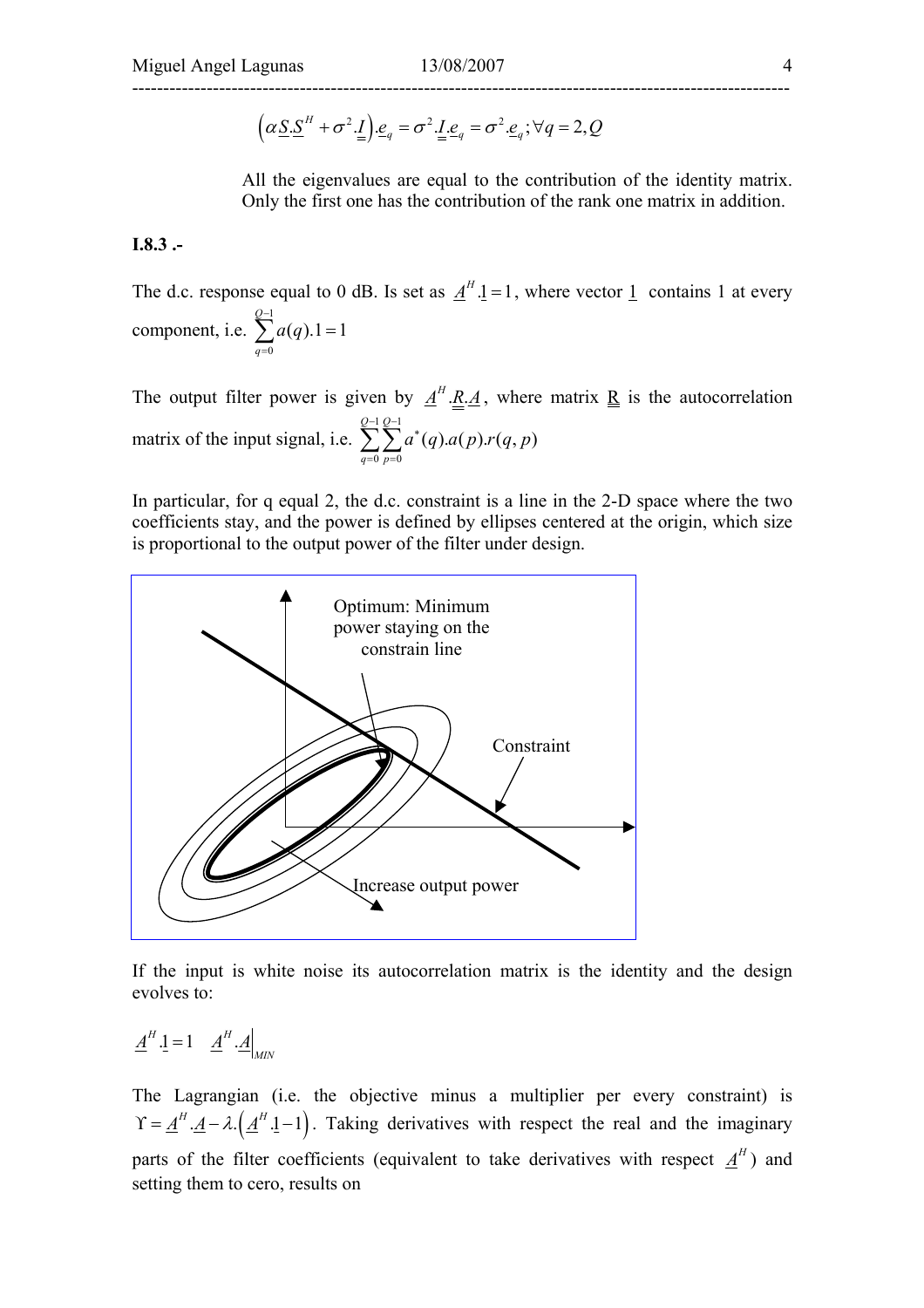### $\underline{A} - \lambda \cdot \underline{1} = 0$  and  $\underline{A} = \lambda \cdot \underline{1}$

The Lagrange multiplier is found from the constraint equation

$$
\lambda = \frac{1}{1^{H} \cdot 1} = 1/Q = 1/2
$$
  
b) since  $\underline{A}^{H} \cdot \underline{X}_{n} = \underline{A}^{H} \cdot (A \cdot 1 + \underline{w}_{n}) = A + \underline{A}^{H} \cdot \underline{w}_{n}$ .

Signal power  $A^2$ Noise power  $E([ \underline{A}^H \cdot \underline{w}_n ]^2) = E([ \underline{A}^H \cdot \sigma^2 \cdot \underline{I} \cdot \underline{A}] = \sigma^2 \cdot \underline{A}^H \cdot \underline{A} = \sigma^2$  $SNR = 2 \cdot \frac{A^2}{\sigma^2}$  A gain of 3 dB.

c) When the noise is not white, the constraint is maintained but the objective to be minimized changes. The solution to the new problem is given by

$$
\underline{A} = \frac{\underline{R}^{-1} \cdot \underline{1}}{\underline{1}^H \cdot \underline{R}^{-1} \cdot \underline{1}}
$$
 and 
$$
\underline{A}^H \cdot \underline{X}_n = \underline{A}^H \cdot (A \cdot \underline{1} + \underline{w}_n) = A + \underline{A}^H \cdot \underline{w}_n
$$
 still holds

Signal power  $A^2$ 

Noise Power 
$$
E\left(\left|\underline{A}^H \cdot \underline{w}_n\right|^2\right) = E\left(\underline{A}^H \cdot \underline{R}_w \cdot \underline{A}\right) = \frac{1}{\underline{1}^H \cdot \underline{R}^{-1} \cdot \underline{1}}.
$$
  
\n $SNR = A^2 \cdot \left(\underline{1}^H \cdot \underline{R}^{-1} \cdot \underline{1}\right)$ 

For the given acf matrix,

$$
\underline{R}_{w}^{-1} = \frac{1}{\sigma^{4} - \gamma^{2}} \cdot \begin{pmatrix} \sigma^{2} & -\gamma \\ -\gamma & \sigma^{2} \end{pmatrix} ; \quad \underline{1}^{H} \cdot \underline{R}_{w}^{-1} = \frac{\begin{bmatrix} \sigma^{2} - \gamma & \sigma^{2} - \gamma \end{bmatrix}}{\sigma^{4} - \gamma^{2}} = \begin{bmatrix} \frac{1}{\sigma^{2} + \gamma} & \frac{1}{\sigma^{2} + \gamma} \end{bmatrix} ;
$$
\n
$$
\underline{1}^{H} \cdot \underline{R}_{w}^{-1} = \frac{2}{\sigma^{2} + \gamma}
$$

finally

$$
SNR = 2 \cdot \frac{A^2}{\sigma^2} \cdot \left[ \frac{1}{1 + \left(\frac{\gamma}{\sigma^2}\right)} \right]
$$
 [Increasing correlation decreases gain from the maximum of

3 dB. For the white noise case!

Just in case the white noise (sub-optimum) filter is used, the SNR is: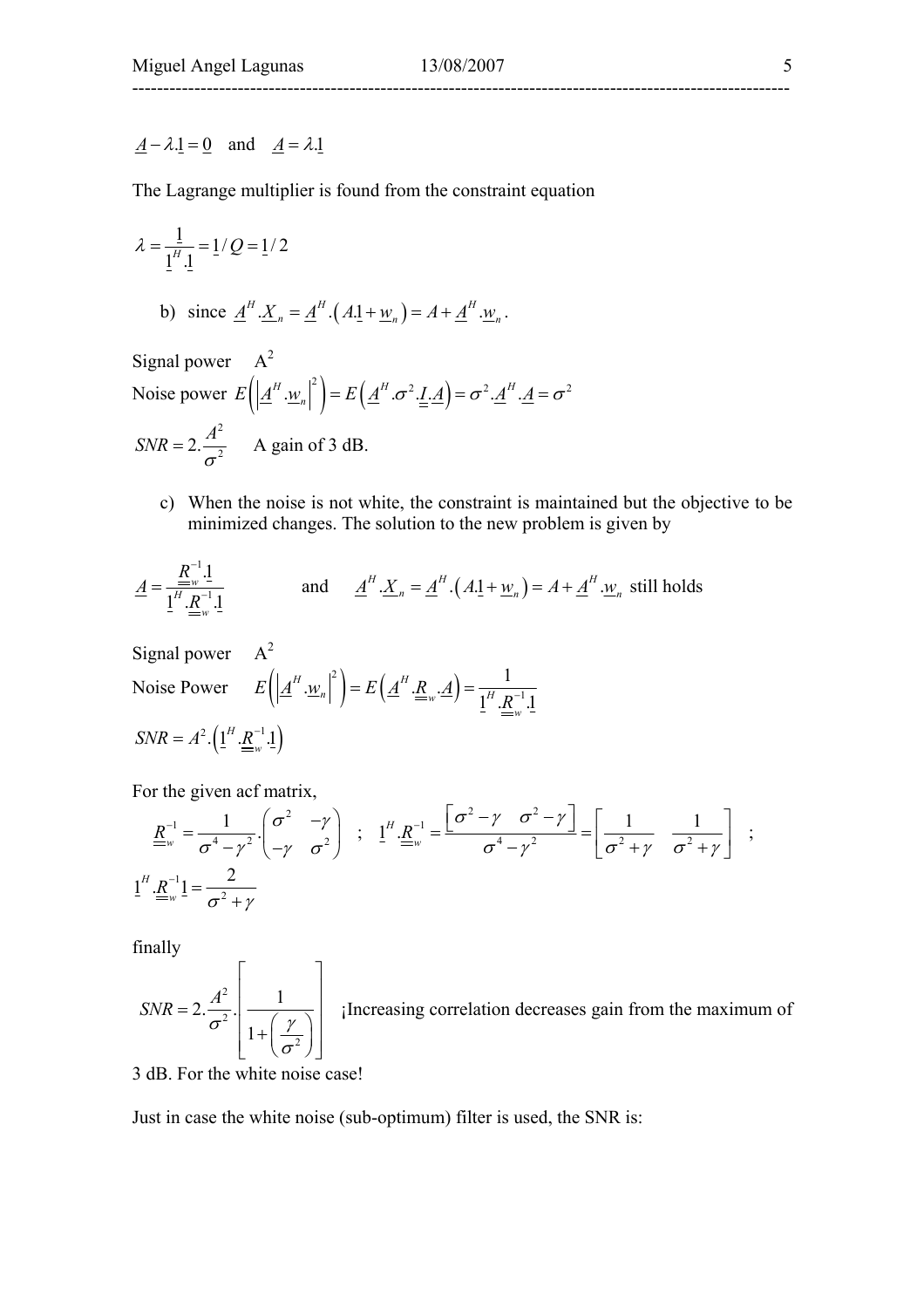$$
SNR = \frac{A^2}{\sigma^2} \cdot \left[ \frac{1}{1 + \left( \frac{\gamma}{\sigma^2} \right)} \right]
$$
 with a permanent loss of 3 dB. With respect the

optimum gain. This loss increases when increasing the filter order Q.

#### **I.8.4 .-**

Given <u>a</u>, we can select it as one of axis for the new orthogonal space. Once this is decided, the next vector, to be orthogonal to it, must lie in the subspace orthogonal to a which is defined by the projection operator as follows:

. . *H*  $\underline{A}_{\perp} = \left( \underline{I} - \frac{\underline{a} \cdot \underline{a}}{\overline{I}} \right)$  $\perp$   $\left| \frac{2}{\pi} \right|$   $\frac{a^H}{A}$  $\left( a \cdot a^H \right)$  $=$   $\left( \frac{I}{\frac{a}{a} - \frac{a}{a}} \right)$  In consequence, the second vector is given by the projection of it

in the subspace orthogonal to a

In summary, the orthogonal basis defined by vectors a and b is:

$$
\underline{e}_1 = \underline{a}
$$
\n
$$
\underline{e}_2 = \left(\underline{I} - \frac{\underline{a} \cdot \underline{a}^H}{\underline{a}^H \cdot \underline{a}}\right) \underline{b}
$$

Yes. This procedure is independent of the components forming each original vector.

Furthermore, given a set of Q vectors of dimension P greater than Q, the orthogonal projection is formed as:

Given 
$$
\underline{a}_1, \underline{a}_2, ..., \underline{a}_Q
$$
  
\nDefine  $\underline{\underline{\alpha}} = [\underline{a}_1, \underline{a}_2, ..., \underline{a}_Q]$   
\nThen  $\underline{A}_\perp = [\underline{I}_{PxP} - \underline{\underline{\alpha}} \cdot (\underline{\underline{\alpha}}^H \cdot \underline{\underline{\alpha}})^{-1} \cdot \underline{\underline{\alpha}}^H]$ 

#### **I.8.5 .-**

The IRR equation is  $q=0$  $(n) + \sum a(p) \cdot y(n-p) = \sum b(q) \cdot x(n-q)$ *P Q*  $p=1$  q  $y(n) + \sum a(p) \cdot y(n-p) = \sum b(q) \cdot x(n-q)$  $+\sum_{p=1} a(p) \cdot y(n-p) = \sum_{q=0}^{8} b(q) \cdot x(n-q)$ , it can be written in vector form as:  $y_n^H \cdot \underline{a} = x_n^H \cdot \underline{b}$  where the first component of vector <u>a</u> is equal to one.

Now setting  $x(n)=\delta(n)$  then  $y(n)=h(n)$ , and arranging the vector equation in matrix forms

$$
\begin{bmatrix}\nh(0 & 0 & 0 & \cdots & 0 \\
h(1) & h(0) & 0 & \cdots & 0 \\
h(2) & h(1) & h(0) & \cdots & 0 \\
\vdots & \vdots & \ddots & \vdots & \vdots \\
h(P-1) & h(P-2) & h(P-3) & \cdots & h(0) \\
\vdots & \vdots & \vdots & \vdots & \ddots & \vdots \\
h(P) & h(P-1) & h(P-2) & \cdots & h(1)\n\end{bmatrix}\n\begin{bmatrix}\n1 & 0 & \cdots & 0 \\
0 & 1 & \cdots & 0 \\
0 & 0 & \cdots & 1 \\
\vdots & \vdots & \vdots & \ddots & \vdots \\
0 & 0 & \cdots & 0 \\
\vdots & \vdots & \vdots & \ddots & \vdots\n\end{bmatrix}\n\begin{bmatrix}\nh(0) \\
b(1) \\
\vdots \\
b(2)\n\end{bmatrix}
$$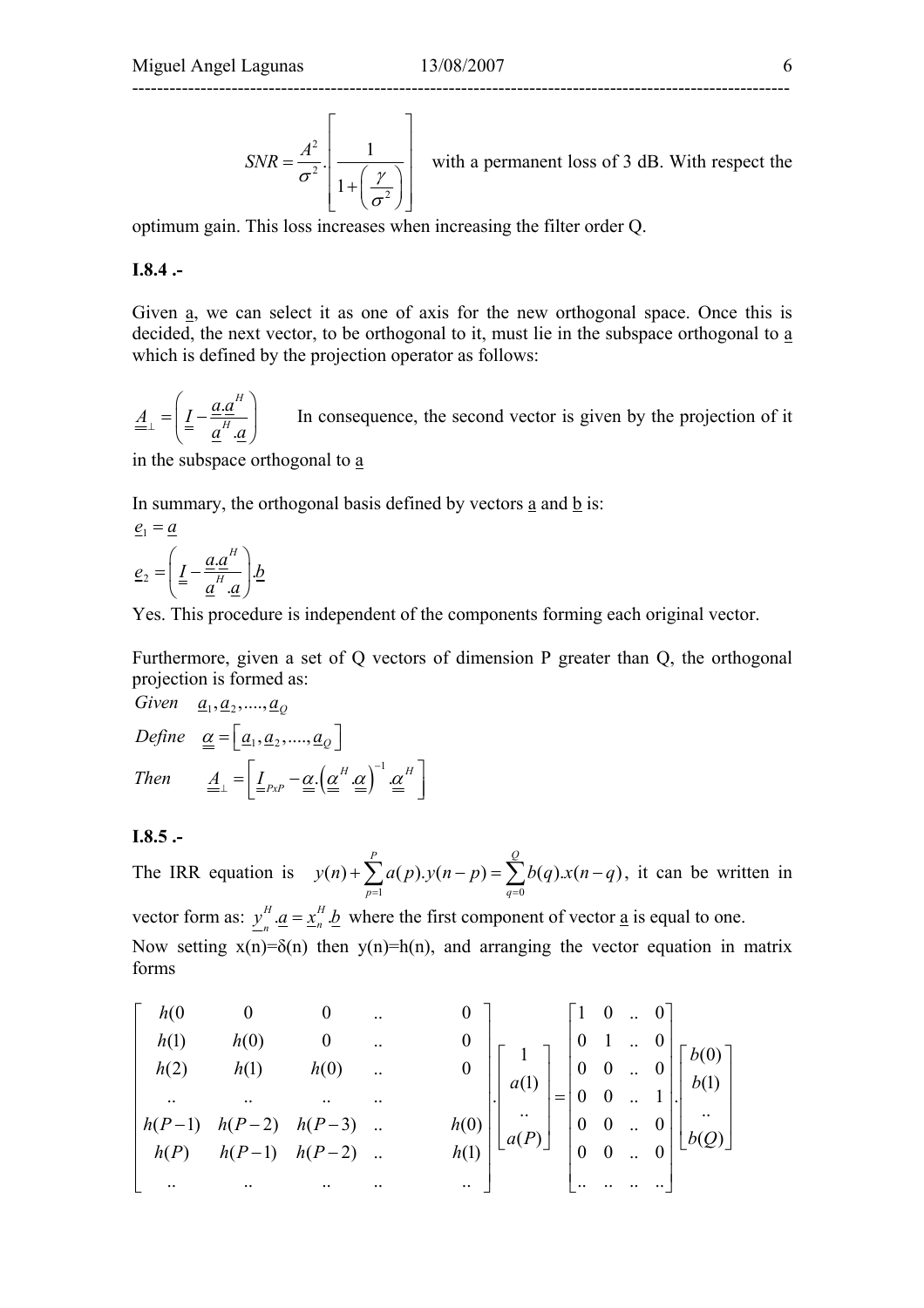## ----------------------------------------------------------------------------------------------------------

From this formula matrix  $H$  is easily identified.

#### **I.8.6 .-**

Being vector  $\underline{P} = [p(0) \quad p(1) \quad p(Q-1)]^T$  the idea is to design a filter of Q coefficients A such that the response to the filter is a given level (let us say 1 or 0 dB.) and to any other signal w(t) with acf equal to  $\underline{R}$  the power of its response is minimal. In the case of white noise, this traduces in the norm of the filter vector. In summary the formulation will be the following:

 $\underline{A}^H.\underline{A}\Big|_{\min}$  $\underline{A}^H \cdot \underline{P} = 1$ 

(see I.8.3 for details) The optimum is given by  $\underline{A} = \frac{\underline{P}}{\|\underline{P}\|^2}$ 

The signal to noise ratio is, for any filter design, equal to: 2  $\| \mathbf{1} \|^2$ . .  $\underline{A}^H.\underline{P}$  $SNR = \frac{1 - 1}{\sigma^2 \left\| A \right\|^2}$ . Using the optimum filter, the resulting SNR is:

1

 $\sum_{n=2}^{\text{max}}$   $\frac{1}{n}$   $\ln 2$ /  $SNR_{\text{max}} = \frac{1}{\sigma^2 / ||P||^2} = \frac{Pulse \ Energy}{Spectral \ density \ of \ white \ noise}$ 

**I.8.7** .-

- a) Yes, since is the quotient of the power at the filter output for signal and noise respectively.
- b) Since  $\underline{R}_{s} = \underline{R} \underline{R}_{n}$  (Whenever signal and noise are uncorrelated) then  $\frac{H}{\underline{R} \cdot \underline{a}}$ <br>*H*  $\cdot R \cdot \underline{a}$  -1 *H n a Ra*  $SNR = \frac{a}{a^H.R.a} - 1$  In consequence the use of the full correlation matrix is

correct for design purposes.

c)  
\n
$$
SNR = \frac{\underline{a}^{H} \cdot \underline{R} \cdot \underline{a}}{\underline{a}^{H} \cdot \underline{R} \cdot \underline{a}} = \frac{\underline{a}^{H} \cdot \underline{R}^{1/2} \cdot \left(\underline{R}^{-1/2} \cdot \underline{R} \cdot \underline{a}\right)}{\underline{a}^{H} \cdot \underline{R} \cdot \underline{a}} =
$$
\n
$$
= \frac{\underline{u}^{H} \cdot \underline{v}}{\underline{u}^{H} \cdot \underline{u}} \le \frac{\sqrt{\left(\underline{u}^{H} \cdot \underline{u}\right)\left(\underline{v}^{H} \cdot \underline{v}\right)}}{\underline{u}^{H} \cdot \underline{u}} = \sqrt{\frac{\underline{v}^{H} \cdot \underline{v}}{\underline{u}^{H} \cdot \underline{u}}}
$$

The equality holds when both vectors are co-linear, i.e.  $u = \rho^{-1} \cdot v$  which provides the design to obtain the maximum SNR. Thus, the design equation is:

$$
\underline{R}_{n}^{1/2}.\underline{a} = \frac{1}{\rho}.\underline{R}_{n}^{-1/2}.\underline{R}_{\cdot}.\underline{a} \quad or \quad \underline{R}_{\cdot}.\underline{a} = \rho.\underline{R}_{n}.\underline{a}
$$

2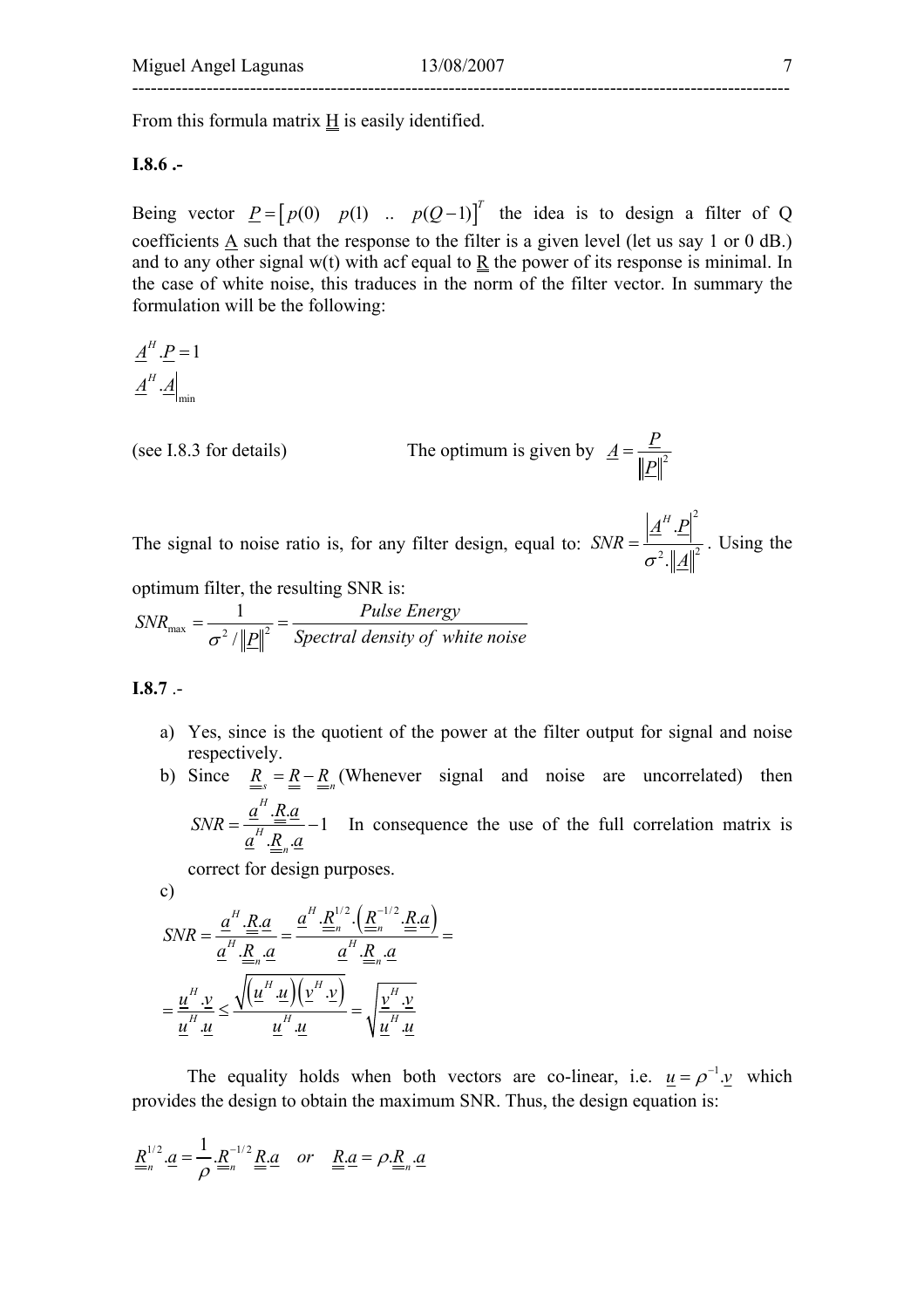which is the generalized eigen decomposition of the couple  $\left[\underline{R} \ \underline{R}_n\right]$ . At the same time, the maximum of the SNR for this design is:

 $SNR_{\text{max}} = \rho$  Then, the maximum eigenvalue of the eigen-decomposition is the solution and the optimum filter is given by the maximum eigenvector.

- d) Since  $(\underline{R}_{s} + \underline{R}_{n}) \cdot \underline{a} = (\rho 1) \cdot \underline{a}$  the objective still is the maximum eigenvalue
- e) Easily concluded from the previous section
- f) When  $\underline{R}_{s}$  is rank-one, i.e.  $\underline{R}_{s} = \underline{c} \cdot \underline{c}^{H}$ , the eigendecomposition reduces to  $\underline{R}_s \cdot \underline{a} = \underline{c} \cdot (\underline{c}^H \cdot \underline{a}) = \rho \cdot \underline{R}_n \cdot \underline{a}$

At this moment, note that any constant multiplying the optimum vector does not affect its optimum character because the SNR does not change.

As can be seen in the previous formula, the eigendecomposition is not longer necessary since the optimum vector, within a constant, can be obtained directly from the equation as:

 $\underline{a} \propto \underline{R}_{n}^{-1} \underline{c}$ 

g) Just change  $\underline{\mathbf{R}}_n$  by  $\sigma^2 \cdot \underline{I}$  in all sections.

#### **I.8.8.-**

Since  $Trace(\underline{A}) = \sum$  *eigenvalues* and all the eigenvalues of a positive definite matrix are positive removing terms in the sum always produce a lower bound of the trace operator.

#### **I.8.9, I.8.10,I.8.11 .-**

Use an Algebra text-book like reference [2].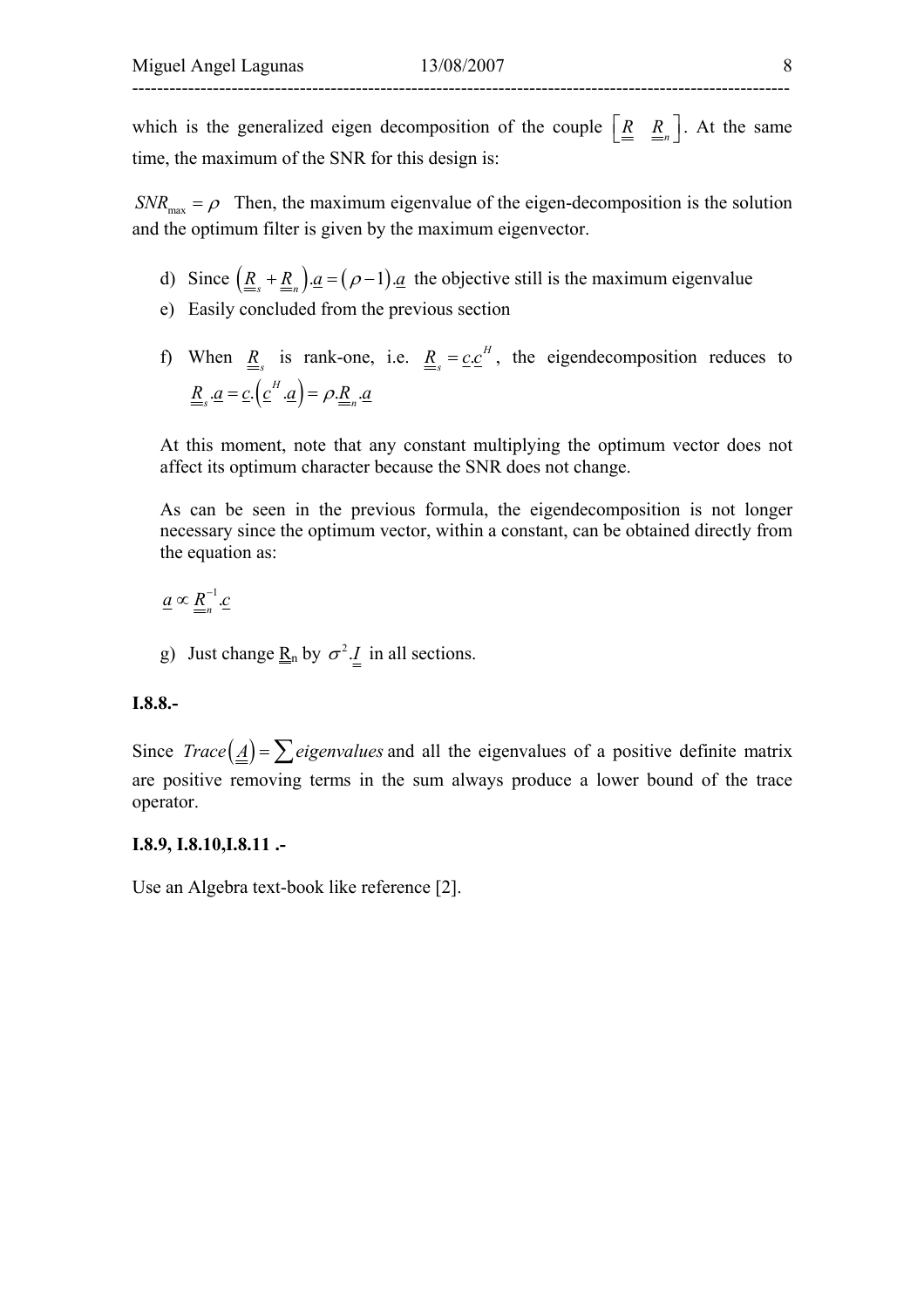#### **II.13.1 .-**

The characteristic function is defined as the Fourier transform of the pdf. A good candidate to estimate this function is to use the less committed pdf, i.e. uniform and to replace the continuous integral by a sum constrained just to the available samples. In summary the estimate of the characteristic function will be:

 $(w) = \sum \exp(-j.w.x(i))$  $\hat{\Phi}(w) = \sum_{i} \exp(-j.w.x(i))$  Where i covers the set of the N available samples

The expected value of the estimate is

$$
E\{\widehat{\Phi}(w)\} = E\left\{\sum_{i} \exp(-j.w.x(i))\right\} = \sum_{i} E\left\{\exp(-j.w.x(i))\right\} =
$$
  
= 
$$
\sum_{i} \int \Pr(x(i)).\exp(-j.w.x(i)).dx(i) = N.\Phi(w)
$$

In consequence, to remove bias, the definite formulation of the estimate will be:

$$
\widehat{\Phi}(w) = \frac{1}{N} \sum_{i} \exp(-j.w.x(i))
$$

Computing the variance,

$$
E\left[\left|\Phi(w) - \hat{\Phi}(w)\right|^2\right] = E\left[\left|\hat{\Phi}(w)\right|^2\right] - \left|\Phi(w)\right|^2 =
$$
\n
$$
= \sum_{i} \sum_{j} \frac{1}{N^2} E\left(e^{-jwx(i)} \cdot e^{jwx(j)}\right) - \left|\Phi(w)\right|^2 = \begin{vmatrix} when \ x(i) \\ and \ x(j) \ are \\ independent \end{vmatrix} =
$$
\n
$$
= \sum_{i} \sum_{j} \frac{1}{N^2} E\left(e^{-jwx(i)}\right) E\left(e^{jwx(j)}\right) - \left|\Phi(w)\right|^2 =
$$
\n
$$
= \sum_{i} \sum_{j} \frac{1}{N^2} \left|\Phi(w)\right|^2 - \left|\Phi(w)\right|^2 =
$$
\n
$$
= \frac{1}{N} + \frac{N^2 - N}{N^2} \left|\Phi(w)\right|^2 - \left|\Phi(w)\right|^2 = \frac{1 - \left|\Phi(w)\right|^2}{N}
$$

It is easy to check that the magnitude of the actual characteristic function is always below one. At the same time note that estimate is consistent since it tends to cero as the length of the data set tends to infinity.

Note also that the direct estimation of the pdf by the histogram with a given weight or window function  $p(x)$ , is equivalent to the following estimate:

$$
\widehat{\Phi}(w) = P(w) \cdot \sum_{i} \exp(-j.w.x(i)) \quad \text{where } P(w) \text{ is the Fourier transform of } p(x).
$$
  
**II.13.2** -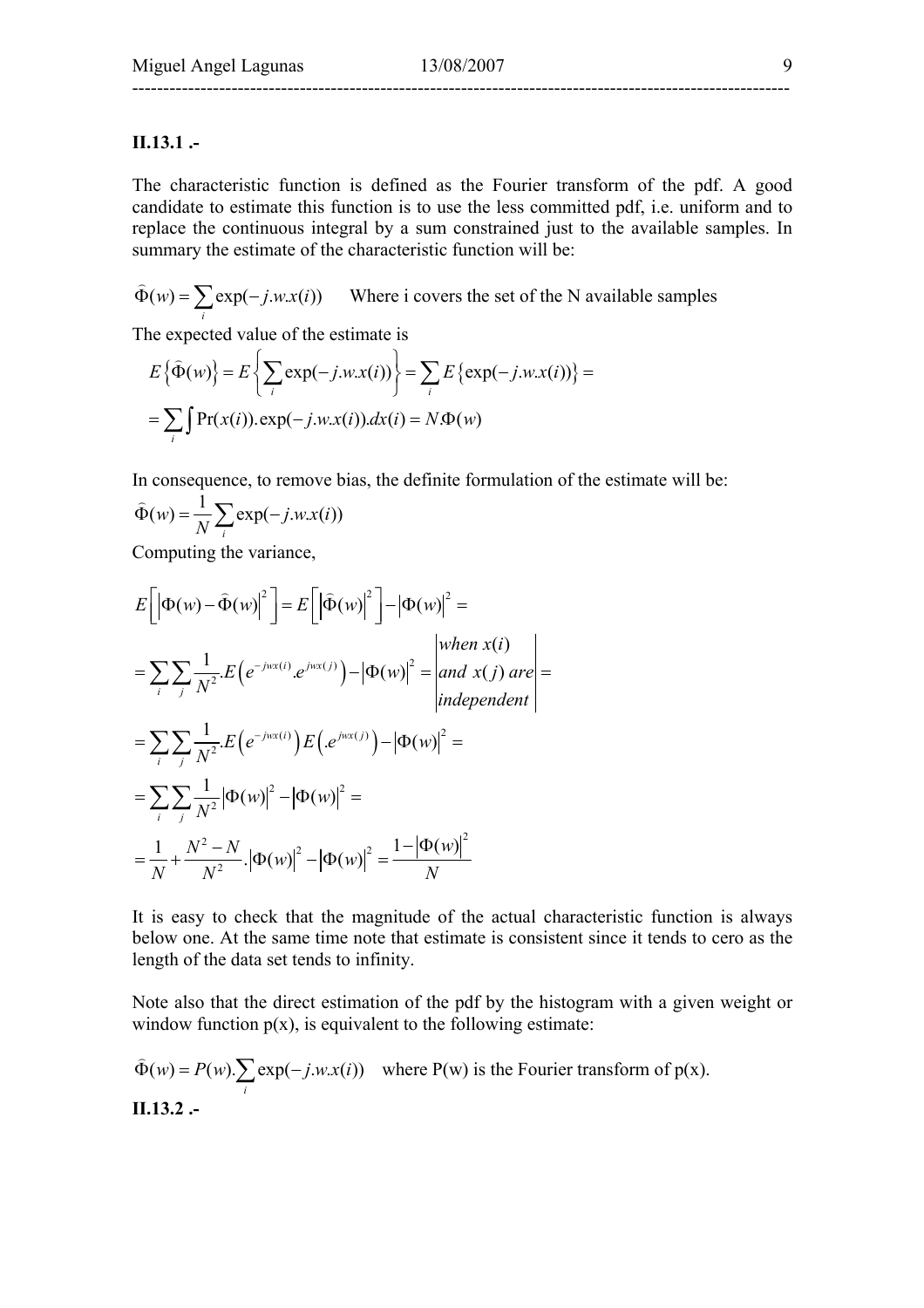We are looking for a non-linear system which maps x to y such that the second pdf is un

$$
Pr(x) = \frac{\alpha}{2} \cdot exp(-\alpha. |x|) \qquad Pr(y) = \frac{1}{2.Y_o}
$$
  
\n
$$
\frac{dg}{dx} = \frac{Pr(x)}{Pr(y)|_{y=g(x)}} = 2.Y_o \cdot \frac{\alpha}{2} \cdot exp(-\alpha. |x|)
$$
  
\nand  
\n
$$
g(x) = Y_o \cdot (1 - exp(-\alpha. |x|))
$$

**II.13.3.-** 

$$
\underline{R} = \begin{pmatrix} 1 & \alpha \\ \alpha & 1 \end{pmatrix}
$$
 then 
$$
\underline{R}^{-1} = \frac{1}{1 - \alpha^2} \begin{pmatrix} 1 & -\alpha \\ -\alpha & 1 \end{pmatrix}
$$
 The ML estimate is  $\mu_{ML} = \frac{1^H \cdot \underline{R}^{-1} \cdot \underline{X}_n}{1^H \cdot \underline{R}^{-1} \cdot 1}$ 

performing a few computations  $\mu_{ML} = \frac{1}{2}$ 2 *H*  $n_{ML} = \frac{1-\frac{\Delta}{2}}{2}$  $\mu_{ML} = \frac{1^H \cdot X}{2}$ 

 $i$ The estimate is identical to the arithmetic mean estimate, independently of α! In fact both estimates have variance  $\sigma_{ML}^2 = \frac{1}{2}$  $\mu$ <sup>2</sup> 2  $\sigma_{ML}^2 = \frac{1+\alpha}{2}$ . In other words, correlation between two consecutive samples does not alter the structure of the estimate but increases variance.

#### **II.13.4 .-**

Instantaneous estimate  $\underline{\tilde{R}}_{xy} = \underline{X}_n \cdot \underline{Y}_n^H$  averaged estimate  $\underline{\hat{R}}_{xy} = \frac{1}{N} \sum \underline{X}_n \cdot \underline{Y}_n^H$  $\frac{\hat{R}}{\sum_{xy}} = \frac{1}{N} \sum_{n} \underline{X}_n \cdot \underline{Y}_n^H$ 

Both estimates are unbiased

The corresponding estimates of the cross-spectral density are

$$
\widetilde{S}_{xy}(w) = \frac{\underline{S}^H \cdot \underline{R}_{xy} \cdot \underline{S}}{\underline{S}^H \cdot \underline{S}} = \frac{1}{Q} \cdot (\underline{S}^H \cdot \underline{X}_n) \cdot (\underline{Y}_n^H \cdot \underline{S})
$$
\n
$$
\widehat{S}_{xy}(w) = \frac{\underline{S}^H \cdot \underline{R}_{xy} \cdot \underline{S}}{\underline{S}^H \cdot \underline{S}} = \frac{1}{Q} \cdot \frac{1}{N} \sum_n (\underline{S}^H \cdot \underline{X}_n) \cdot (\underline{Y}_n^H \cdot \underline{S})
$$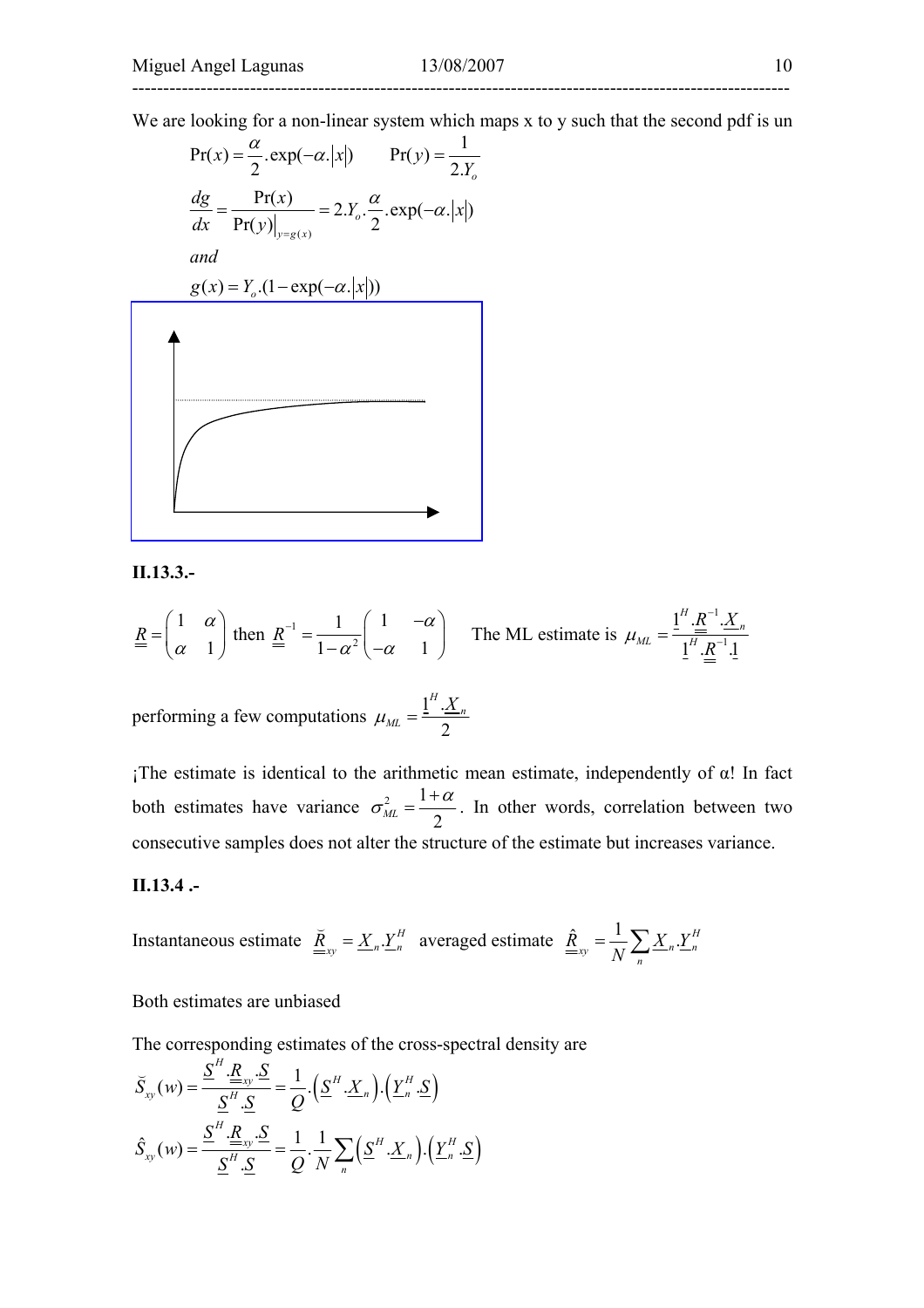where Q is the length of the segments and N is the global (overlapped or not to reduce variance) number of available segments.

The use of the biased or unbiased estimate for  $r_{xy}(n)$  is a relevant issue in this case since the Fourier transform is not longer a positive defined function. Windows data dependent or independent can be used for the cross-functions in the same framework that they were defined for auto-functions within this chapter.

### **I.3.5 .-**

The definition of the acf function of a random process is  $r_x(t, \tau) = E\left[x_{\xi_1}(t). x_{\xi_2}(t+\tau)\right]$ which in its integral form  $\iint x_{\xi_1}(t) x_{\xi_2}(t+\tau) \cdot \Pr(\xi_1,\xi_2,t,t+\tau) d\xi_1 d\xi_2$ .

The probability function can be re-written as a function of  $\theta$  as  $Pr(\xi_1, \xi_2, t, t + \tau) = Pr(\theta = \theta_1 / t, \theta = \theta_2 / t + \tau) =$ 

$$
= \Pr(\theta_1) \delta(\theta_2 - \theta_1)
$$

This second line formulation obeys to the fact that the parameter defines a realization of the random process promoting that, unless we stay on the same realization, the expected value of the product defining the acf is cero. In summary the double integral reduces to a single integration as follows:



#### **II.13.6 .-**

$$
x(t) = a \cos(w \cdot t + \theta)
$$
  
\n
$$
E(x(t)) = E_a(a) \cdot E_\theta(\cos(w \cdot t + \theta))
$$
  
\n
$$
E_\theta(\cos(w \cdot t + \theta)) = \text{Re}\left[\int \exp(jwt) \cdot \exp(j\theta) \cdot \Pr(\theta) \cdot d\theta\right] =
$$
  
\n
$$
= \text{Re}\left[\exp(jwt) \cdot \int \exp(j\theta) \cdot \Pr(\theta) \cdot d\theta\right]
$$

The integral is the characteristic function of the phase evaluated at  $\Omega$ =1. Since the phase is uniformly distributed between  $-\pi$  and  $\pi$  this integral is cero.

And  $E(x(t)) = E_a(a) \cdot 0 = 0 \quad \forall t$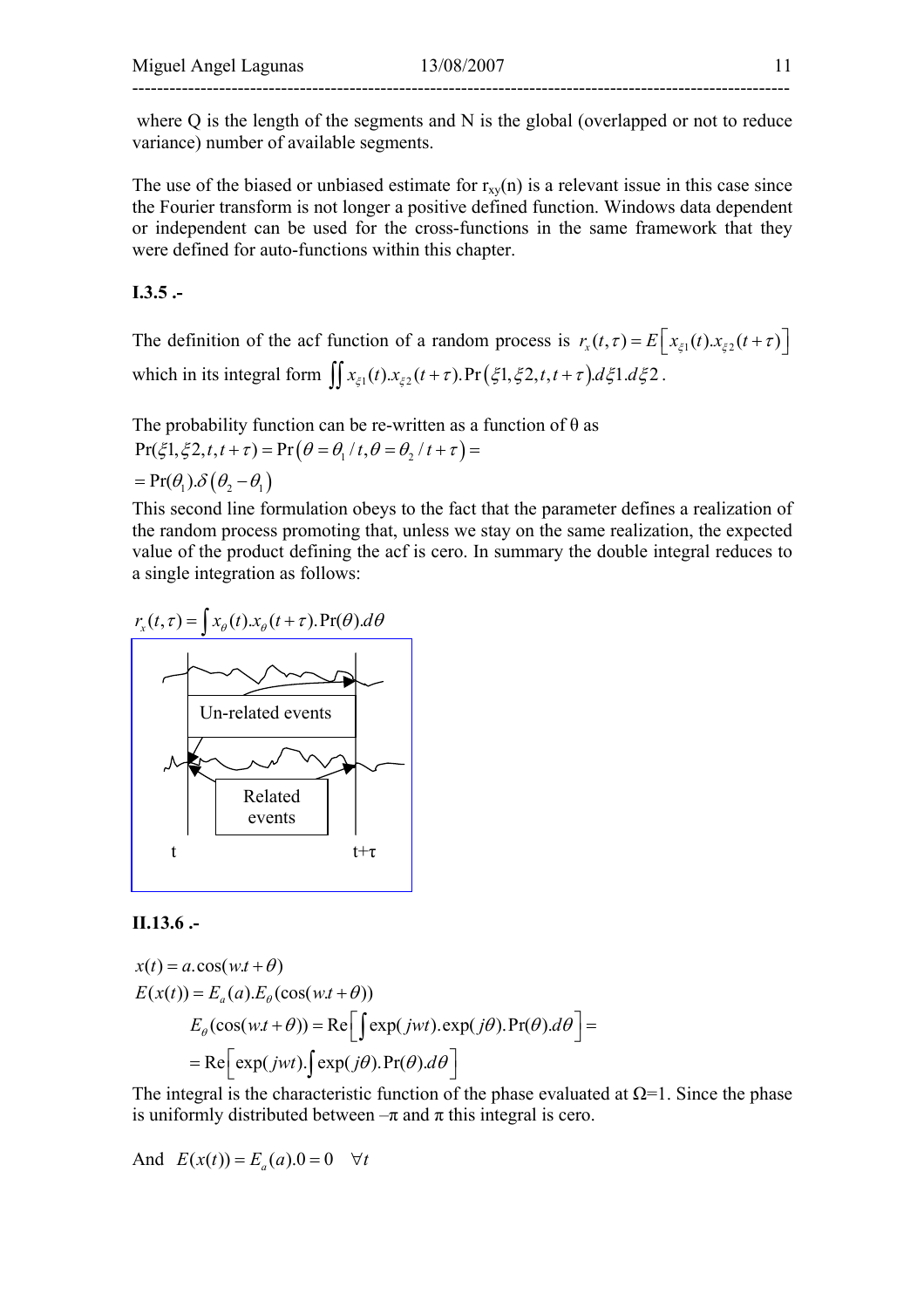In summary, the random process is stationary in mean either if the mean of the amplitude is cero or the characteristic function of the phase is equal to cero when evaluated at frequency equal to one  $(\Phi(\Omega = 1) = FT(Pr(\theta))_{\Omega = 1} = 0)$ .

The acf function:

$$
E[x(t).x(t+\tau)] = E_a(a^2).E_\theta\left(\cos(wt+\theta).\cos(w(t+\tau)+\theta)\right) =
$$
  
=  $\sigma_a^2.E_\theta\left(\frac{\cos(w\tau)}{2} + \frac{\cos(2wt + w\tau + 2\theta)}{2}\right) =$   
=  $\sigma_a^2.\frac{\cos(w\tau)}{2}$ 

Since

$$
E_{\theta} \left[ \cos(2wt + w\tau + 2\theta) \right] =
$$
  
= Re(exp(j2wt + jw\tau).\Phi(\Omega = 2))

again being the phase distribution uniform the characteristic function evaluated at frequency 2 is cero.

Thus, the random process is stationary in its acf whenever the characteristic function of the phase is cero at frequency equal 2.

b) When the amplitude is deterministic, it is easy to check that

$$
E(x) = 0 \quad r_x(t, \tau) = \frac{a^2}{2} \cdot \cos(w\tau)
$$

When w is also a random variable, independent of the phase, remains one steep in computing the acf which is to perform the expected value with respect the frequency.

$$
E_w(\cos(w\tau)) = \int \cos(w\tau) \cdot \Pr(w) \cdot dw =
$$

$$
= \text{Re}(\Phi_w(\Omega = \tau)) = \begin{vmatrix} When the \\ pdf function \\ is even \end{vmatrix} =
$$

$$
= \int \exp(-w\tau) \cdot \Pr(w) \cdot dw
$$

In summary,  $r_x(\tau) = \frac{6a}{\tau}$ . 2  $f_x(\tau) = \frac{\sigma_a}{2} \cdot \frac{\text{Power}}{\text{Transform}} (Pr(w))$ *Fourier*  $r_r(\tau) = \frac{G_a}{\tau}$  *m*  $\tau$  (Pr(w) *Transform*  $(\tau) = \frac{\sigma}{\tau}$ And the power spectral density 2  $S_x(w) = \frac{\sigma_a}{2}$ . Pr(*w*)

This explains why the bandwidth of wideband FM coincides with the dynamic range of the instantaneous frequency.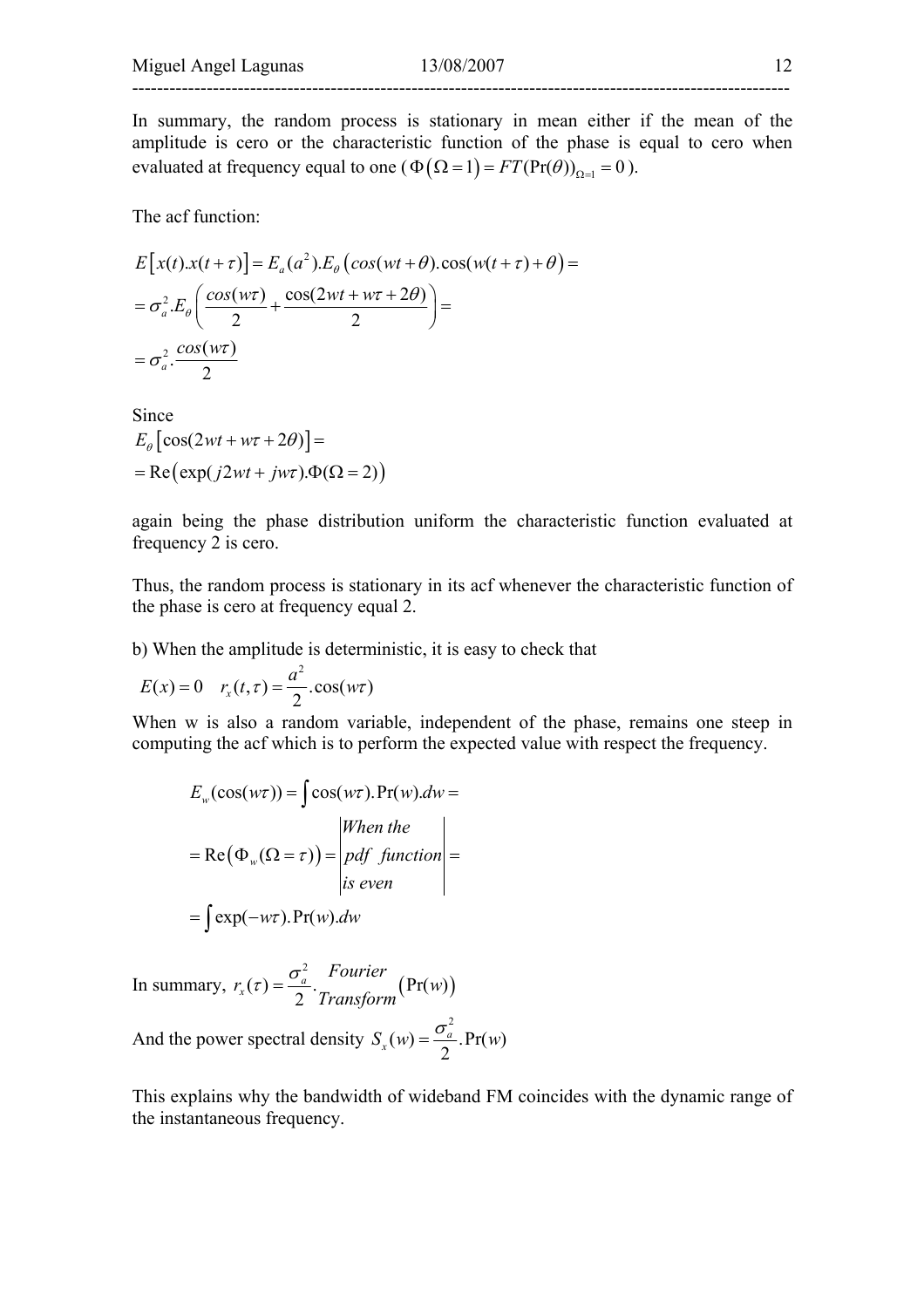### **II.13.7 .-**

The MEM extrapolation of the acf is just to assume perfect AR modeling and to continue ahead with the Y-W equations, i.e.

| $1 \t 0.5 \t 0.1$ |                                                                                                                                                                         |  |
|-------------------|-------------------------------------------------------------------------------------------------------------------------------------------------------------------------|--|
|                   |                                                                                                                                                                         |  |
|                   |                                                                                                                                                                         |  |
|                   | 0.5 1 0.5 $\begin{bmatrix} 1 \\ 0.1 \\ 0.1 \\ 0.1 \end{bmatrix}$ = $\begin{bmatrix} 1 \\ a(1) \\ a(2) \end{bmatrix}$ = $\begin{bmatrix} 0 \\ 0 \\ 0 \\ 0 \end{bmatrix}$ |  |
|                   |                                                                                                                                                                         |  |

Levinson's algorithm

```
1 - 0.5 V - 0.5 \pi^2a_1^1 = -0.5 K_1 = -0.5 \sigma_1^2 = 1.(1 - 0.25) = 0.75\Delta_2 = 0.1 + 0.5(-0.5) = -0.15\frac{0.15}{2} = \frac{0.15}{0.75} = 0.22
a_1^2 = -0.5 + 0.2(-0.5) = -0.492
a_2^2 = K_2 = 0.22 - 0.75(1) 0.2^2\sigma_2^2 = 0.75(1 - 0.2^2) = 0.720.75
 K_2 = \frac{0.15}{0.75} =MEM extrapolation for r_3r_3^{MEM} + 0.1a_1^2 + 0.5a_2^2 = 0 r_3^{MEM} = 0.039Matlab© routine for Levinson algorithm 
% File LEV.M 
\frac{0}{0}% Given the set of acf values, the function return in vectors cor(.), 
% par(.) and err(.) the predictor coefficients, the nq-1 parcors, and the nq 
% prediction error power for each successive predictor order. 
\frac{0}{0}% M.A. Lagunas 
%--------------------------
function [coe, par, err, nq] = lev(r);nq=length(r); 
err(1)=r(1);\text{coef}(1)=1;\text{coef}(2)=-r(2)/r(1); \text{par}(1)=\text{coef}(2);err(2)=r(1)+coe(2)*r(2);for i = 3:nq;
   delta=coe*r(ii:-1:2)';par(ii-1)=-delta/err(ii-1);
   err(ii)=(1-par(ii-1)*par(ii-1))*err(ii-1);\text{coe}(ii)=\text{par}(ii-1);for j=2:round((ii)/2);
      auss=coe(i);bus=coe(ii-1-i+2); coe(j)=aus+par(ii-1)*bus;coe(ii-1-j+2)=aus*par(ii-1)+bus; 
    end; 
end; 
%-------------------------------------------------------------------------
```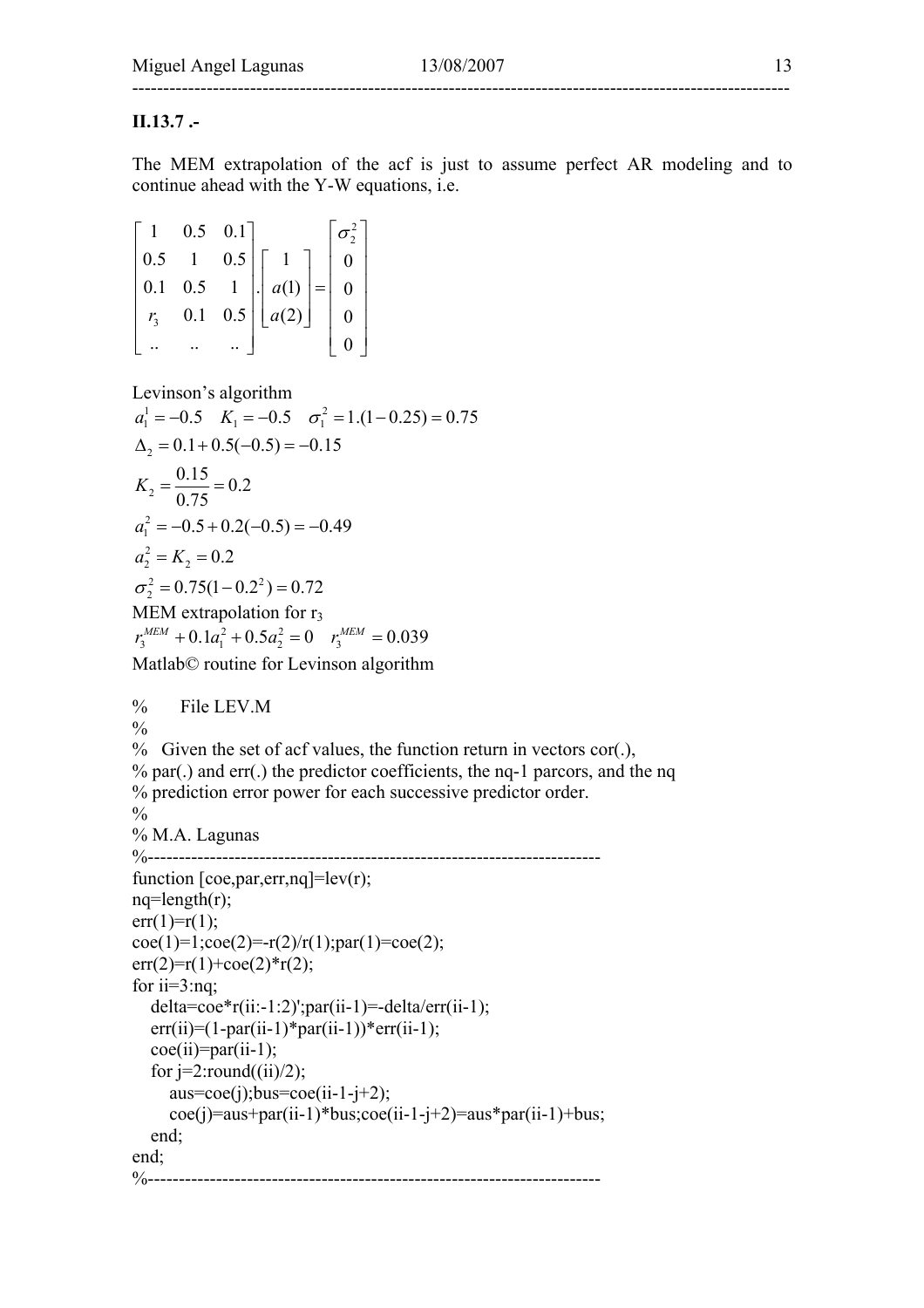**II.3.8 .-** 



$$
S_{y}(w) = \begin{vmatrix} For \{x\} \\ independent \\ of \{w\} \end{vmatrix} = S_{x}(w) + S_{w}(w) = \frac{\sigma_{x}^{2}}{A(z) \cdot A(z^{-1})} + \sigma_{w}^{2}
$$

In summary 
$$
S_y(w) = \frac{\sigma_x^2 + \sigma_w^2 A(z) A(z^{-1})}{A(z) A(z^{-1})}\Bigg|_{z = \exp(jwT)}
$$

which results in an AMRA model.

In consequence speech recording, even assuming is pure AR, due to recording noise results in an ARMA model.



b)  $s(n) = x(n) - w(n)$  when using the recursive equation for the deterministic and completely predicted signal s(n) results in a special ARMA model

$$
\sum_{q=0}^{Q} a(q) . x(n-q) = \sum_{q=0}^{Q} a(q) . w(n-q)
$$
  
and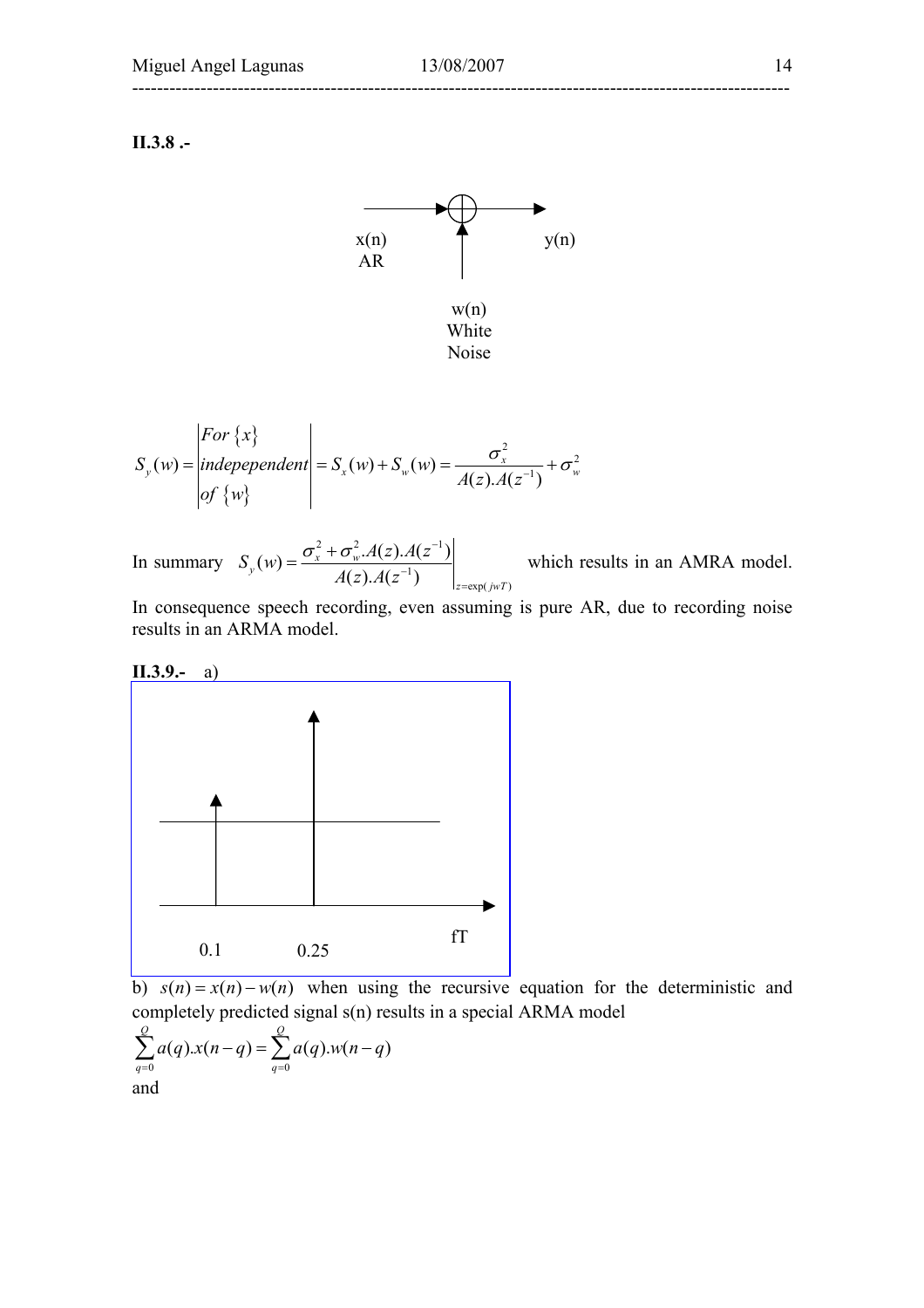$$
x(n) = \frac{1}{a(0)} \sum_{q=0}^{Q} a(q) w(n-q) - \frac{1}{a(0)} \sum_{q=1}^{Q} a(q) x(n-q)
$$
  

$$
S_x(w) = \frac{A(z)}{A(z)} \sigma_w^2 = \sigma_w^2
$$
 ????

c) The problem comes from the fact that  $s(n)$  is not a random process but a deterministic signal described by a recurrence equation. For this reason it is not longer stationary and has not a time invariant power spectral density profile. Modeling x(n) as an ARMA we impose stationarity and, in consequence, only the stationary part ot  $x(n)$  remains.

d) In order to set s(n) as a realization of a random process we need to introduce at least one random variable in its modeling. Assuming that the phase of each sinusoid is a valid candidate, the solution is

$$
s(n) = A_1 \cdot \cos(2\pi \cdot 0.1 \cdot n + \theta_1) + A_2 \cdot \cos(2\pi \cdot 0.25 \cdot n + \theta_2)
$$

where  $\theta_1$  and  $\theta_2$  are uniformly distributed r.v.

Of course, for this s(n) the recurrence equation is not longer valid.

#### **II.13.10.-**

A modulated signal takes the form o modulating waveform acting over a carrier waveform as  $x(t) = a(t) \cos(wt)$ . Usually the modulating wave is assumed to be strict sense stationary

 $E[a(t)] = 0 \quad \forall t \quad and \quad E[a(t).a(t+\tau)] = r_a(\tau) \quad \forall t$ thus

 $E[x(t).x(t + \tau)] = r_a(\tau).cos(wt).cos(w(t + \tau))$ 

Note that the carrier, being deterministic, introduces the non-stationarity

$$
r_x(t,\tau) = \frac{r_a(\tau)}{2} \cdot \cos(w\tau) + \frac{r_a(\tau)}{2} \cdot \cos(w(2t+\tau))
$$

In accordance with this result, the power of the random process fluctuates at frequency 2w as well as any other moment of the correlation function. Since in engineering the average power is a key design parameter, it is decided just to keep the average term of this time-varying correlation. Formally, it is said that the random process  $\{x\}$  is ciclostationary (periodic) and we keep just the first coefficient of its Fourier series. In summary, we define the acf of  $\{x\}$  as:

$$
r_x(\tau) \triangleright \frac{1}{T_p} \cdot \int_{T_p} r_x(t, \tau) \cdot dt = \frac{r_a(\tau)}{2} \cdot \cos(w\tau)
$$

With respect the discrete o digital modulation case,

$$
x(t) = Lim_{N \to \infty} \sum_{k=-N}^{N} a(k).p(t-k/r)
$$
 for  $-N/r \le t \le N/r$  and being r the symbol

velocity (bauds), a(.) the information symbols draw from a discrete constellation, and p(.) the pulse shape (either full or partial response).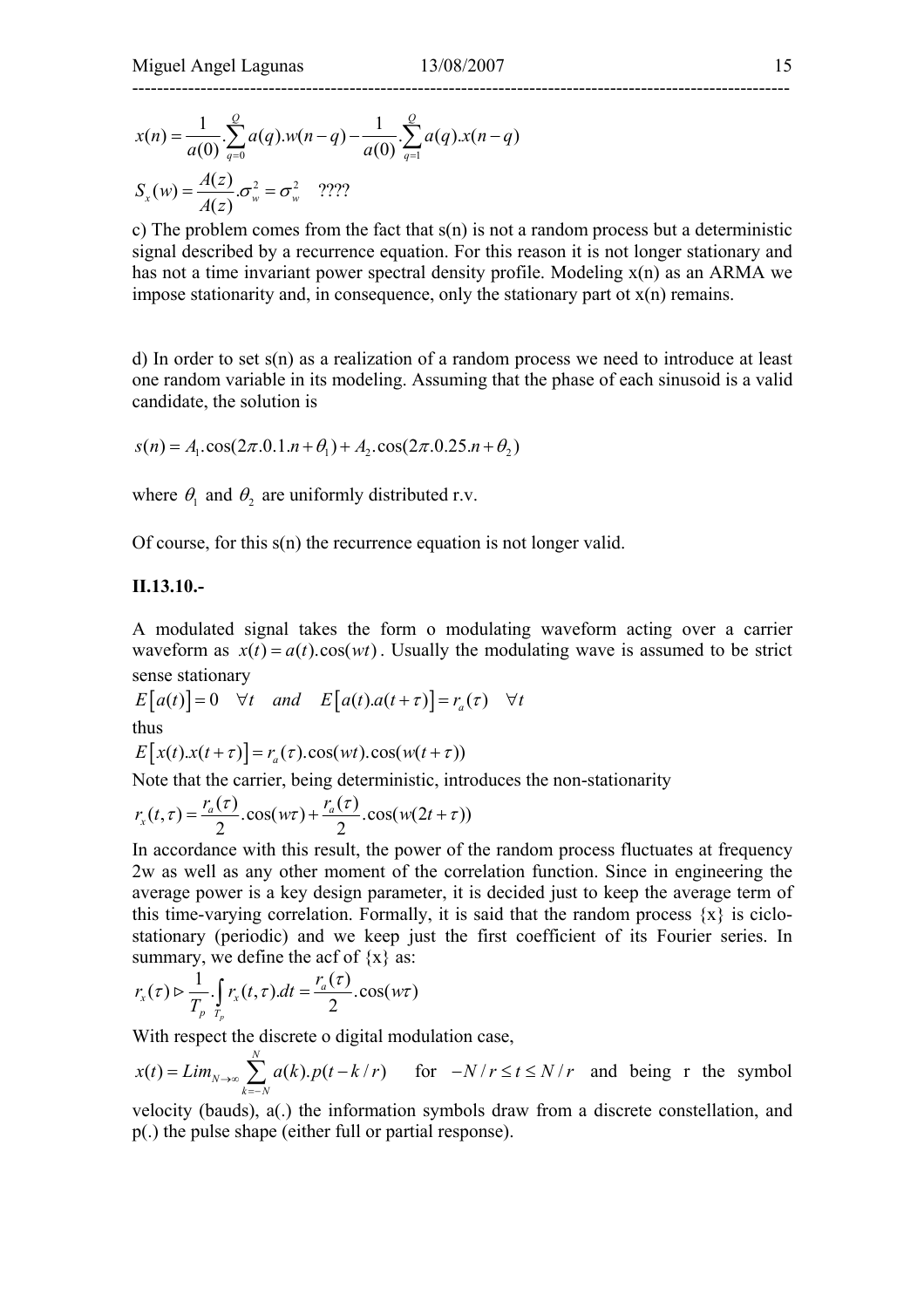Assuming that the symbol sequence are stationary, it can be defined is acf in the same manner than in the continuous wave modulation case seen previously.

$$
E[x(t).x(t+\tau)] = \lim_{N\to\infty}\sum_{k=-N}^{N}\sum_{n=-N}^{N}E[a(k).a(n)].p(t-kT).p(t+\tau-nT)
$$

with k=m and k-n=l

$$
r_x(t,\tau) = \lim_{N \to \infty} \sum \sum r_a(l).p(t-mT).p(t+\tau-(m-l).T)
$$

Note that this r.p. is also ciclo-stationary since  $r_x(t, \tau) = r_x(t + T, \tau)$ And computing the first term of its Fourier series

$$
r_x(\tau) \rhd \lim_{N \to \infty} \frac{1}{(2N+1)T} \int_{-NT}^{NT} r_x(t, \tau) dt
$$

since N large and full-response pulses

$$
\int_{-NT}^{NT} p(t - mT) \cdot p(t + \tau - (l + m)T) \cdot dt \rightharpoonup r_{pp}(\tau - lT)
$$
 i.e. the acf for finite energy signals

and the change of variables is:



which means that for a given l there are  $(2N + 1 - |l|)$  terms. In consequence:

$$
r_{x}(\tau) = \lim_{N \to \infty} \sum_{l=-N}^{N} \frac{(2N+1-|l|)}{(2N+1)T} r_{a}(l) r_{pp}(\tau - lT)
$$

In summary:

$$
r_x(\tau) = r \sum_{l=-\infty}^{\infty} r_a(l) r_{pp}(\tau - lT)
$$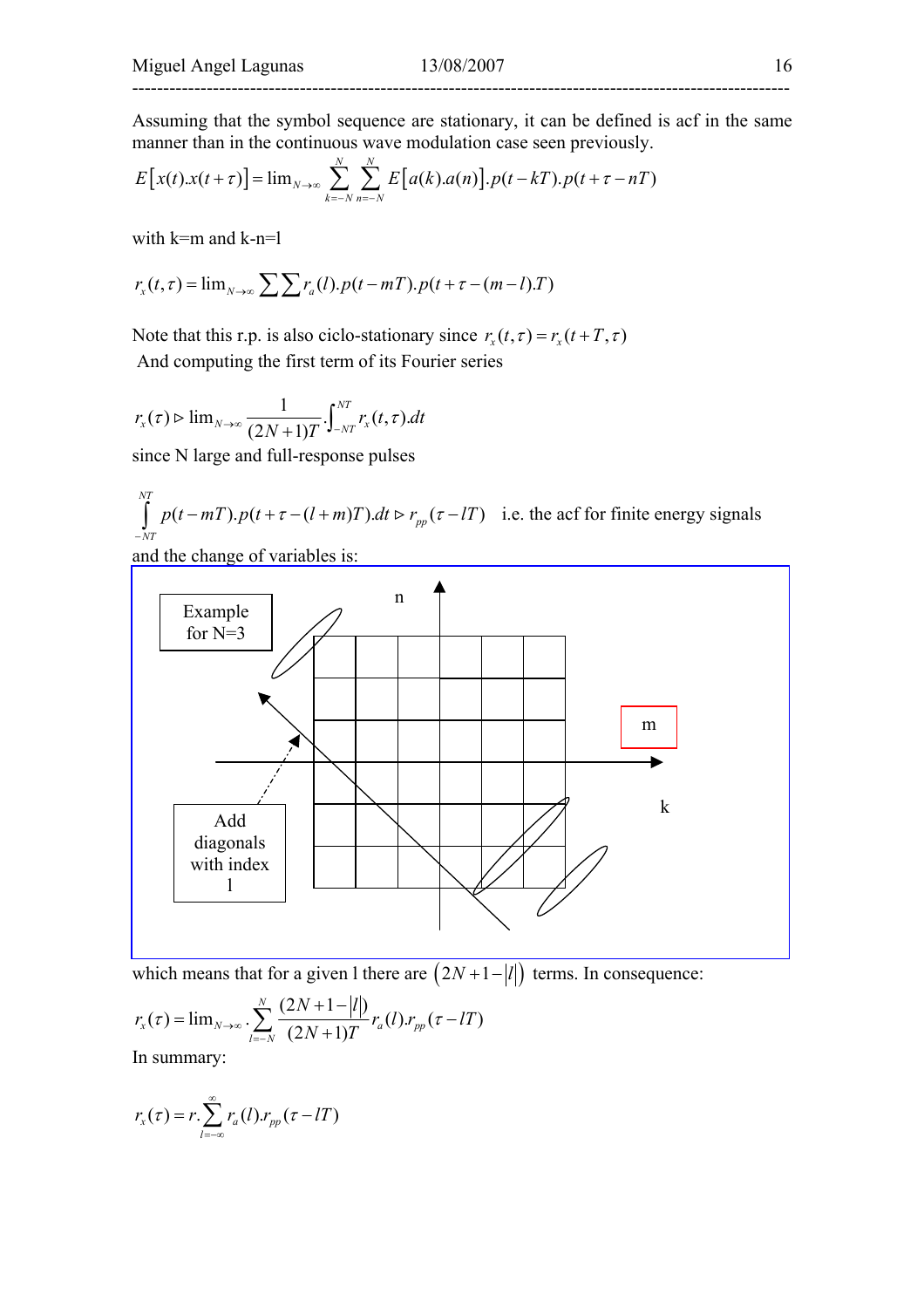Note that the acf defined before is just the convolution of the symbols' acf with the acf of the signaling pulse

In fact, the power spectral density is the product of the energy spectrum of the pulse by the FT of the acf of the information symbols sequence.

$$
S_x(w) = r.S_{pp}(w). \sum_{q=-\infty}^{\infty} r_a(q). \exp(-jqw/r)
$$

**II.13.11.-** 

See II.13.13

**II.13.12.-** 

$$
\underline{X}_n = a.\underline{S} + \underline{w}_n
$$
  
 
$$
\Lambda(a,\underline{S},\sigma^2) = K_0 - Q.Ln(\sigma^2) - \frac{1}{\sigma^2} \cdot \left[ \left( \underline{X}_n - a.\underline{S} \right)^n \cdot \left( \underline{X}_n - a.\underline{S} \right) \right]
$$

a)

$$
a_{ML} = \max_a \Lambda \; ; \; \frac{\partial \Lambda}{\partial a^H} = 0 \; ; \; 0 = \underline{S}^H \cdot (\underline{X}_n - a \cdot \underline{S}) \quad \text{and} \quad a_{ML} = \frac{\underline{S}^H \cdot \underline{X}_n}{\underline{S}^H \cdot \underline{S}} = \frac{1}{Q} \underline{S}^H \cdot \underline{X}_n
$$

--

$$
\Lambda(\underline{S},\sigma^2) = K_0 - Q.Ln(\sigma^2) - \frac{1}{\sigma^2} \left[ \underline{X}_n^H \cdot \left( \underline{I} - \frac{\underline{S}.\underline{S}^H}{Q} \right)^2 \cdot \underline{X}_n \right]
$$

b)

since  $P = \left( \underline{I} - \frac{\underline{S} \cdot \underline{S}^H}{2} \right)$ *Q*  $\left( S.S^H\right)$  $=\left(\frac{I}{m} - \frac{\Delta \Delta}{Q}\right)$  and  $\frac{P}{m} = \frac{P}{m}$  together with  $\frac{P}{m} = \frac{P}{m}$  allows writing down the likelihood in a more compact form.

$$
\Lambda\left(\underline{S},\sigma^2\right) = K_0 - Q.Ln\left(\sigma^2\right) - \frac{1}{\sigma^2}\left[\underline{X}_n^H.\underline{P}.\underline{X}_n\right]
$$

Now, because  $Trace(\underline{\underline{u}} \underline{v}^H) = Trace(\underline{\underline{v}}^H \underline{\underline{u}})$  then  $\underline{X}^H_n \cdot \underline{P}_1 \cdot \underline{X}_n = Trace \Big[ \underline{X}^H_n \cdot \underline{P}_1 \cdot \underline{X}_n \Big] = Trace \Big[ \underline{P}_1 \cdot \underline{X}_n \cdot \underline{X}^H_n \Big]$ and

$$
\Lambda\left(\underline{S},\sigma^2\right) = K_0 - Q.Ln\left(\sigma^2\right) - \frac{1}{\sigma^2}Trace\left[\underline{P}.X_n.\underline{X}_n^H\right]
$$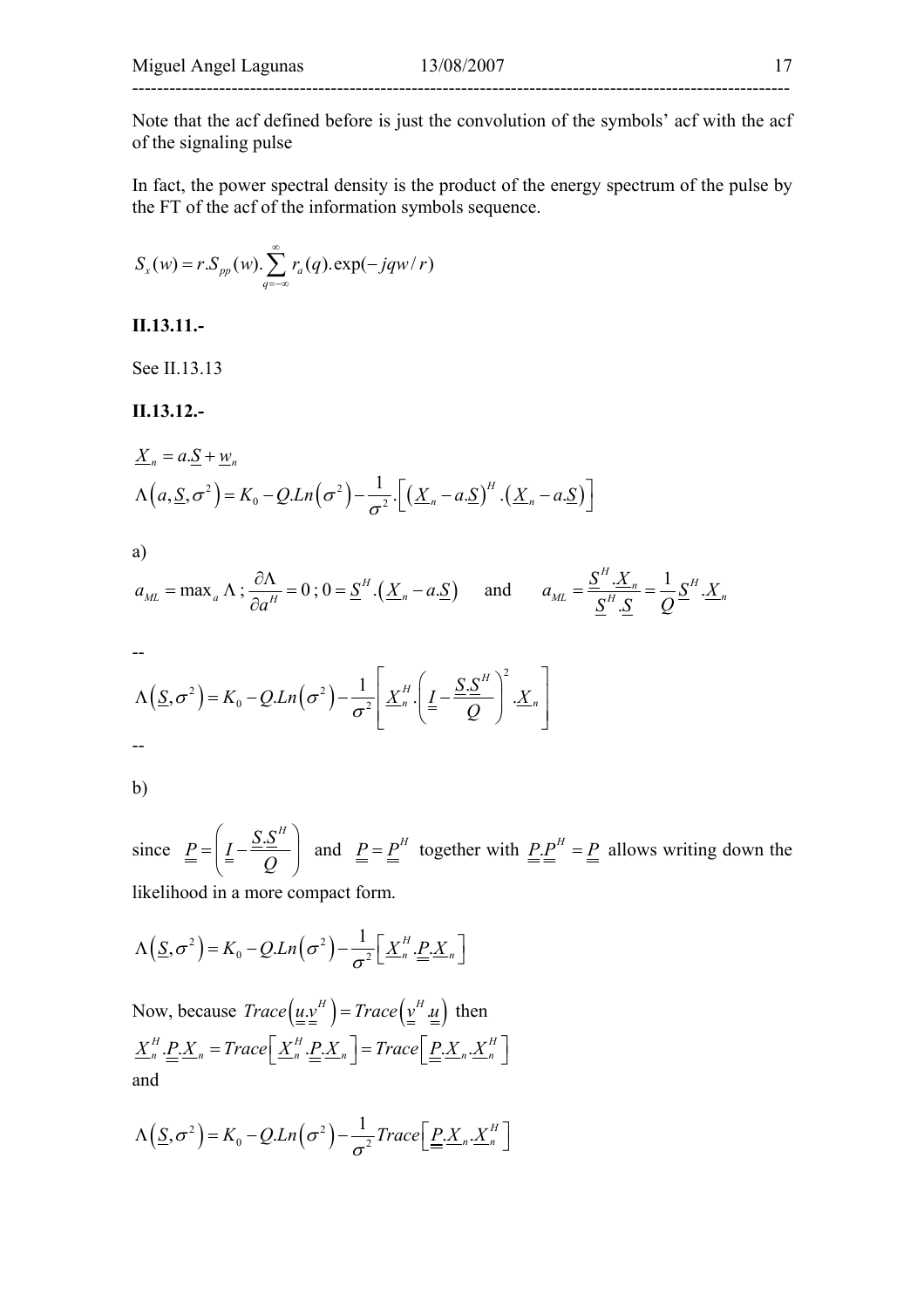c)

$$
\Lambda_N(\underline{S}, \sigma^2) = \begin{vmatrix} \text{Independent} \\ \text{sample vector} \end{vmatrix} Ln \left\{ \prod_{n=0}^{N-1} \Pr\left(\frac{X_n}{S}, \sigma^2\right) \right\} = \sum_{n=0}^{N-1} Ln \left\{ \Pr\left(\frac{X_n}{S}, \sigma^2\right) \right\} = \sum_{n=0}^{N-1} Ln \left\{ \Lambda_n \right\}
$$
  
and the log-likelihood results in

$$
\Lambda_N(\underline{S}, \sigma^2) = K_1 - N \cdot Q \cdot Ln(\sigma^2) - \frac{N}{\sigma^2} \cdot \sum_{n=0}^{N-1} Trace \left( \underline{P} \cdot \underline{X}_n \cdot \underline{X}_n^H \right) =
$$
  
=  $K_1 - N \cdot Q \cdot Ln(\sigma^2) - \frac{N}{\sigma^2} \cdot Trace \left( \underline{P} \cdot \frac{1}{N} \sum_{n=0}^{N-1} \underline{X}_n \cdot \underline{X}_n^H \right) =$   
=  $K_1 - N \cdot Q \cdot Ln(\sigma^2) - \frac{N}{\sigma^2} \cdot Trace \left( \underline{P} \cdot \underline{R} \right)$ 

where  $\underline{R}$  is the estimated auto covariance matrix.

d)  
\n
$$
E\left[\underline{X}_n.\underline{X}_n^H\right] = |a|^2.\underline{S}.\underline{S}^H + \sigma^2.\underline{I}
$$
\ne)  
\n
$$
Trace\left(\underline{P}.\underline{R}\right) = Trace\left(\underline{R} - \underline{S}.\underline{S}^H.\underline{R}/Q\right) = Trace\left(\underline{R}\right) - Trace\left(\frac{\underline{S}^H.\underline{R}.\underline{S}}{Q}\right) =
$$
\n
$$
= Trace\left(\underline{R}\right) - \frac{1}{Q}Trace\left(\underline{S}^H.\underline{R}.\underline{S}\right) =
$$
\n
$$
= Trace\left(\underline{R}\right) - \frac{1}{Q}\left(\underline{S}^H.\underline{R}.\underline{S}\right)
$$
\nf)  
\n
$$
\sigma_{ML}^2 = \max_{\sigma^2} \Lambda_N(\underline{S}, \sigma^2) \quad ; \quad \frac{d\Lambda_N}{d\sigma^2} = 0
$$
\n
$$
0 = -\frac{N.Q}{\sigma^2} + \frac{N}{\sigma^4} \cdot \left(Trace\left(\underline{R}\right) - \frac{1}{Q}.\underline{S}^H.\underline{R}.\underline{S}\right)
$$

and the ML estimate of the noise power is  $\sigma_{ML}^2 = \frac{1}{Q} \left( Trace(\underline{R}) - \frac{1}{Q} \cdot \underline{S}^H \cdot \underline{R} \cdot \underline{S}$  $=\frac{1}{Q}\left(Trace(\underline{R})-\frac{1}{Q}\underline{S}^{H}\underline{R}\underline{S}\right)$ 

g)Using the acf of section (d) the new expression for the expected value of the noise covariance follows

$$
E\left[\sigma_{ML}^{2}\right] = \frac{1}{Q}\left(\left|a\right|^{2}Q + Q\sigma^{2}\right)\left(\frac{1}{Q}\left\{\left|a\right|^{2}Q^{2} + \sigma^{2}Q\right\}\right)
$$

$$
\text{Trace}(\underline{\mathbf{R}})
$$

And

$$
E\left[\sigma_{ML}^{2}\right] = \sigma^{2} \frac{Q-1}{Q}
$$
  
h)

 Using the estimates of the complex envelope and the noise power, the likelihood reduces to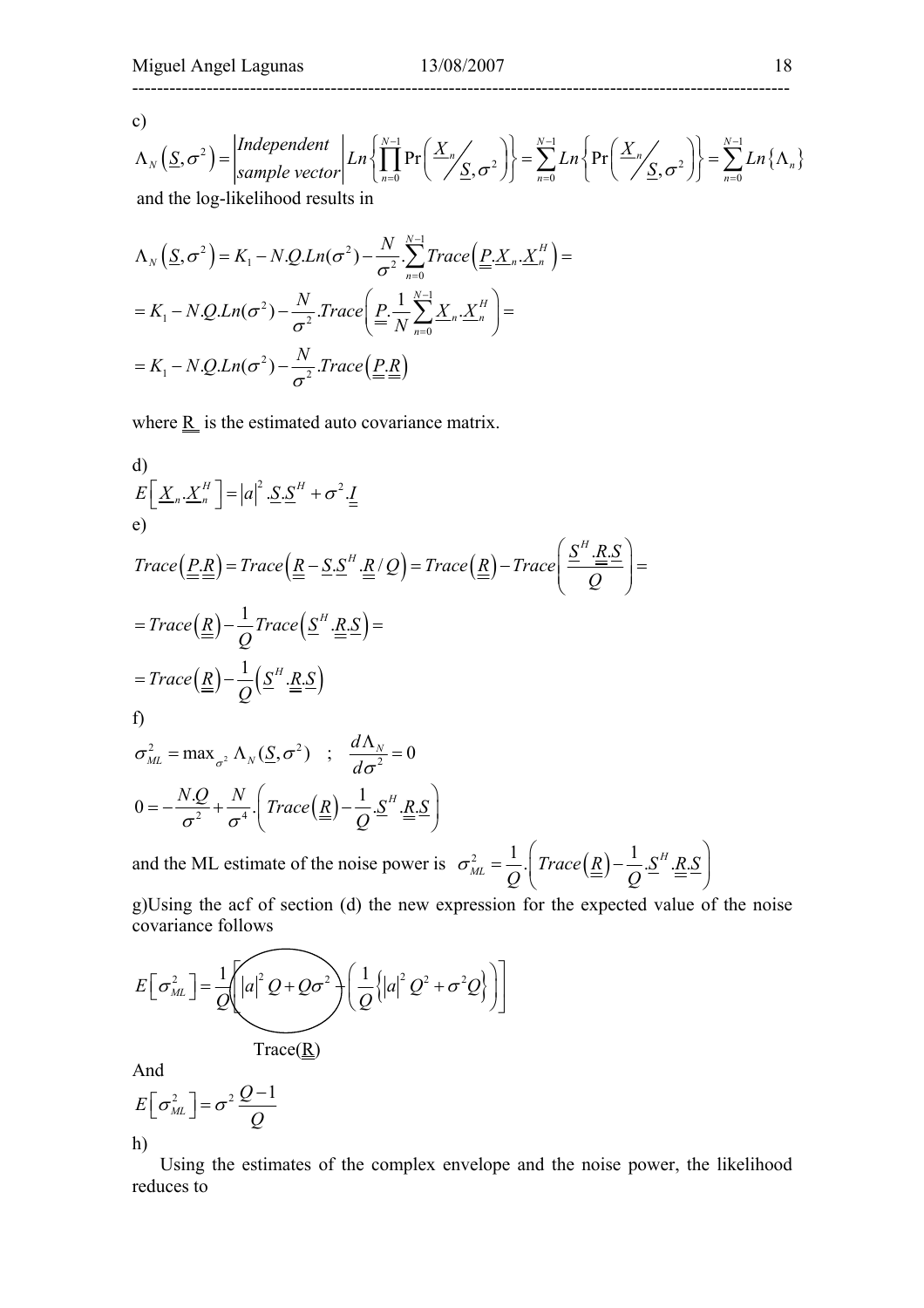$$
\Lambda(\underline{S}) = K_1 - N \cdot Q \cdot \left[ Ln(\sigma_{ML}^2) - 1 \right]
$$
\nand\n
$$
\underline{S}_{ML} = \max \Lambda(\underline{S}) = \min \left[ Ln(\sigma_{ML}^2) \right] = \min \left[ Trace(\underline{R}) - ... \right] =
$$
\n
$$
\max \left[ \frac{1}{Q} \cdot (\underline{S}^H \cdot \underline{R} \cdot \underline{S}) \right]
$$
\nwhich is the maximum of

the Periodogram (Welch procedure) of the available data.

#### **II.13.13.-**

a) 
$$
E\left[\hat{P}_x\right] = \frac{1}{2N-1}(2N-1).P_x = P_x
$$
 unbiased

b)  $\text{var}^2(\hat{P}_x) = E\left[\hat{P}_x^2\right] - \left(E\left[\hat{P}_x\right]\right)^2$  the second term is the previous section and the second term is:

$$
E\left[\hat{P}_x^2\right] = E\left\{\frac{1}{(2N-1)^2} \sum_n \sum_m x^2(n) x^2(m)\right\} = \frac{1}{(2N-1)^2} \sum_n \sum_m \left(r_x^2(0) + 2r_x^2(n-m)\right) =
$$
  
=  $P_x^2 + \frac{1}{(2N-1)^2} \sum_n \sum_m \left(2r_x^2(n-m)\right)$ 

in consequence

$$
\operatorname{var}^{2}\left(\widehat{P}_{x}\right) = \frac{1}{\left(2N-1\right)^{2}} \sum_{n} \sum_{m} \left(2 x_{x}^{2}(n-m)\right) = \begin{vmatrix} n-m=q \\ m=p \end{vmatrix} = \frac{1}{\left(2N-1\right)^{2}} \sum_{q=-N+1}^{N-1} r_{x}^{2}(q) \cdot \left(\left(2N-1\right) - |q|\right) = \frac{1}{\left(2N-1\right)} \cdot \sum_{q=-N+1}^{N-1} r_{x}^{2}(q) \cdot \left(1 - \frac{|q|}{\left(2N-1\right)}\right)
$$
\n
$$
c)
$$

When the number of available data N tends to infinity

$$
\text{var}^2\left(\widehat{P}_x\right) = \frac{1}{(2N-1)} \sum_{q=-N+1}^{N-1} r_x^2(q) = \left|Parseval \right| = \frac{1}{(2N-1)} \cdot \left\{ \frac{1}{T} \int_{-B}^{B} S_x^2(f).df \right\}
$$

Now assuming that the spectral density is flat in the bandwidth [-B,B]

i.e. 
$$
S_x(f) = \frac{P_x}{2B} \cdot \prod \left(\frac{f}{2B}\right)
$$
 then  $var^2(\hat{P}_x) \Rightarrow \frac{P_x^2}{2B.(2N-1)T}$ 

Note that the denominator is the product of the signal time duration by the signal frequency duration. This product is now as the degrees of freedom in the estimation procedure and they reduce always (with the proper estimation procedure) the variance of the estimate. A brief explanation for this fact follows: Since the random process has a bandwidth of 2B, the coherence time, i.e. the time we have to wait to label independent records is equal to the inverse (approx.) 1/2B sec. And, in consequence, the number of independent records, which dictates the possible variance reduction, is given by the quotient between the time support of the data and the coherence time. This is just the denominator of the asymptotic expression of the variance depicted above.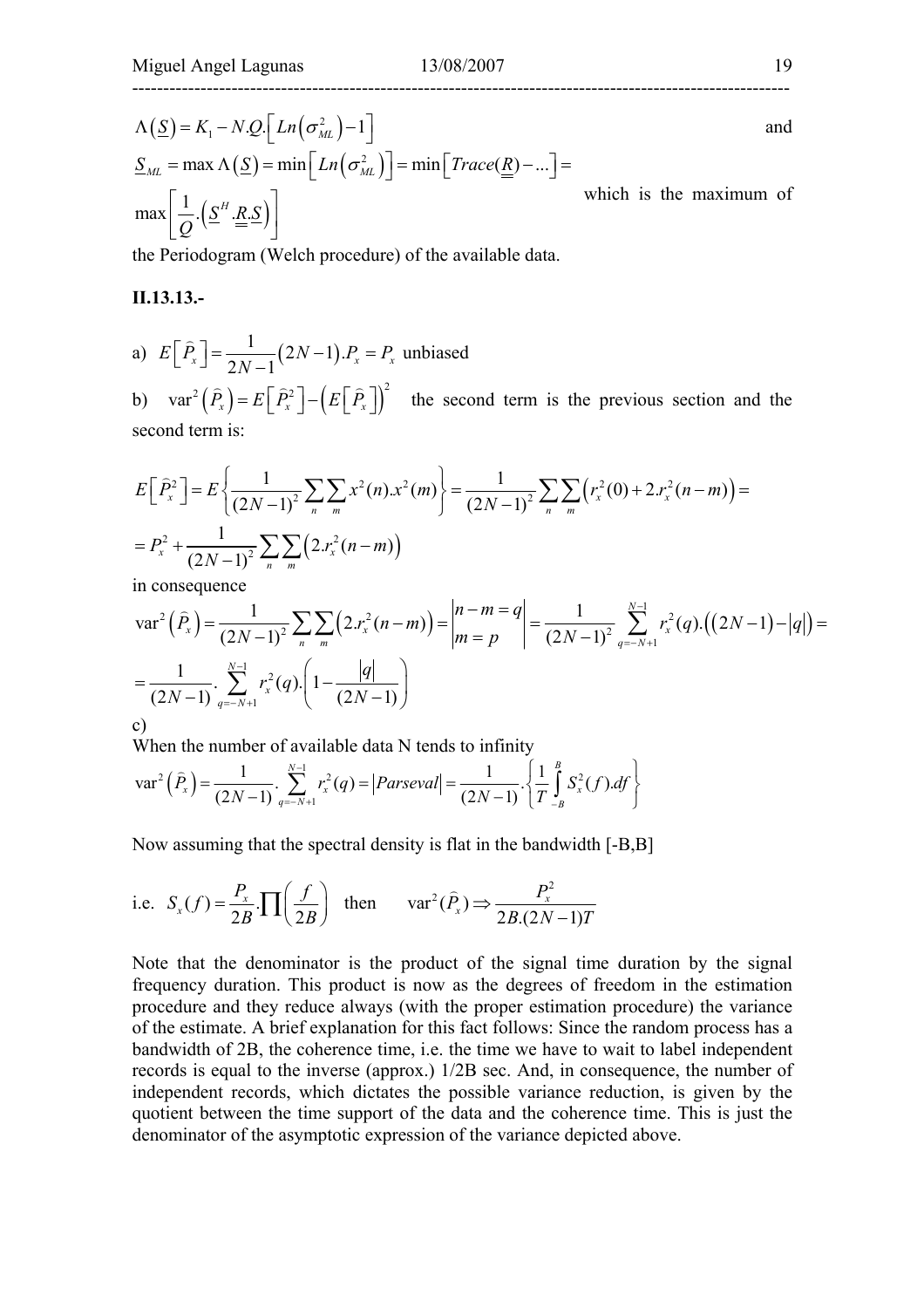e)

$$
x^{2}(n) \longrightarrow \boxed{\frac{\alpha}{1-\beta z^{-1}}}
$$

and  $E\left[\tilde{P}_x(n)\right] = \beta.E\left[\tilde{P}_x(n-1)\right] + \alpha.E\left[x^2(n)\right]$ ; assuming that the r.p. is stationary

 $E\left[\tilde{P}_x(n)\right] = \beta.E\left[\tilde{P}_x(n)\right] + \alpha.P_x;$  and  $E\left[\tilde{P}_x(n)\right] = \frac{\alpha}{1-\beta}P_x$  $\left[ \tilde{P}_x(n) \right] = \frac{a}{1 - \beta} P_x$  from which is easy to

deduce the adequate choice of the filter parameters to obtain an unbiased estimate.

f) when 
$$
\overline{P}_x(n) = \frac{1}{N} \cdot \sum_{m=n-N+1}^{n} x^2(n)
$$
 then  $\overline{P}_x(n) = \frac{N-1}{N} \cdot \overline{P}_x(n-1) + \frac{x^2(n)}{N} - \frac{x^2(n-N)}{N-1}$ 

thus, the estimate is similar to the previous one when  $\alpha = \frac{1}{10}$ *N*  $\alpha = \frac{1}{N}$  and  $\beta = 1 - \frac{1}{N}$ . The only difference is the last term which can be considered of low impact in the estimate the power at instant n mainly for N large. Also, this term does not longer exist for n<N and x(n) is cero for negative arguments.

#### **II.13.14.-**

It is a pdf since  $\frac{1}{\pi} \int_{0}^{\infty} \frac{1}{1+a^2} da = \frac{1}{\pi} \cdot \arg t g(a) \Big|_{-\infty}^{\infty} = 1$ ∞ <sub>1</sub> 1 |∞  $\int_{-\infty}^{\infty} \frac{1}{1+a^2} da = \frac{1}{\pi} \arg t g(a) \Big|_{-\infty} = 1$ , the mean is cero, but the variance 2  $\frac{1}{2\pi} \int_{-\infty}^{\infty} \frac{a^2}{1+a^2} da = \frac{1}{2\pi} (1 - \arg t g(a))$  $\pi \int$ <sub>- $\infty$ </sub> 1+a<sup>2</sup>  $\pi$  $\int_{0}^{\infty} a^{2} \frac{1}{a^{2}} \, dx$  $\int_{-\infty}^{\infty} \frac{a}{1+a^2} da = \frac{1}{\pi} (1 - \arg t g(a)) \Big|_{-\infty}^{\infty} = \infty$  !!is infinite!! −∞

Nevertheless, the Cauchy distribution is preserved when adding Cauchy r.v. since it is invariant to the convolution operator.

$$
\frac{1}{\pi^2} \int_{-\infty}^{\infty} \frac{1}{1+a^2} \cdot \frac{1}{1+\left(b-a\right)^2} da \propto \frac{1}{\pi} \cdot \frac{1}{1+b^2}
$$

The characteristic function is  $\frac{1}{\pi} \int \frac{\cos(wa)}{1+a^2} da = \Phi(w)$  $\pi$ <sup>J</sup> 1+a  $\int \frac{\cos(wa)}{1+a^2} da = \Phi(w)$  to solve this integral, note that  $\Phi(0) = 1$  and 2  $\frac{\partial^2 \Phi}{\partial \omega^2} = -\Phi(w)$  being  $\Phi(w) = e^{-|w|}$  the solution

#### **II.13.15.-**

Done within the corresponding section of this chapter.

#### **II.13.16.-**

Sentences are correct when applied to a finite record length but no to describe global features of the random process to which input and output records belong. Note that there is implicit the assumption of circular convolution in sentences that does not longer apply for the convolution of the input with the impulse response. In fact, it is easy to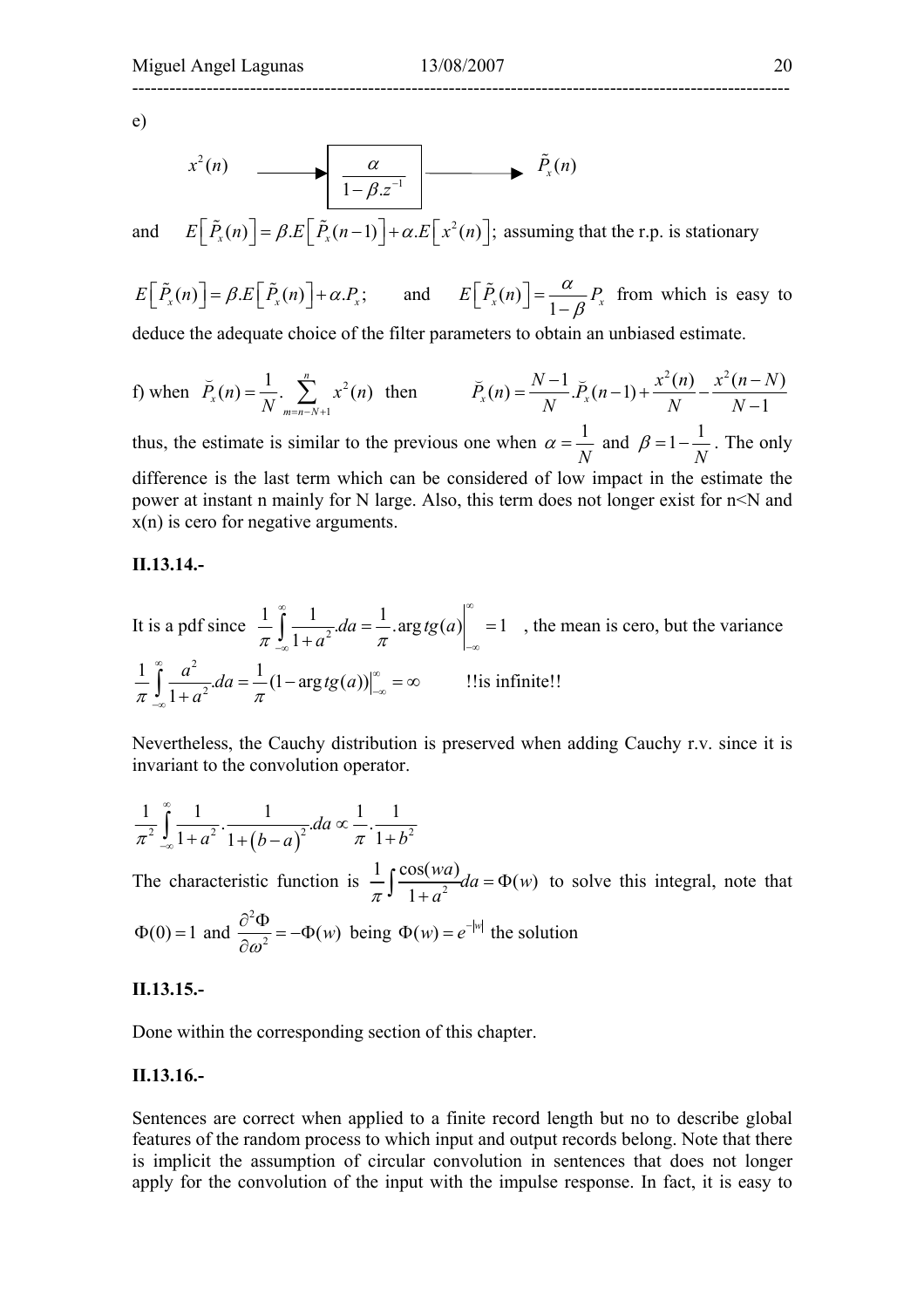prove that the periodogram for a non white random process is always biased. This bias is introduced by the convolution of the actual spectral density with the lag-window transform. This lag-window is implicit in all the sentences, from (a) to (d).

#### **II.13.17.-**

$$
\underline{z} = \begin{bmatrix} x \\ y \end{bmatrix} \quad E(\underline{z}) = \begin{bmatrix} m_x \\ m_y \end{bmatrix} \quad \underline{R}_z = \begin{pmatrix} r_{xx} & r_{xy} \\ r_{yx} & r_{yy} \end{pmatrix} \quad \underline{R}_z^{-1} = \underline{G} \cdot \underline{D} \cdot \underline{G}^H
$$
  
(a)

$$
Pr(x, y) = Pr(z) = \frac{K_o}{det(\underline{R})} e^{-(z - \underline{m}_z)^H \cdot \underline{R}_z^{-1} (z - \underline{m}_z)}
$$

We are going to use the following diagonalization of the acf matrix:

$$
\underline{R}_{z}^{-1} = \begin{pmatrix} 1 & 0 \\ -r_{yy}^{-1}r_{yx} & 1 \end{pmatrix} \begin{pmatrix} \left(r_{xx} - r_{xy} \cdot r_{yy}^{-1} \cdot r_{yx}\right)^{-1} & 0 \\ 0 & r_{yy}^{-1} \end{pmatrix} \begin{pmatrix} 1 & -r_{yy}^{-1} \cdot r_{xy} \\ 0 & 1 \end{pmatrix}
$$

b)  
\n
$$
\begin{bmatrix} x1 \\ x2 \end{bmatrix} = \begin{pmatrix} 1 & -r_{yy}^{-1} r_{xy} \\ 0 & 1 \end{pmatrix} \begin{bmatrix} x - m_x \\ y - m_y \end{bmatrix}
$$
\n
$$
x1 = (x - m_x) - r_{yy}^{-1} r_{xy} \cdot (y - m_y)
$$
\n
$$
x2 = y - m_y
$$
\nc)

$$
\left(\underline{z} - \underline{m}_z\right)^H \cdot \underline{R}_z^{-1} \cdot \left(\underline{z} - \underline{m}_z\right) = \begin{bmatrix} x_1 & x_2 \end{bmatrix}^H \cdot \begin{bmatrix} \left(r_{xx} - r_{xy} \cdot r_{yy}^{-1} \cdot r_{yx}\right)^{-1} & 0\\ 0 & r_{yy}^{-1} \end{bmatrix} \cdot \begin{bmatrix} x_1\\ x_2 \end{bmatrix} = \left(x_1\right)^2 \cdot \left(r_{xx} - r_{xy} \cdot r_{yy}^{-1} \cdot r_{yx}\right)^{-1} + \left(x_2\right)^2 \cdot r_{yy}^{-1}
$$

d)

$$
Pr(X/y) = K_2 \cdot exp\left(-(x1)^2 \cdot (r_{xx} - r_{xy} \cdot r_{yy}^{-1} \cdot r_{yx})^{-1}\right)
$$

Gaussian and it can be formulated as

$$
\left[\left(\underline{x}-\underline{m}_x\right)-\underline{r}_{yy}^{-1}\underline{r}_{xy}\cdot\left(\underline{y}-\underline{m}_y\right)\right]^H\cdot\left(r_{xx}-r_{xy}\cdot r_{yy}^{-1}\cdot r_{yx}\right)^{-1}\cdot\left[\left(\underline{x}-\underline{m}_x\right)-\underline{r}_{yy}^{-1}\underline{r}_{xy}\cdot\left(\underline{y}-\underline{m}_y\right)\right]
$$

Note that, in a more general approach, in the last formula both x and y have been considered vectors instead mere scalars. In fact the previous presentation is still valid in all the respects for this general case.

In summary, the conditional mean of x is given by: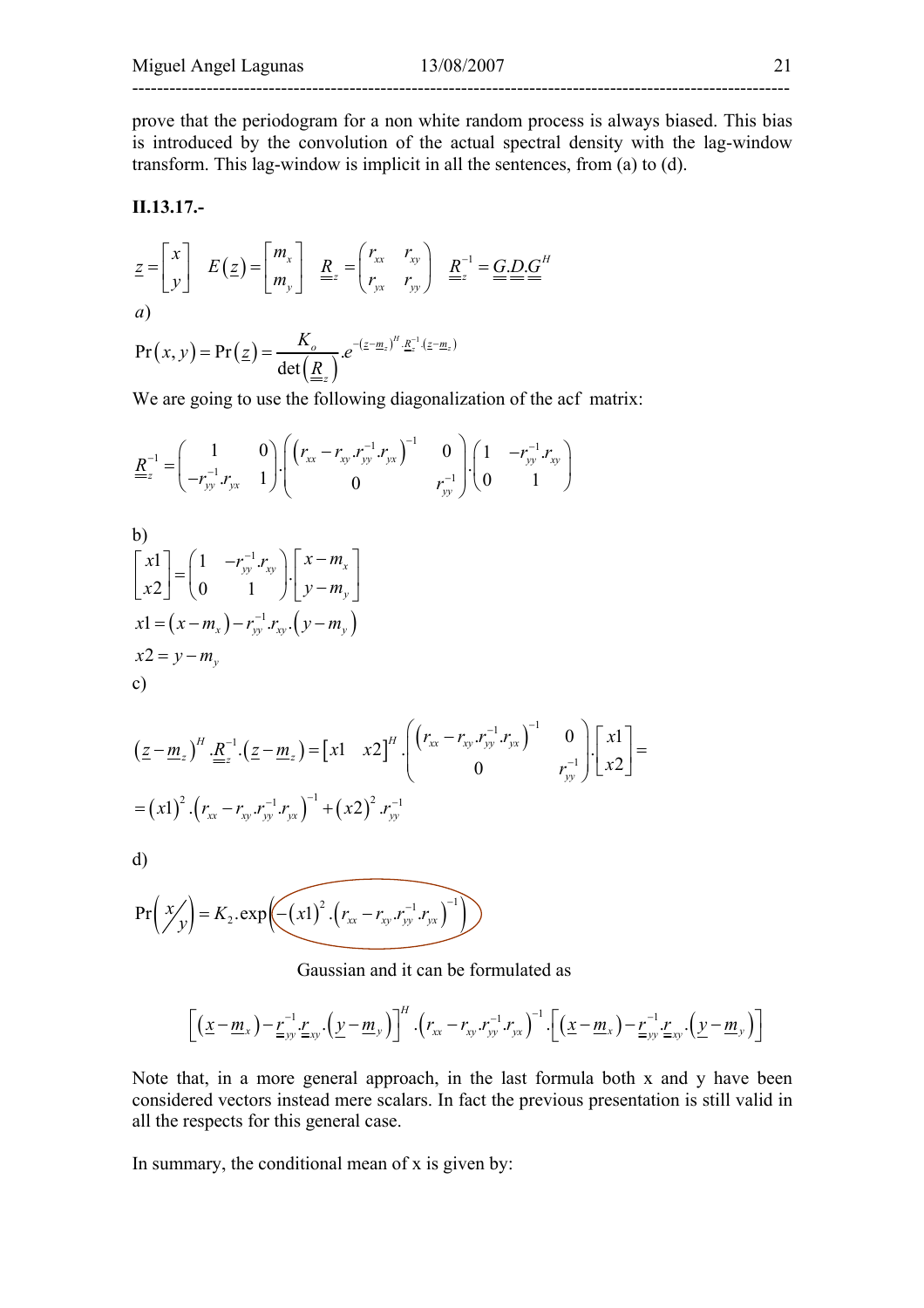$\hat{\mathbf{x}} = \underline{m}_x + \underline{r}_{yy}^{-1} \cdot \underline{r}_{xy} \cdot (\underline{y} - \underline{m}_y)$ 

This provides the optimum conditional mean estimate of a vector x from a data vector y and the corresponding means and auto and cross correlation matrices. This is also known as the Wiener filtering method.

e) The variance is also derived from the conditional distribution

$$
\underline{\underline{C}}_{\underline{\widehat{x}}\underline{\widehat{x}}} = \left(\underline{\underline{r}}_{xx} - \underline{\underline{r}}_{xy} \underline{\underline{r}}_{yy}^{-1} \underline{\underline{r}}_{yx}\right)^{-1}
$$

f)

$$
ECM \equiv \int (x - \hat{x})^2 \cdot \Pr\left(\frac{x}{y}\right) dx =
$$
  
=  $\int x^2 \cdot \Pr\left(\frac{x}{y}\right) dx + \hat{x}^2 - 2 \cdot \int (x - \hat{x}) \cdot \Pr\left(\frac{x}{y}\right) dx$   
and to find the minimum ECM

and to find the minimum ECM

$$
\frac{\partial ECM}{\partial \hat{x}} = 2.\hat{x} - 2.\int x. \Pr\left(\frac{x}{y}\right) dx = 0
$$

$$
\widehat{x}_{\min} = \int x \cdot \Pr\left(\frac{x}{y}\right) dx = E_x \left[\Pr\left(\frac{x}{y}\right)\right]
$$
\ng)

Already done previously.

**II.13.18.-** 

$$
H(z) = 1 - b(1).z^{-1} \qquad r_x(m) = \begin{cases} 1 + b(1)^2 & m = 0 \\ -b(1) & m = \pm 1 \\ 0 & else \end{cases}
$$

then

 $S_x(z) = -zb(1) + (1 + b(1)^2) - b(1)z^{-1} = (1 - b(1)z^{-1}) \cdot (1 - b(1)z)$  where the first term is minimum phase

The procedure will be the following:

- Given  $x(n)$  for  $n=0, N-1$
- Estimate the acf function using the unbiased estimate when  $N \geq 1$
- Use r(0) and r(1) form the polynomial and find out two roots homothetic, with respect the unit circle
- b(1) is the root inside the unit circle.

**II.13.19.-**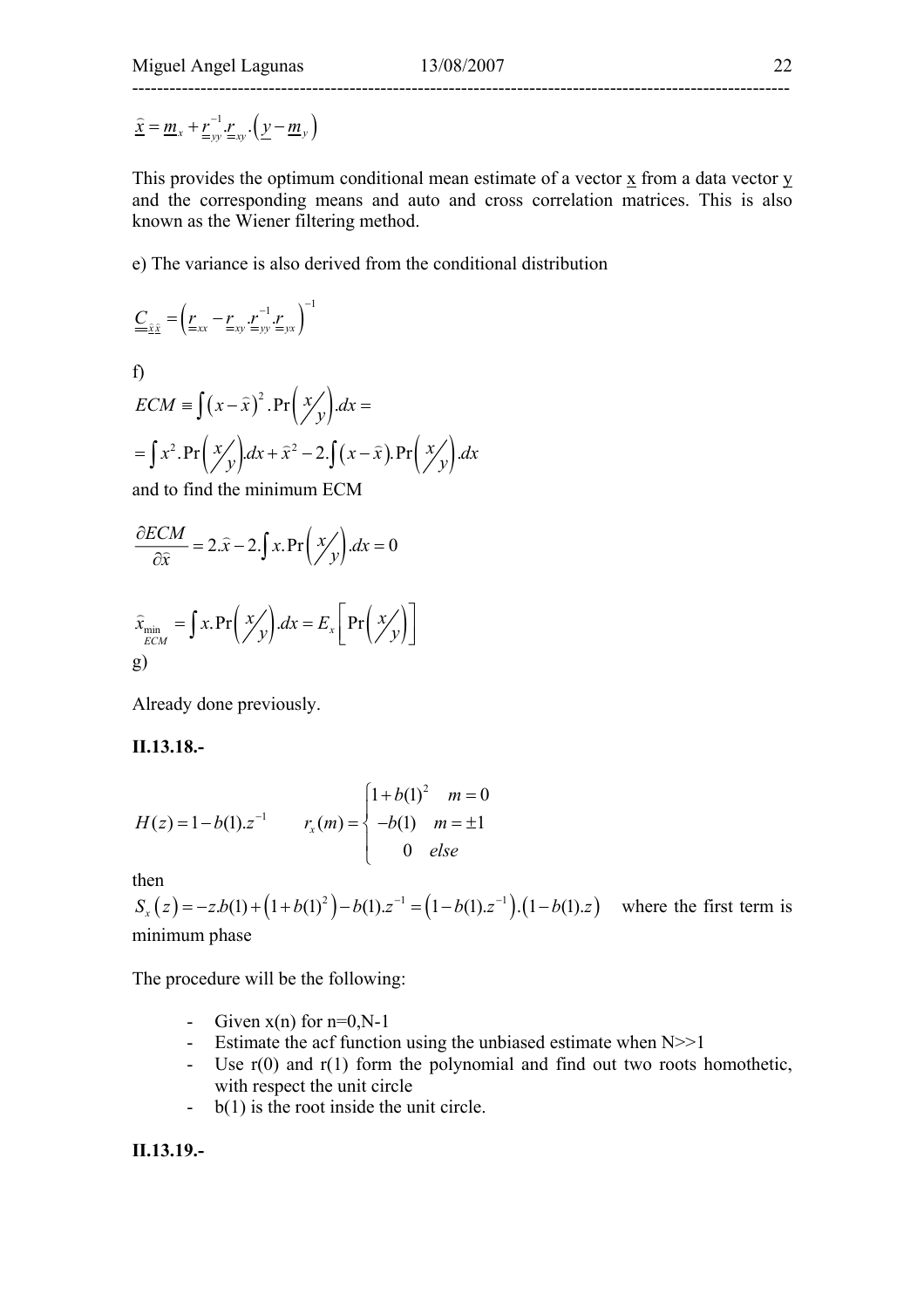Descriptive of the role of non linear systems for linearizing power amplifiers.

### **II.13.20.-**

$$
\underline{x}_n = \begin{bmatrix} x(n) \\ x(n-1) \\ x(n-2) \end{bmatrix} \qquad \underline{x}_n = \left( a e^{j \theta} \right) e^{j w_0 t} \cdot \begin{bmatrix} 1 \\ e^{j w_0} \\ e^{j 2 w_0} \end{bmatrix} + \underline{w}_n \qquad \underline{C} = E \begin{bmatrix} \underline{w}_n \cdot \underline{w}_n^H \\ -1 \end{bmatrix} = \begin{bmatrix} 3 & -1 & 1 \\ -1 & 3 & -1 \\ 1 & -1 & 3 \end{bmatrix}
$$

a) with  $b = ae^{i\theta}$ , i.e. the low pass complex envelope,

$$
Pr\left(\frac{b}{x_n}\right) = K_0. Pr\left(\frac{x_n}{b}\right). Pr(b)
$$
  
Pr $\left(\frac{x_n}{b}\right) = K_1. exp\left[-\left(\frac{x_n - b.S}{s}\right)^H \cdot \frac{C}{s}\right]. \left(\frac{x_n - b.S}{s}\right)$   
Pr(b) = K<sub>2</sub>. exp $\left[-\left|b - m_b\right|^2 / \sigma_b^2\right]$ 

b) Taking logarithms and removing constant irrelevant for the minimization procedure

$$
\Lambda(b) = -(\underline{x}_n - b.\underline{S})^H \cdot \underline{C}^{-1} \cdot (\underline{x}_n - b.\underline{S}) - \frac{|b - m_b|^2}{\sigma_b^2}
$$
  
\n
$$
b_{MAP} = \min_b \Lambda(b)
$$
  
\n
$$
\frac{\partial \Lambda}{\partial b} = 0 = \underline{S}^H \cdot \underline{C}^{-1} \cdot (\underline{x}_n - b.\underline{S}) - \frac{(b - m_b)}{\sigma_b^2}
$$
  
\n
$$
b_{MAP} = \frac{\underline{S}^H \cdot \underline{C}^{-1} \cdot \underline{x}_n + \frac{m_b}{\sigma_b^2}}{\underline{S}^H \cdot \underline{C}^{-1} \cdot \underline{S} + \frac{1}{\sigma_b^2}}
$$
  
\n
$$
c)
$$

$$
\Lambda_{ML}(b) = -(\underline{x}_n - b.\underline{S})^H \cdot \underline{C}^{-1} \cdot (\underline{x}_n - b.\underline{S})
$$
  
\n
$$
b_{ML} = \min_b \Lambda_{ML}(b)
$$
  
\n
$$
\frac{\partial \Lambda}{\partial b} = 0 = \underline{S}^H \cdot \underline{C}^{-1} \cdot (\underline{x}_n - b.\underline{S})
$$
  
\n
$$
b_{MAP} = \frac{\underline{S}^H \cdot \underline{C}^{-1} \cdot \underline{x}_n}{\underline{S}^H \cdot \underline{C}^{-1} \cdot \underline{S}} \qquad \sigma_b \to \infty \qquad b_{MAP} \Rightarrow b_{ML}
$$
  
\n(d)  
\n
$$
E[b_{ML}] = \frac{\underline{S}^H \cdot \underline{C}^{-1} \cdot E(\underline{x}_n)}{\underline{S}^H \cdot \underline{C}^{-1} \cdot \underline{S}} = \frac{\underline{S}^H \cdot \underline{C}^{-1} \cdot \underline{S} \cdot b}{\underline{S}^H \cdot \underline{C}^{-1} \cdot \underline{S}} = b
$$
 unbiased estimate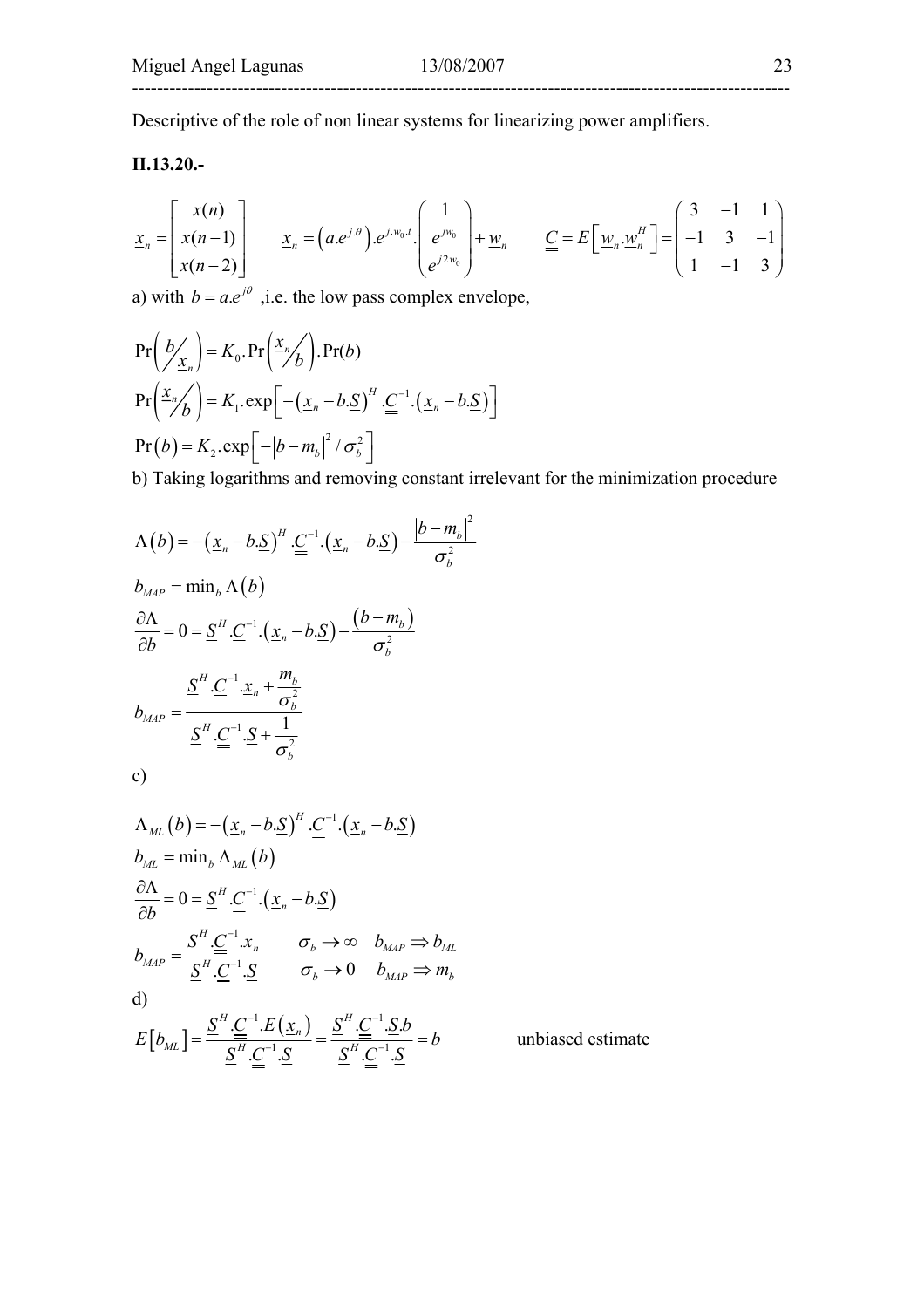$$
\operatorname{var}^{2}(b_{ML}) = E\Big[(b - b_{ML}) \cdot (b - b_{ML})\Big] = E\Big[\Big(b \cdot \frac{\underline{S}^{H} \cdot \underline{\underline{C}}^{-1} \cdot \underline{S}}{\underline{S}^{H} \cdot \underline{\underline{C}}^{-1} \cdot \underline{S}} - b_{ML}\Big)\Big](b - b_{ML})\Big] =
$$
\n
$$
= \Big[\Big(b \cdot \frac{\underline{S}^{H} \cdot \underline{\underline{C}}^{-1} \cdot \underline{S}}{\underline{S}^{H} \cdot \underline{\underline{C}}^{-1} \cdot \underline{S}} - E\Big[b_{ML}\Big)\Big)\Big(b - E\Big[\frac{\underline{S}^{H} \cdot \underline{\underline{C}}^{-1} \cdot \underline{x}_{n}}{\underline{S}^{H} \cdot \underline{\underline{C}}^{-1} \cdot \underline{S}}\Big]\Big)\Big] =
$$
\n
$$
= \frac{\underline{S}^{H} \cdot \underline{\underline{C}}^{-1}}{\underline{S}^{H} \cdot \underline{\underline{C}}^{-1} \cdot \underline{S}} \cdot E\Big[\Big((\underline{x}_{n} - b \cdot \underline{S}) \cdot (\underline{x}_{n} - b \cdot \underline{S})^{H}\Big) \cdot \frac{\underline{\underline{C}}^{-1} \cdot \underline{S}}{\underline{S}^{H} \cdot \underline{\underline{C}}^{-1} \cdot \underline{S}} =
$$
\n
$$
= \frac{\underline{S}^{H} \cdot \underline{\underline{C}}^{-1} \cdot \underline{S}}{\underline{S}^{H} \cdot \underline{\underline{C}}^{-1} \cdot \underline{S}} \cdot E\Big[\underline{w}_{n} \cdot \underline{w}_{n}^{H}\Big] \cdot \frac{\underline{\underline{C}}^{-1} \cdot \underline{S}}{\underline{S}^{H} \cdot \underline{\underline{C}}^{-1} \cdot \underline{S}} = \frac{1}{\underline{S}^{H} \cdot \underline{\underline{C}}^{-1} \cdot \underline{S}}
$$

It is easy to check that it coincides with the Cramer-Rao bound.

d) When the noise is white and the number of available samples is N

$$
\text{var}^2\left(b_{ML}\right) = \frac{1}{\left(\sigma^2\right)^{-1} \cdot \underline{S}^H \cdot \underline{S}} = \frac{\sigma^2}{N} \Rightarrow 0 \quad when \quad N \Rightarrow \infty
$$

If there are two lines then

$$
\underline{x}_n = b1.\underline{S}_1 + b2.\underline{S}_2 + \underline{w}_n = (\underline{S}_1 \quad \underline{S}_2). \begin{bmatrix} b1 \\ b2 \end{bmatrix} + \underline{w}_n = \underline{\underline{S}}.\underline{b} + \underline{w}_n
$$
  

$$
\Lambda(\underline{b}) = (\underline{x}_n - \underline{\underline{S}}.\underline{b})^H \cdot \underline{\underline{C}}^{-1}. (\underline{x}_n - \underline{\underline{S}}.\underline{b}) \quad ; \quad \underline{b}_{ML} = (\underline{\underline{S}}^H \cdot \underline{\underline{C}}^{-1}.\underline{S})^{-1} \cdot \underline{\underline{S}}^H \cdot \underline{\underline{C}}^{-1}.\underline{x}_n
$$

Given the two frequencies the complex envelopes are estimated accordingly with the last expression.

When both frequencies are unknown, the use of any spectral estimation procedure to locate their positions is not longer optimum. In fact the ML estimate of the locations of both frequencies is formulated as follows:

$$
\underline{\underline{S}}_{ML} = \min_{\underline{S}_1, \underline{S}_2} \Lambda \left( \underline{\underline{S}} \right)
$$
\n
$$
\Lambda \left( \underline{\underline{S}} \right) = \underline{x}_n^H \cdot \left[ \underline{I} - \underline{C}^{-1} \cdot \underline{S} \cdot \underline{A} \cdot \underline{S}^H \right] \cdot \underline{C}^{-1} \cdot \left[ \underline{I} - \underline{S} \cdot \underline{A} \cdot \underline{S}^H \cdot \underline{C}^{-1} \right] \cdot \underline{x}_n
$$
\nwhere

\n
$$
\underline{A} = \left[ \underline{S} \cdot \underline{C}^{-1} \cdot \underline{S}^H \right]^{-1}
$$

When N vectors of independent data are available

$$
\Lambda \left( \underline{S} \right) = Trace \left[ \underline{I} - \underline{C}^{-1} \cdot \underline{S} \cdot \underline{A} \cdot \underline{S}^{H} \right] \cdot \underline{C}^{-1} \cdot \left[ \underline{I} - \underline{S} \cdot \underline{A} \cdot \underline{S}^{H} \cdot \underline{C}^{-1} \right] \cdot \underline{R} \right]
$$
\nwhere

\n
$$
\underline{R} = \frac{1}{N} \sum_{n=0}^{N-1} \underline{x}_{n} \cdot \underline{x}_{n}^{H}
$$

In addition when the noise is white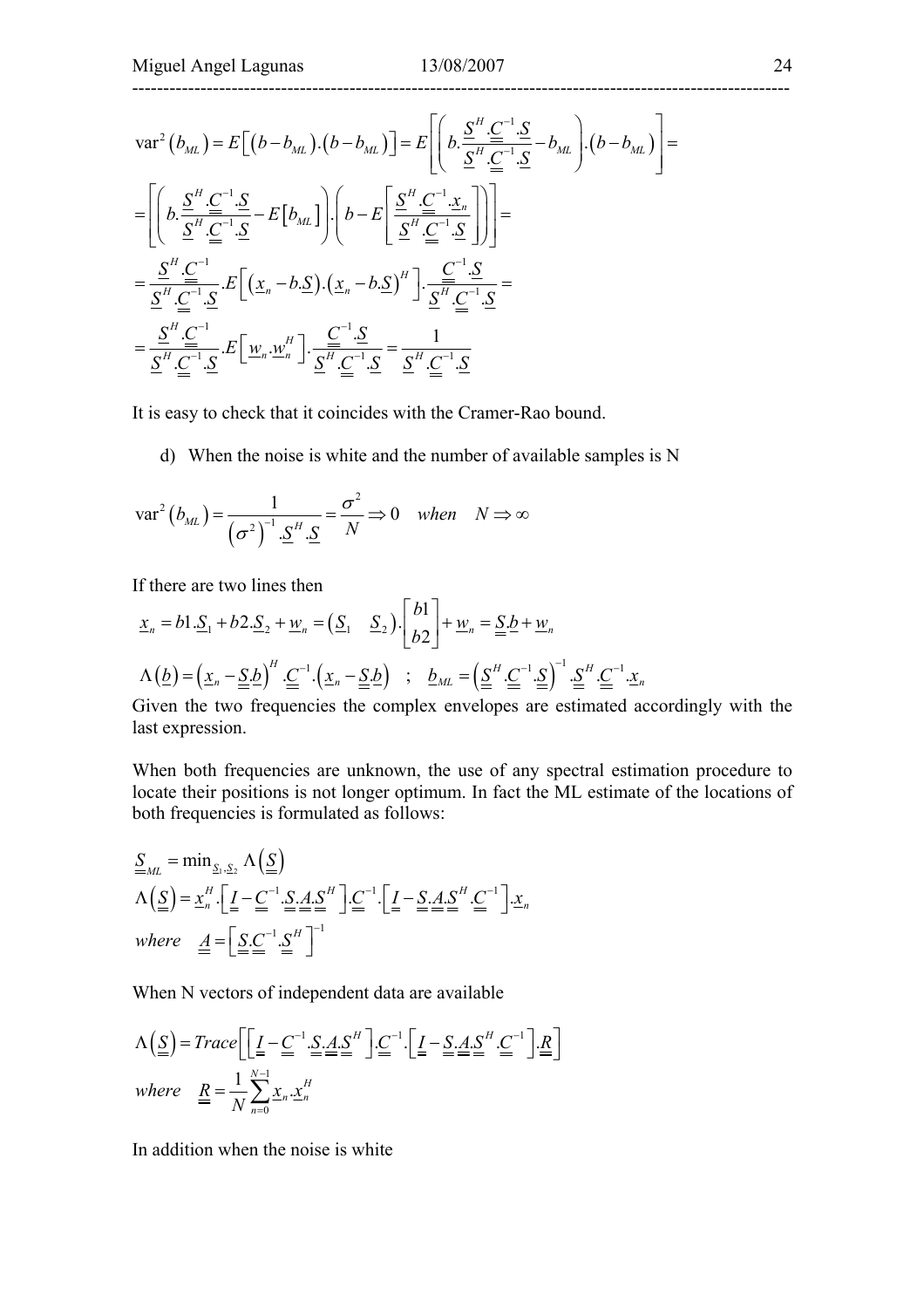$$
\underline{S}_{ML} = \min_{\underline{S}_1, \underline{S}_2} \left\{ Trace \left( \underline{I} - \underline{S} \cdot (\underline{S}^H \cdot \underline{S})^{-1} \cdot \underline{S}^H \right) \underline{R} \right\}
$$

The expression looks easy but it entails a great complexity for searching the two frequencies that minimize the trace. (See course notes of Arrays for a detailed description of the problem and sub-optimum solutions).

#### **II.13.21.-**

a) 
$$
\mu_{ML} = \frac{1^H \cdot \underline{R}^{-1} \cdot \underline{x}_n}{1^H \cdot \underline{R}^{-1} \cdot 1}
$$
  $var^2(\mu_{ML}) = \frac{1}{1^H \cdot \underline{R}^{-1} \cdot 1}$   
\nb)  $\tilde{\mu} = \frac{1^H \cdot \underline{x}_n}{1^H \cdot 1}$   $var^2(\tilde{\mu}) = \frac{1^H \cdot \underline{R} \cdot 1}{1^H \cdot 1}$   
\nc)  
\n $0 \le \frac{1}{1^H \cdot \underline{R}^{-1} \cdot 1} < \frac{1}{\lambda_{max}^{-1} \cdot (1^H \cdot 1)} = \frac{\lambda_{max}}{Q}$  when  $Q \to \infty$  tends to zero  
\n $0 \le \frac{1^H \cdot \underline{R} \cdot 1}{(1^H \cdot 1)^2} < \frac{\lambda_{max}}{(1^H \cdot 1)} = \frac{\lambda_{max}}{Q}$  when  $Q \to \infty$  tends to zero  
\nd)  
\n $(1^H \cdot \underline{R} \cdot 1) \cdot (1^H \cdot \underline{R}^{-1} \cdot 1) \ge |1^H \cdot 1|^2 = Q^2$   
\nuse  $u = \frac{R^{1/2} \cdot 1}{v = \frac{R^{-1/2} \cdot 1}{1}}$   
\nand  
\n $1 = \frac{1^H \cdot \underline{R} \cdot 1}{1} \cdot \frac{1^H \cdot \underline{R} \cdot 1}{1} = \frac{1^H \cdot \underline{R} \cdot 1}{1}$ 

 they are equal only for u proportional to v, i.e. when the samples belong to a white random process.

## e)

done

#### **II.13.22.-**

 $\left( \underline{1}^{H} \cdot \underline{1} \right)^{2}$ 

 $\underline{1}^H \cdot \underline{R}^{-1} \cdot \underline{1}$   $(\underline{1}^H \cdot \underline{1})$ 

 $H$   $R^{-1}$  1  $(AH$ 

 $\frac{R^{-1}}{R^{-1}}$ .<sup>1</sup>

a.-  $x(n) = -a(1) \cdot x(n-1) + v(n)$  multiply both sides by  $x(n+m)$  and taking expectations we get  $r_{xx}(m) = -a(1) r_{xx}(m-1) + \sigma_y^2 \delta(m)$   $\forall m \ge 0$ . Thus for any m greater than cero  $(1) = -\frac{r_{xx}(m)}{r_{xx}(m-1)}$ *xx*  $a(1) = -\frac{r_{xx}(m)}{r_{xx}(m-1)}$ 

b.- Since  $\{x\}$  and  $\{w\}$  are statistically independents  $r_w(m) = r_w(m) + \sigma_w^2 \delta(m)$  Using the taps involved in the proposed estimate,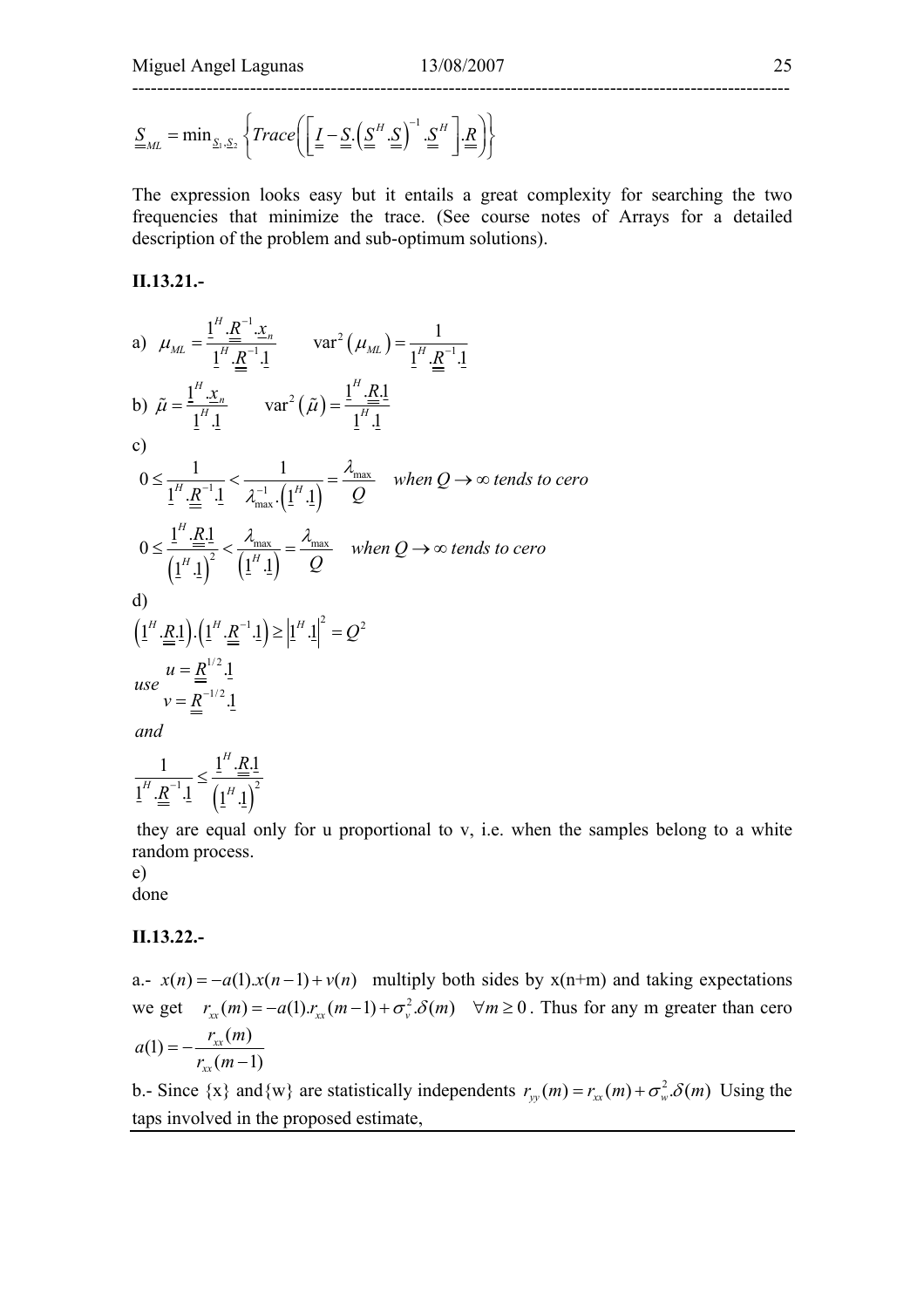$(1)$ 

$$
r_{yy}(0) = r_{xx}(0) + \sigma_w^2 \quad ; \quad r_{yy}(1) = r_{xx}(1) \text{ and } \hat{a}(1) = -\frac{r_{yy}(1)}{r_{yy}(0)} = \frac{-\frac{r_{xx}(1)}{r_{xx}(0)}}{1 + \frac{\sigma_w^2}{r_{xx}(0)}} = \frac{a(1).SNR}{1 + SNR}
$$

c.-  $s_{yy}(w) = s_{yy}(w) + \sigma_w^2$  (Just use FT in the acf formula of section (b).

 The model for {y} is AR plus a constant, in consequence, the resulting model for the obsevartion r.p. is ARMA  $(1,1)$ .

 $d$  $x(n) = y(n) - w(n)$  $because \quad x(n) = -a(1).x(n-1) + v(n)$  $y(n) - w(n) = -a(1) \cdot (y(n-1) - w(n-1)) + v(n)$  $or \quad y(n) = -a(1) \cdot y(n-1) + [w(n) + a(1) \cdot w(n-1)] + v(n)$ 

clearly  $y(n-2)$  does not depends neither  $w(n)$  not  $w(n-1)$  resulting

$$
r_{yy}(2) = -a(1) \cdot r_{yy}(1) - - - - > a(1) = -\frac{r_{yy}(2)}{r_{yy}(1)}
$$

$$
r_{yy}(1) = r_{xx}(1) = -a(1) \cdot r_{xx}(0)
$$

also  
and 
$$
\sigma_w^2 = r_{yy}(0) - r_{xx}(0) = r_{yy}(0) + \frac{r_{yy}(1)}{a(1)} = r_{yy}(0) - \frac{r_{yy}^2(1)}{r_{yy}(2)}
$$

#### **II.13.23.**

a.- Just assigning the following vectors:  $[1 = [1 \ 1 \ ... \ 1]^H$  **y**  $N = [-N+1 \ -N+2 \ ... \ N-2 \ N-1]^H$ the rest is straight forward. b.- Since  $\Phi = \begin{bmatrix} 1 & N \end{bmatrix}$  thus  $\left[ \frac{1}{2} \quad \frac{N}{N} \right] = \left[ \begin{array}{ccc} \frac{1}{2} & \frac{1}{2} & \frac{1}{2} & \frac{N}{2N} \\ \frac{1}{2} & \frac{1}{2} & \frac{1}{2} & \frac{1}{2N} \end{array} \right] = \left[ \begin{array}{ccc} 2N & 1 & 0 \\ 0 & 0 \end{array} \right]$  $\rfloor$  $\begin{vmatrix} 2N-1 & 0 \\ 0 & S \end{vmatrix}$ L  $\Big| = \Big| \begin{matrix} 2N - \\ 0 \end{matrix} \Big|$  $\overline{\phantom{a}}$  $\begin{array}{ccc} \boxed{1}^H.\underline{1} & \boxed{1}^H.\underline{N} \\ \sqrt{N} & \sqrt{N} & \sqrt{N} \end{array}$ L  $\begin{vmatrix} 1 & \underline{N} \end{vmatrix}$  $\rfloor$  $\left| \begin{array}{c} 1^H \ \frac{1}{M} \end{array} \right|$ L L  $\Phi'' = \Phi = \frac{1}{N^H} \left| \frac{1}{N} \right| \left| \frac{N}{N} \right| = \frac{1}{N^H} \left| \frac{1}{N^H N} \right| \left| \frac{N}{N} \right| \left| \frac{N}{N} \right| \left| \frac{N}{N} \right| \left| \frac{N}{N} \right|$ *N*  $N^H.1 \quad N^H. N$  $[N] = \begin{bmatrix} 1^H & 1 & 1 \\ 0 & 1 & 1 \end{bmatrix}^H \cdot \frac{N}{N}$  $N^H$ <sup> $H$ </sup>  $\stackrel{\text{1.}}{=}$   $\stackrel{\text{2.}}{=}$   $N^H$ .<sup>1</sup>  $N^H$  $H$  **1 H** *H*  $H_{\rm 4}$   $\left| \right.$   $\frac{1}{4}$ 0  $2N - 1 = 0$  $\frac{1}{2}$   $\frac{N}{4}$ .  $1^{\frac{1}{n}} \Phi = \left| \begin{array}{cc} 1^{\frac{n}{n}} & 1 \\ 0 & N \end{array} \right| = \left| \begin{array}{cc} 1^{\frac{n}{n}} & 1 \\ 0 & 1 \end{array} \right| = \left| \begin{array}{cc} 2N-1 & 0 \\ 0 & 0 \end{array} \right|$  from which the inverse can be

found.

c.- The likelihood is  $Ln(\Lambda) = cte. - \frac{1}{\sigma^2}$  $Ln(\Lambda) = cte. - \frac{|\underline{X} - \underline{\Phi} \cdot \underline{a}|^2}{2}$  since the noise is white. Taking derivative σ with respect  $\underline{a}^H$  and setting to zero:  $\Phi^H$ . $(X - \Phi \cdot \mathbf{a}) = 0$  o bien  $\mathbf{a}^{ML} = (\Phi^H \cdot \Phi)^{-1} \cdot \Phi^H \cdot X$ The expected value is:  $E(a^{ML}) = (\Phi^H \cdot \Phi)^{-1} \cdot \Phi^H \cdot E(X) = (\Phi^H \cdot \Phi)^{-1} \cdot \Phi^H \cdot [\Phi \cdot a] = a$  Which proves that the estimate is unbiased.

d.- The form of the estimate is:

$$
\begin{bmatrix} A^{ML} \\ B^{ML} \end{bmatrix} = \begin{bmatrix} 1/(2N-1) & 0 \\ 0 & 1/S \end{bmatrix} \begin{bmatrix} 1^H \\ \frac{N}{N} \end{bmatrix} \cdot \frac{X}{N} = \begin{bmatrix} 1^H / (2N-1) \\ \frac{N^H / S \end{bmatrix} \cdot \frac{X}{N}
$$
 Thus the estimates are:  

$$
A^{ML} = \frac{1^H \cdot X}{(2N-1)} \quad y \quad B^{ML} = \frac{N^H \cdot X}{S}
$$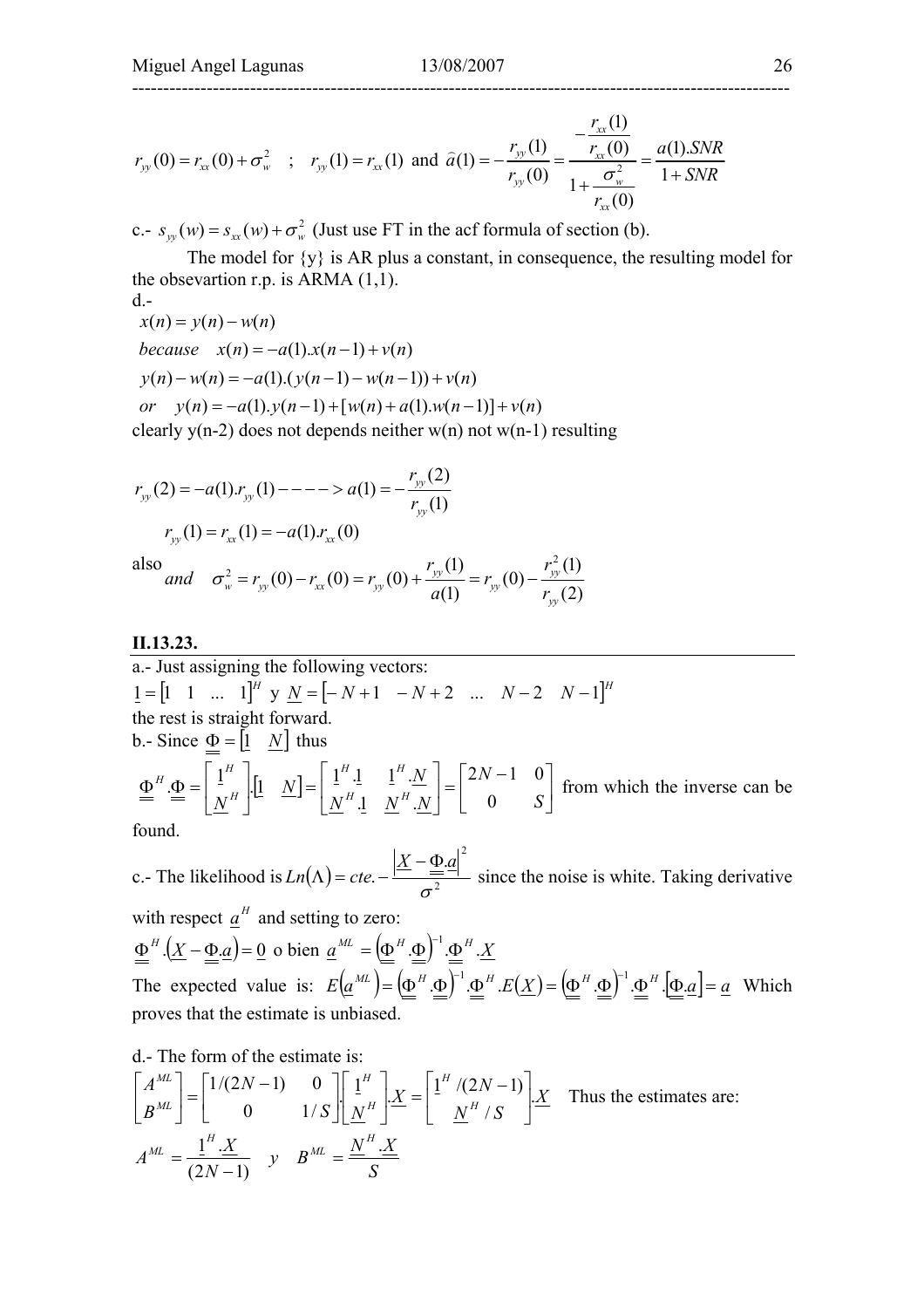e.- The variance will be:

$$
E\left[\left(\underline{a}^{ML} - \underline{a}\right) \cdot \left(\underline{a}^{ML} - \underline{a}\right)^H\right] = E\left[\left\{\left(\underline{\underline{\Phi}}^H \cdot \underline{\underline{\Phi}}\right)^{-1} \cdot \underline{\underline{\Phi}}^H \cdot X - \underline{a}\right\} \cdot \left\{\left(\underline{\underline{\Phi}}^H \cdot \underline{\underline{\Phi}}\right)^{-1} \cdot \underline{\underline{\Phi}}^H \cdot X - \underline{a}\right\}^H\right] =
$$
\n
$$
\begin{aligned}\n\text{using} \\
\underline{a} = \left(\underline{\underline{\Phi}}^H \cdot \underline{\underline{\Phi}}\right)^{-1} \cdot \underline{\underline{\Phi}}^H \cdot \underline{\underline{\Phi}} \cdot \underline{a} = E\left[\left(\underline{\underline{\Phi}}^H \cdot \underline{\underline{\Phi}}\right)^{-1} \underline{\underline{\Phi}}^H \left\{X - \underline{\underline{\Phi}} \underline{a}\right\} \cdot \left\{\dots\right\}^H\right] = \left(\underline{\underline{\Phi}}^H \cdot \underline{\underline{\Phi}}\right)^{-1} \underline{\underline{\Phi}}^H \underline{\underline{\Phi}} \left(\underline{\underline{\Phi}}^H \cdot \underline{\underline{\Phi}}\right)^{-1} \cdot \sigma^2 =\\
&= \left(\underline{\underline{\Phi}}^H \cdot \underline{\underline{\Phi}}\right)^{-1} \cdot \sigma^2 = \sigma^2 \cdot \begin{bmatrix} 1/(2N-1) & 0 \\ 0 & 1/S \end{bmatrix}\n\end{aligned}
$$

Where both terms tend to zero when the length tends to infinity.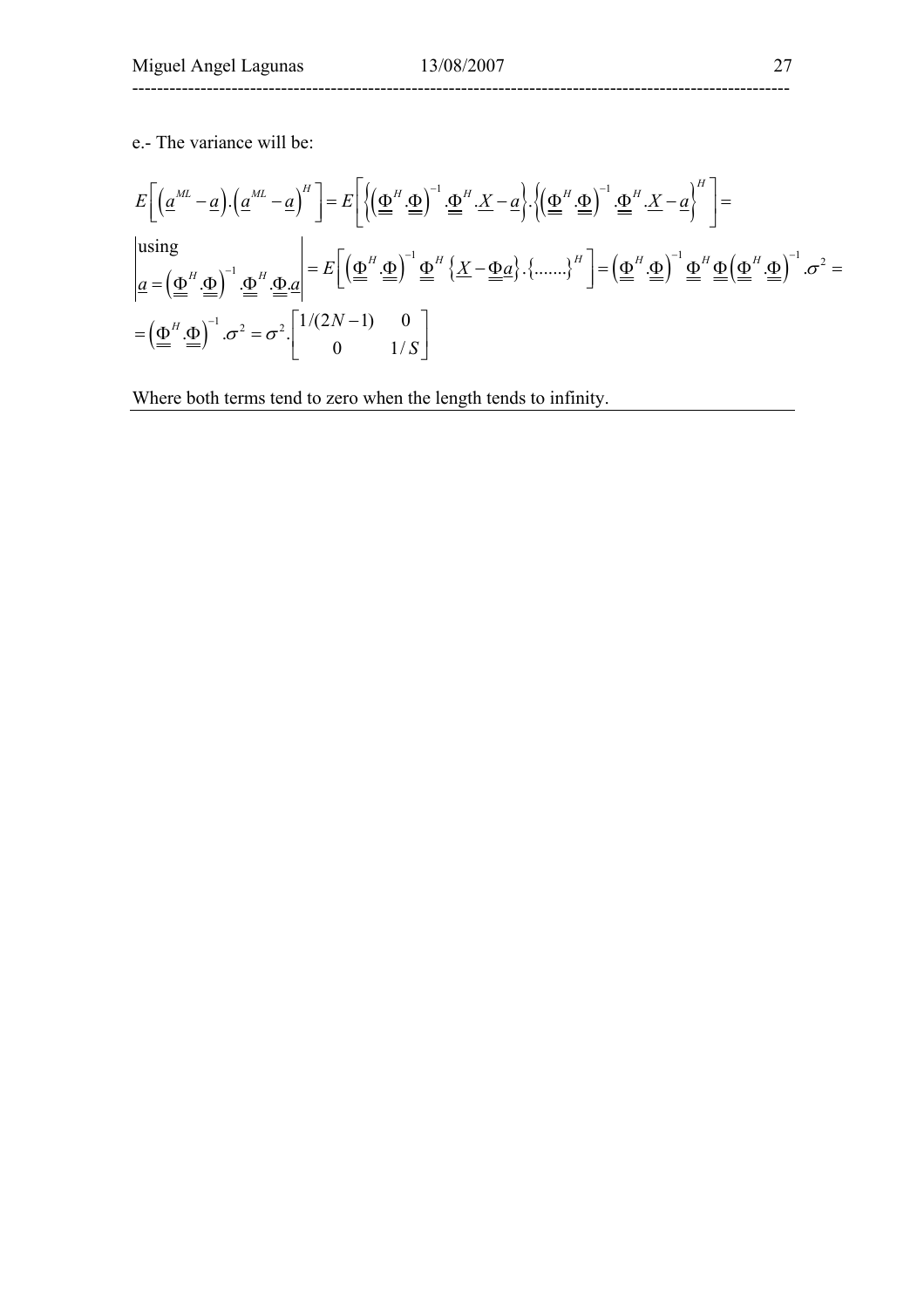## ----------------------------------------------------------------------------------------------------------

#### **III.10.1.-**

$$
S_{xx}(z) = \frac{\sigma_0^2}{|A(z)|^2} + \sigma^2 = \frac{\sigma_0^2 + \sigma^2 |A(z)|^2}{|A(z)|^2}
$$

$$
S_{xx}(z) \cdot A(z) = \frac{\sigma_0^2 + \sigma^2 |A(z)|^2}{A(z^{-1})}
$$

since the right hand term is cero for those samples above Q, the inverse transform of the length hand term verifies:

$$
r_x(m)^* a(m) = 0 \quad \forall m \ge Q+1
$$
  

$$
r_x(m) + \sum_{q=1}^{Q} a(q) . r_x(m-q) = 0 \quad m = Q+1, \infty
$$

From these extended Y-W equations, given the acf of the random process, the coefficients of the denominator of the model can be obtained.

Filtering the original data with the coefficients obtained before, the output is a pure MA process



Since the spectral density is  $S_{yy}(w) = \sigma_0^2 + \sigma^2$ . |A|<sup>2</sup>, the two parameters can be derived from the first two terms of the acf of the new data record as:

$$
r_y(0) = \sigma_0^2 + \sigma^2 \cdot \sum_{q=0}^{Q} a^2(q)
$$
  
from which  $\sigma_0^2$  and  $\sigma^2$  can be obtained  

$$
r_y(1) = \sigma^2 \cdot \sum_{q=0}^{Q-1} a(q) . a(q+1)
$$

#### **III.10.2.-**

From a bank filter approach to spectral estimation, the filter associated to given value of the Periodogram is  $\underline{A} = \frac{S}{Q}$  this filter results from the following minimization problem:  $\underline{A}^H \cdot \underline{S} = 1$  steers the desired frequency (0dB response) . *H*  $\frac{A^{\prime\prime}}{A}$  *a* with the lowest response to white noise

Moving the same arguments to the case when interference is present at  $S_i$  results in the following problem: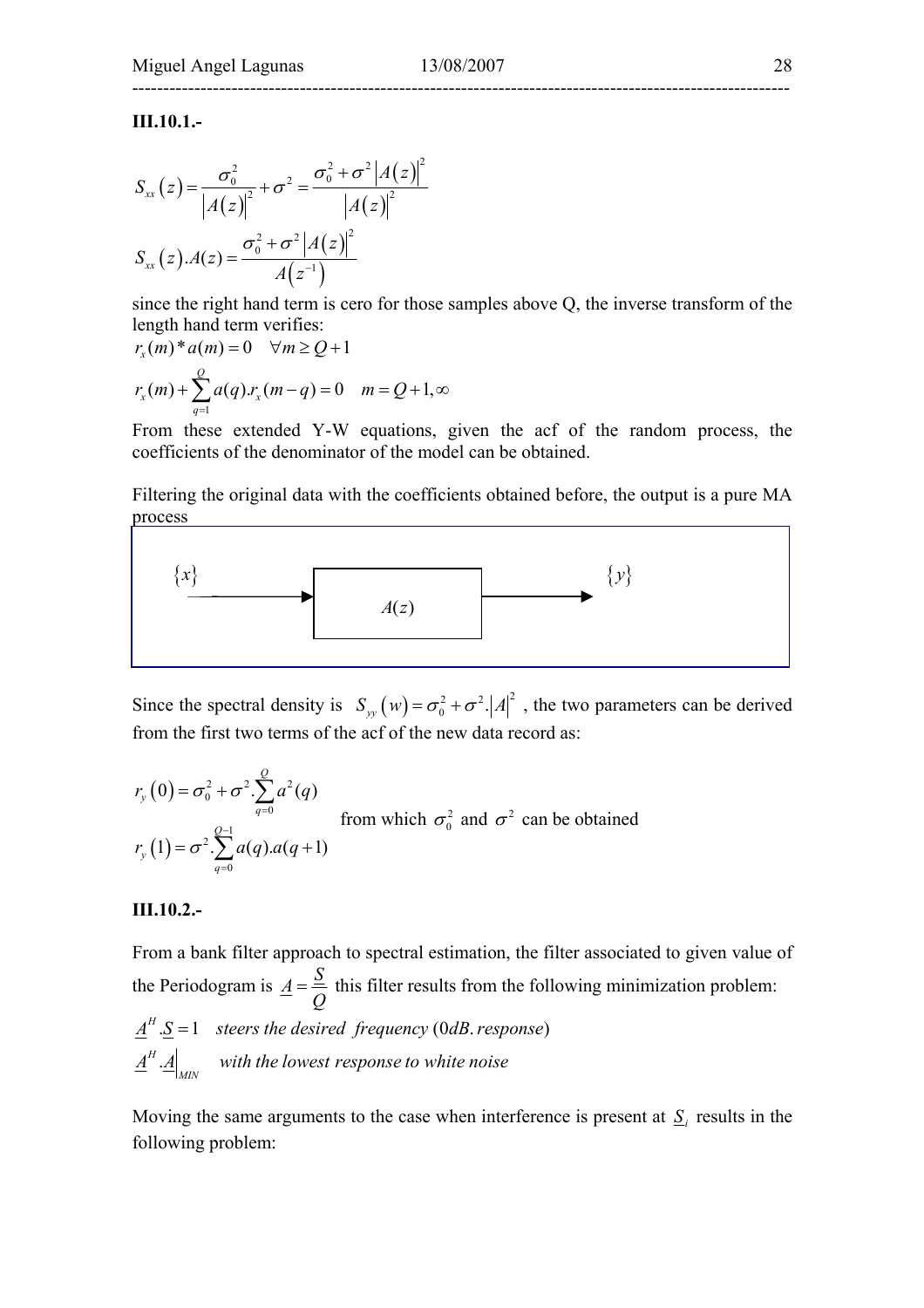$$
\underline{A}^H \cdot [\underline{S} \quad \underline{S}_i] = [1 \quad 0] \quad or \quad \underline{A}^H \cdot \underline{S} = \underline{1}^H
$$
  
with  $\underline{A}^H \cdot \underline{A} \Big|_{MIN}$ 

the minimization is as follows:

$$
\mathfrak{I} = \underline{A}^H \cdot \underline{A} - \left(\underline{A}^H \cdot \underline{S} - \underline{1}^H\right) \cdot \underline{\lambda} \; ; \quad \frac{\partial \mathfrak{I}}{\partial \underline{A}^H} = 0 \qquad \text{taking this solution to the constraint equation}
$$
\n
$$
\underline{A} - \underline{\underline{S}} \cdot \underline{\lambda} = 0 \quad or \quad \underline{A} = \underline{\underline{S}} \cdot \underline{\lambda}
$$
\n
$$
\underline{\lambda}^H \cdot \left(\underline{\underline{S}}^H \cdot \underline{\underline{S}}\right) = \underline{1}^H \quad or \quad \underline{\lambda} = \left(\underline{\underline{S}}^H \cdot \underline{\underline{S}}\right)^{-1} \cdot \underline{1} \qquad \text{since the spectral estimate is } \frac{\underline{A}^H \cdot \underline{\underline{R}} \cdot \underline{A}}{\underline{A}^H \cdot \underline{A}}
$$
\n
$$
\underline{A} = \underline{\underline{S}} \cdot \left(\underline{\underline{S}}^H \cdot \underline{\underline{S}}\right)^{-1} \cdot \underline{1}
$$
\n
$$
\text{then } \hat{S}_{xx}(w) = \frac{\underline{1}^H \cdot \left(\underline{\underline{S}}^H \cdot \underline{\underline{S}}\right)^{-1} \cdot \underline{\underline{S}}^H \cdot \underline{\underline{R}} \cdot \underline{\underline{S}} \cdot \left(\underline{\underline{S}}^H \cdot \underline{\underline{S}}\right)^{-1} \cdot \underline{1}}{\underline{1}^H \cdot \left(\underline{\underline{S}}^H \cdot \underline{\underline{S}}\right)^{-1} \cdot \underline{1}} \qquad \forall w \neq w_i
$$

#### **III.10.3.-**

For every frequency, denoted with index  $l_0$ , the estimate is and average of the surrounding DFT samples.



In consequence, the estimate is given by the convolution of the averaging function  $w(n)$ , moved to frequency  $l_0$  with the original sequence

$$
\sum_{q=-Q}^{Q} w(q).x(n-q).\exp(-j2\pi l_0 n/N)
$$

The procedure is equivalent to modulate the original data, in such a way that index  $l_0$ moves to the cero frequency, and then a low pas filter W(l) is applied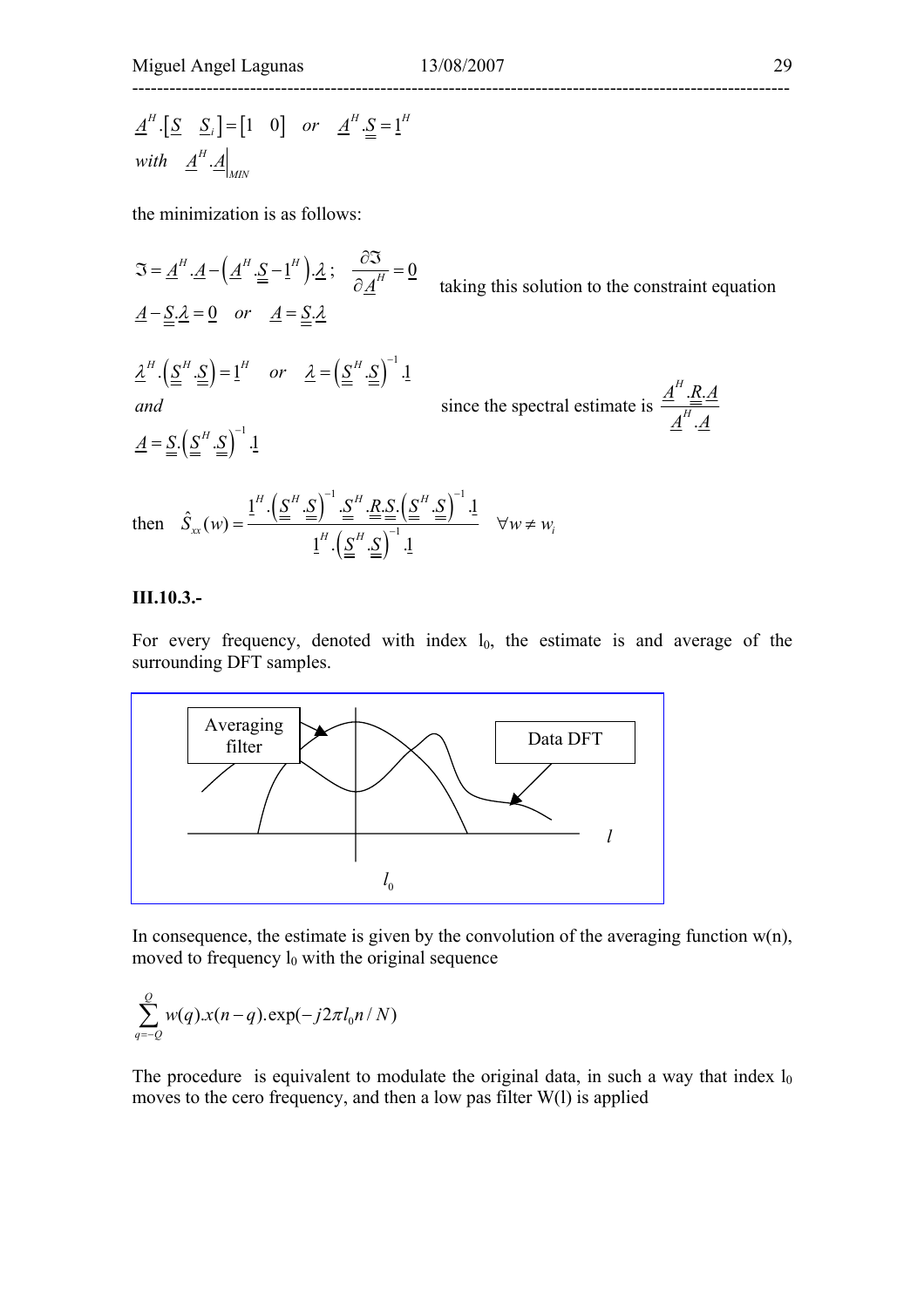### MAJOR DRAWBACKS

-Averaging in the frequency domain does not take into account that the phase of the DFT may produce undesired cancellations. A better procedure is to average directly the Periodogram samples. This implies that the equivalence at the time domain will be the convolution of the sample autocorrelation with the inverse Fourier transform.

- The equivalence at the time domain is not strict since a finite support is used in the frequency domain. This implies that the time support of the time window may exceed the duration of the original record.

### **III.10.4.-**

See the solution in A. Papoulis "The Fourier Integral and its applications" a pioneer work (first book) describing the role of Fourier transform in electrical engineering and communications.

### **III.10.5.-**

The problem of 2-D spectral estimation is fully described in chapter V of these course notes. This section of chapter V is easy to read from the background obtained from this chapter. The exercise is solved for completeness here.

The filter is  $a(n1, n2)$ 



Being  $(w, \psi)$  the frequencies corresponding to the 2D Fourier transform of indexes n1 and n2 respectively, the frequency response of the filter is:

$$
A(w,\psi) = \sum_{n=0}^{P} \sum_{n=20}^{Q} a(n1, n2) . \exp(-j[w.n1 + \psi.n2])
$$
  
or  $A(w,\psi) = \underline{a}^{H} . \underline{S}$  where  

$$
\underline{a}^{H} = [a(0,0), a(1,0), ..., a(P,0), a(0,1), ..., a(P,1), a(0,2), ..., a(P,Q)]
$$

$$
\underline{S}^{H} = [1, \exp(jw), ..., \exp(jPw), \exp(j\xi), ..., \exp(j\psi + jPw), \exp(j2\xi), ..., \exp(jQ\xi + jPw)]
$$
  
the filter output is  

$$
y(n,m) = \sum_{n1,n \ge 1} x(n-n1, m-n2).a(n1, n2) = \underline{a}^{H} . \underline{x}
$$
  
with 
$$
\underline{x}^{H} = [x(n,m), x(n-1,m), ..., x(n-P,m), x(n,m-1), ..., x(n-P,m-1), ..., x(n-P,m-Q)]
$$
  
The filter design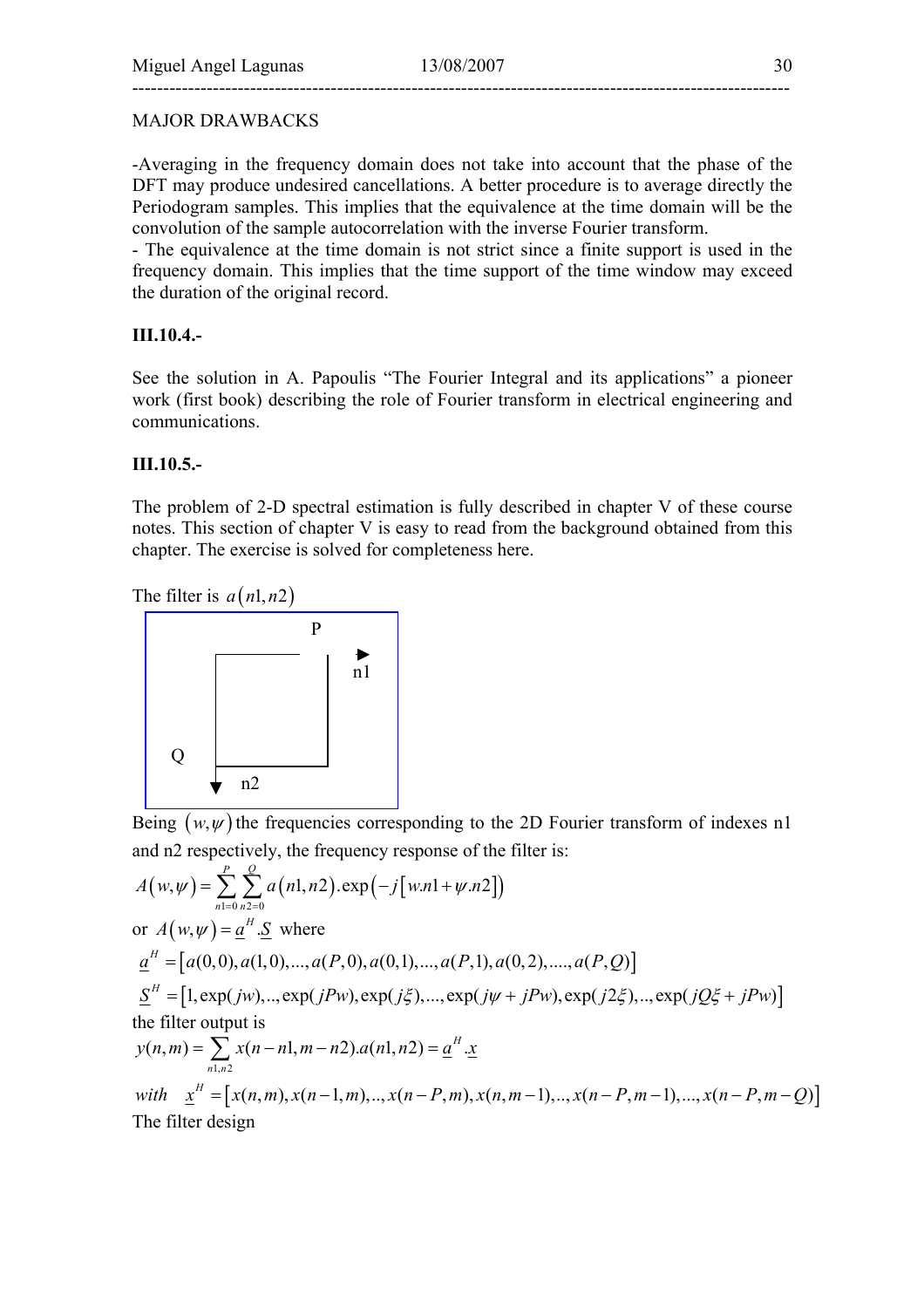$$
\underline{a}^H \cdot \underline{S} = 1
$$
\nwith  $\underline{C} = E\left[\underline{x}_{n,m} \cdot \underline{x}_{n,m}^H\right]$  or its estimate  $\underline{\hat{C}} = \frac{1}{N \cdot M} \sum_{n,m} \underline{x}_{n,m} \cdot \underline{x}_{n,m}^H$ 

The power and the density estimates are:

$$
P(w,\psi) = \underline{a}^H \cdot \underline{C} \cdot \underline{a} = \frac{1}{\underline{a}^H \cdot \underline{C}^{-1} \cdot \underline{a}} \quad \text{and} \quad S_{xx}(w,\psi) = \frac{\underline{a}^H \cdot \underline{C} \cdot \underline{a}}{\underline{a}^H \cdot \underline{a}} = \frac{\underline{a}^H \cdot \underline{C}^{-1} \cdot \underline{a}}{\underline{a}^H \cdot \underline{C}^{-2} \cdot \underline{a}}
$$

#### **III.10.6.-**

Given the 2D predictor  $a(n1, n2)$ , the first problem is to decide which sample is going to be predicted. At least four of them are possible. Note that the concept of causality, usual in 1D is lost.



 Assuming that this corner is selected, the predictor coefficient for this lag will be forced to be one.

 $\underline{a}^H \cdot \underline{1} = 1$  where  $\underline{1}^H = [0,...0,1(\text{position }P,1),0,...,0]$  Now to minimize the prediction error we need to minimize  $\underline{a}^H \underline{\underline{C}} \underline{a} \Big|_{MN}$ 

The solution is 1 1 .1  $1^H.C^{-1}.1$ *C a C* −  $=\frac{C^{-1} \cdot 1}{1^{H} \cdot C^{-1} \cdot 1}$  the prediction error is  $\xi = \frac{1}{1^{H} \cdot C^{-1} \cdot 1}$  and the spectral density estimate, i.e. the prediction error divided by the frequency response of the linear predictor is 1  $\hat{S}_{xx}^{LP}(w, w) = \frac{\underline{1}^H \cdot \underline{C}^{-1} \cdot \underline{1}}{\left| \underline{1}^H \cdot \underline{C}^{-1} \cdot \underline{N} \right|^2}$  ${\underline{1}}^H.C^{-1}.$ *H LP*  $\chi$ *x*  $(W, \psi)$  –  $\vert_{1}$ *C*  $S^{LP}_{rr}(w)$  $C^{-1}.\underline{S}$ ψ −  $=\frac{2\frac{1}{\epsilon}}{\frac{1}{2}H}$ 

It is NOT possible to say that this estimate is a maximum entropy estimate as it was in 1D, since the acf support used for the filter computation exceeds the size of the predictor. To see this in a clearer manner, let us formulate the MEM estimate as it was in 1D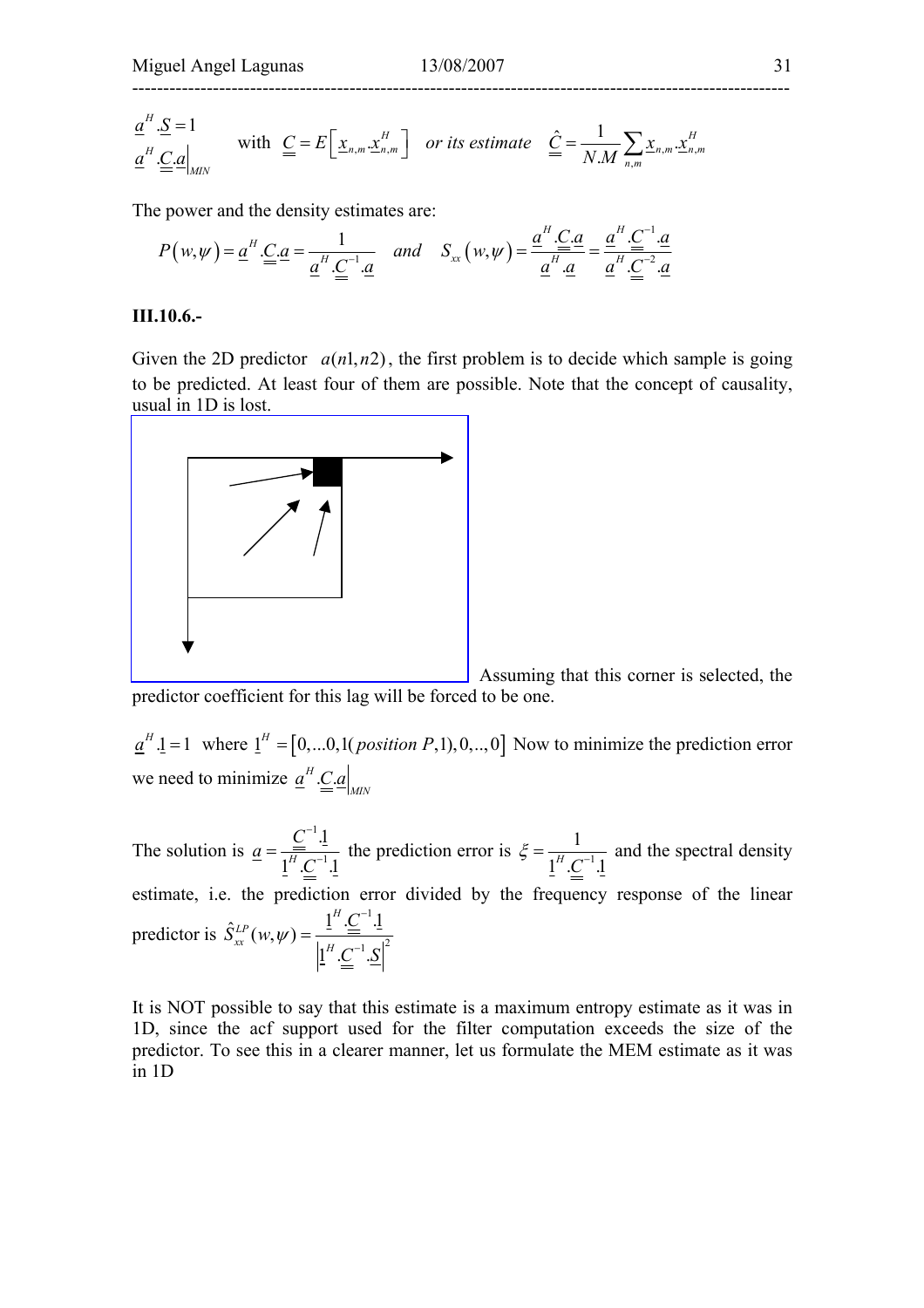$$
\iint Ln(S_{xx}^{MEM}(w,\psi))dw.d\psi\Big|_{MAX}
$$
\nsubject to\n
$$
\iint S_{xx}^{MEM}(w,\psi).\exp[j(w.n1+\psi.n2)]dwd\psi = c(|n|, |n2|) \quad \forall n1, n2 \leq P, Q
$$

assuming P and Q equal to 1. the number of values of matrix *C* used to derive the MEM estimate will be 9 (i.e.  $(-1,-1)$ , $(-1,0)$ , $(-1,1)$ , $(0,-1)$ , $(0,0)$ , $(0,1)$ , $(1,-1)$ , $(1,0)$  and  $(1,1)$ ).

For a linear predictor of 9 coefficients the matrix involved requires 37 acf values. Clearly the support or basis information is different.

MEM in 2D has to be computed iteratively (see references hereafter).

### **III.10.7.-**

Being  $\underline{a}_0, \underline{a}_1, \dots, \underline{a}_{Q-1}$  the set of vectors containing the optimum linear predictors for a given random process. Due to the different lengths (in increasing order), it is easy to check that  $\underline{A} = [\underline{a}_0, \underline{a}_1, ..., \underline{a}_{Q-1}]$  is upper triangular. At the same time, due to the fact that the forward and the backward predictors for a stationary random process are equal, the mentioned matrix diagonalizes the acf matrix of the process.

 $\underline{A}^H \cdot \underline{R} \cdot \underline{A} = diag(\xi_0, \xi_1, ..., \xi_{Q-1}) = \xi$  where the elements of the diagonal are the prediction error powers for the successive orders contained in matrix  $\mathbf{\underline{A}}$ . In summary:

$$
\underline{\underline{A}}^H \cdot \underline{\underline{R}} \cdot \underline{\underline{A}} = \frac{\xi}{=} \text{ and, in consequence } \underline{\underline{R}} = \underline{\underline{A}}^H \cdot \underline{\xi} \cdot \underline{\underline{A}} \text{ and } \underline{\underline{R}}^{-1} = \underline{\underline{A}}^H \cdot \underline{\xi}^{-1} \cdot \underline{\underline{A}}.
$$

Since matrix of the prediction errors is diagonal, this last expression can be further developed showing its explicit dependence on the linear predictors as:

1  $\frac{dH}{d}$   $\frac{e^{-1}}{1}$  $\sigma_q^2$  $H \leq A^{-1} A = \sum_{q=0}^{Q-1} \frac{a_q \cdot a_q^H}{q^Q}$  $q=0$   $\boldsymbol{\theta}_q$  $a_a \cdot a$  $\underline{R}^{-1} = \underline{A}^H \cdot \xi^{-1} \cdot \underline{A} = \sum_{\alpha=0} \frac{\underline{A} \cdot \xi^{\alpha}}{\sigma}$  $-1$   $4^H$   $e^{-1}$   $4^{\frac{Q-1}{2}}$  $=\underline{A}^H \cdot \xi^{-1} \cdot \underline{A} = \sum_{q=0}^{\infty} \frac{a_q \cdot a_q}{\sigma_q^2}$  Multiplying both sides by  $\underline{S}^H$ . and by .<u>S</u> and taking the

inverse we obtain

$$
S_{xx(Q-1)}^{MLM}(w) = \frac{1}{\underline{S}^H \cdot \underline{R}^{-1} \cdot \underline{S}} = \frac{1}{\sum_{q=0}^{Q-1} \frac{1}{\sigma_q^2} \left| \underline{a}_q^H \cdot \underline{S} \right|^2} = \frac{1}{\sum_{q=0}^{Q-1} \frac{1}{S_{xx(q)}^{MLM}(w)}} \quad \text{or}
$$

1  $(Q-1)$  (*W*)  $q=0$   $\mathcal{S}_{xx(q)}$ 1  $\frac{Q-1}{P}$  1  $(w)$   $\sum_{q=0}^{\infty} S_{rr(q)}^{MEM}(w)$ *Q*  $S^{MLM}_{xx(Q-1)}(w)$   $\overline{\phantom{a}}^{Q}_{q=0}$   $S^{MEM}_{xx(q)}(w)$ −  $\frac{1}{\Gamma_{-1}(w)} = \sum_{q=0}^{\infty} \frac{1}{S_{xx(q)}^{MEM}(w)}$  In other words, The MLM estimate, being the "parallel

union" of successive MEM estimates will have always poorer resolution than the corresponding MEM estimate for the same order or equal size of predictor MEM or filter MLM. THIS IS NOT LONGER TRUE FOR NMLM WHICH HAS SUPERIOR PERFORMANCE IN TERMS OF LOW SIDELOBE AND RESOLUTION THAN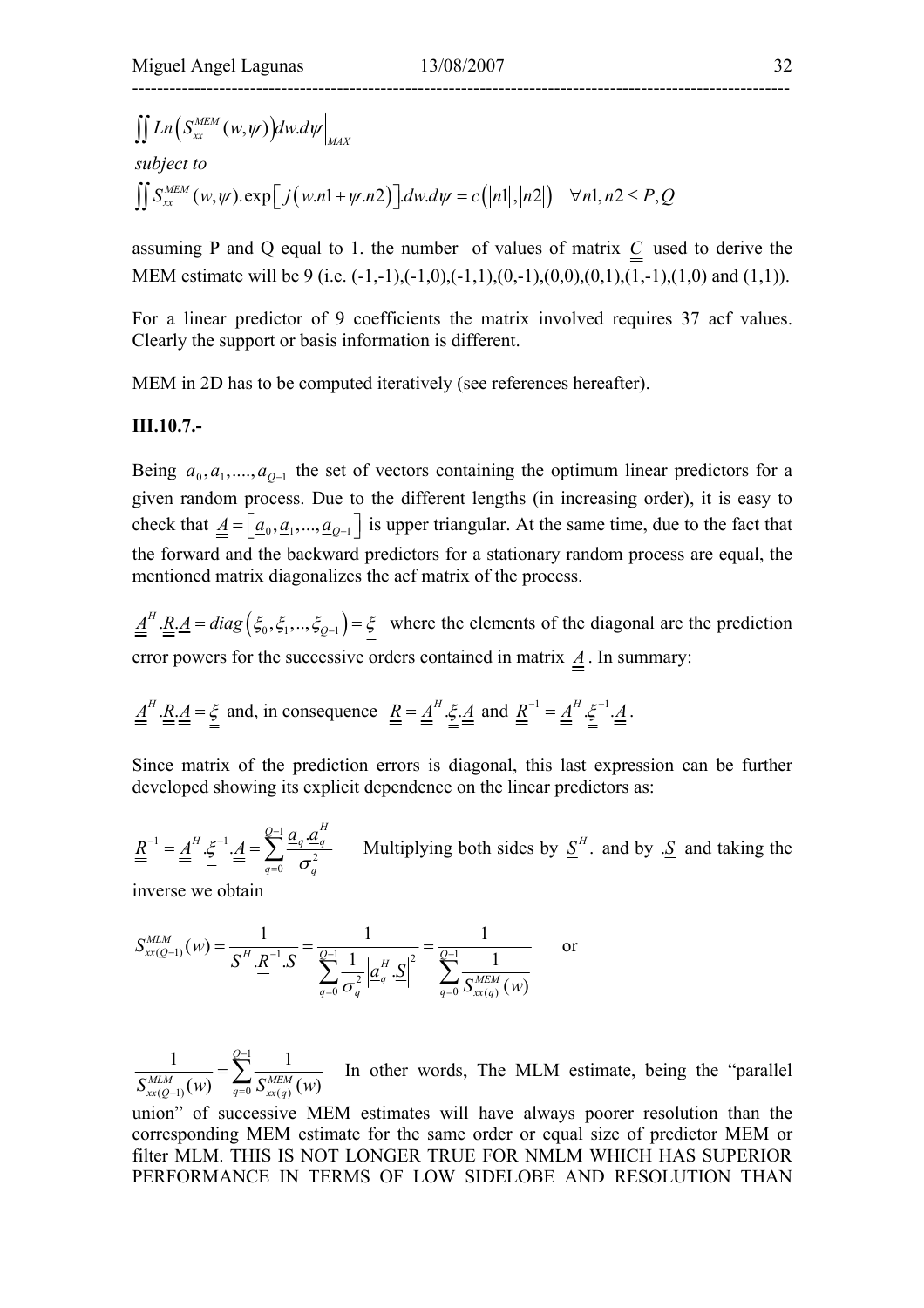MEM. Only when the process under analysis is actually and AR, the order of the predictor matches perfectly the model order and the number of data samples are above ten times the order MEM will be superior to NMLM.

#### **III.10.8.-**

$$
\underline{\underline{R}} = \alpha \cdot \underline{S}_0^H \cdot \underline{S}_0 + \sigma^2 \cdot \underline{I}
$$
\n
$$
\underline{\underline{R}} \cdot \underline{S}_0 = \alpha \cdot |\underline{S}_0|^2 \cdot \underline{S}_0 + \sigma^2 \cdot \underline{S}_0 = (\sigma^2 + \alpha \cdot |\underline{S}_0|^2) \cdot \underline{S}_0
$$
\nthus

\n
$$
\frac{\underline{S}_0}{|\underline{S}_0|}
$$
\nis the eigenvector and

 $(\sigma^2 + \alpha |\underline{S}_0|^2)$  is the eigenvalue

#### **III.10.9.-**

$$
\begin{bmatrix} r(m) & r(m-1) & \dots & r(m-Q+1) \\ r(m+1) & r(m) & \dots & r(m-Q) \\ \dots & \dots & \dots & \dots \\ r(m+P-1) & r(m+P-2) & \dots & r(m+P-Q) \end{bmatrix} \begin{bmatrix} 1 \\ a(1) \\ \dots \\ a(Q-1) \end{bmatrix} = \underline{0} \quad \forall P \ge Q
$$

This system of equations  $\underline{R}_e \cdot \underline{a} = \underline{0}$  is over determined and has not a solution, unless the estimate is perfect and the order matches the model order. In general, there is no a solution for it.

One way out is to match the systems of equations in the MSE sense, i.e. find vector *a* such that  $\underline{R}_e \cdot \underline{a} - \underline{0} \Big|^2$  is minimized, of course with the constraint that the first coefficient of the unknown vector is equal to one.

$$
\underline{a}^H \cdot \underline{R}^H \cdot \underline{R}_e \cdot \underline{a}\Big|_{MIN} \text{ the solution to this problem is } \underline{a} = \frac{\left(\underline{R}^H \cdot \underline{R}_e\right)^{-1} \cdot \underline{1}}{\underline{1}^H \cdot \left(\underline{R}^H \cdot \underline{R}_e\right)^{-1} \cdot \underline{1}}.
$$

#### **III.10.10.-**

See next exercise.

#### **III.10.11.-**

Since we are looking for two frequencies, two equations are enough to find them. These two equations reflect than the signal, without noise, are perfectly predictable since the signal is the solution of a deterministic differential equation. To set these two equations we use all the data available and, in order to do this, we have to select the forward and backward equations for the two border samples  $x(0)$  and  $x(N-1)$ . This is correct since pure sinusoids present the same forward and backward evolution.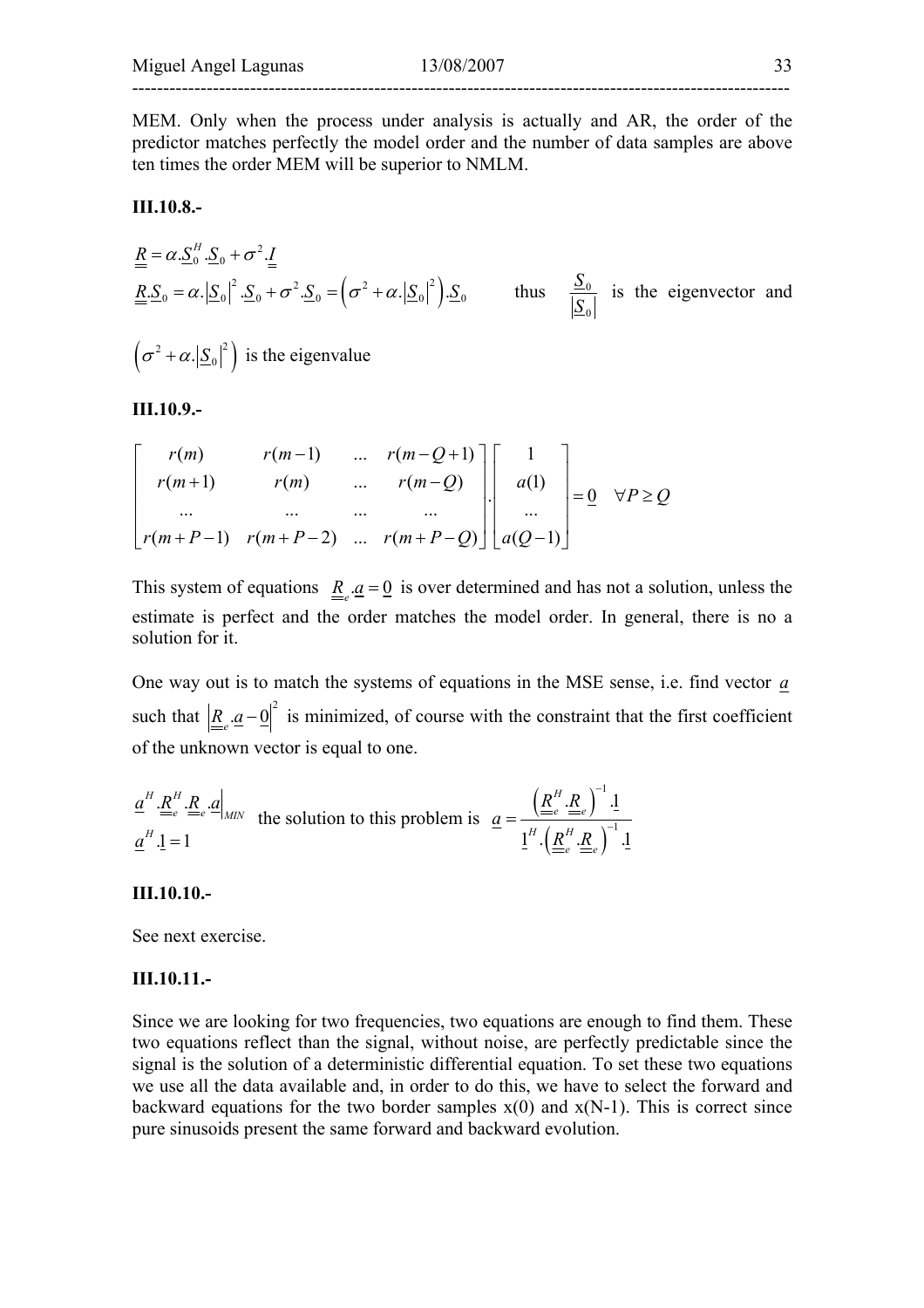$$
\begin{bmatrix} x(0) & x(1) & \dots & x(N-3) & x(N-2) \ x(N-1) & x(N-2) & \dots & x(2) & x(1) \end{bmatrix} \cdot \begin{bmatrix} a(0) \\ a(1) \\ \dots \\ a(N-2) \end{bmatrix} = \begin{bmatrix} x(N-1) \\ x(0) \end{bmatrix}
$$

in vector form  $X.a = x$ . Now, since the system is over determined, we take into account the presence of white noise by imposing that the solution has to minimize its response to the noise. This is equivalent to take the solution of the above system with the minimum norm among all the possible solutions.

$$
\underline{\underline{X}} \cdot \underline{a} = \underline{x}
$$
\nthe solution is

\n
$$
\underline{a} = \underline{\underline{X}}^H \cdot \left( \underline{\underline{X}} \cdot \underline{\underline{X}}^H \right)^{-1} \cdot \underline{x}
$$
\nand the spectral estimate is derived

based in the fact that the roots of the polynomial formed by the vector lie in one circle inside the unit circle, but two of them must lie in the frequencies corresponding with the location of the two frequencies contained in the data record. In summary, the two major

peaks of  $\hat{S}_{xx}(w) = \frac{1}{1 - (u^2 - 1)^2}$  $S_{xx}(w) = \frac{1}{|a|^H}$  $\underline{a}^H.\underline{S}$  $=\frac{1}{\sqrt{2}}$  will coincide, or close depending on the signal to noise ratio,

to the actual frequencies.

Since 
$$
\left(\underline{\underline{X}}^H \cdot \underline{\underline{X}}\right)
$$
 is 2x2, the product by vector  $\underline{x}$  will be 2x1

$$
\left(\underline{\underline{X}}^H \cdot \underline{\underline{X}}\right)^{-1} \cdot \underline{x} = \begin{bmatrix} \beta 1 \\ \beta 2 \end{bmatrix}
$$
 and  

$$
\underline{a}^H \cdot \underline{S} = [\beta 1 \quad \beta 2] \cdot \underline{\underline{X}} \cdot \underline{S} = \beta 1. \left(DFT \{signal forward\} + \beta 2. DFT \{DFT signal backward\} \right)
$$

Then, the resulting procedure is basically the combination of two period grams weighted in such a manner that they null out at the actual frequency locations.

The similarity wit MUSIC or, much close to the pioneer work of Pisarenko, can be easily viewed when, instead of minimum norm from and over determined system of equations, we force unity norm with minimum prediction error ( when vector *a* has been extended previously with anew coefficient a(N-1) in order to leave cero in the second term)

 $\mathbf{X}$ . $a\big|_{MN}^2$  $\underline{a}^H \cdot \underline{a} = 1$ the solution to this system is the minimum eigenvector associated with

matrix  $(\underline{X}^H \cdot \underline{X})$ . In fact, any of the N-2 eigenvectors with minimum eigenvalue will be adequate. (the reader may extent this idea to use all the noise eigenvalues to derive Music).

#### **III.10.12.-**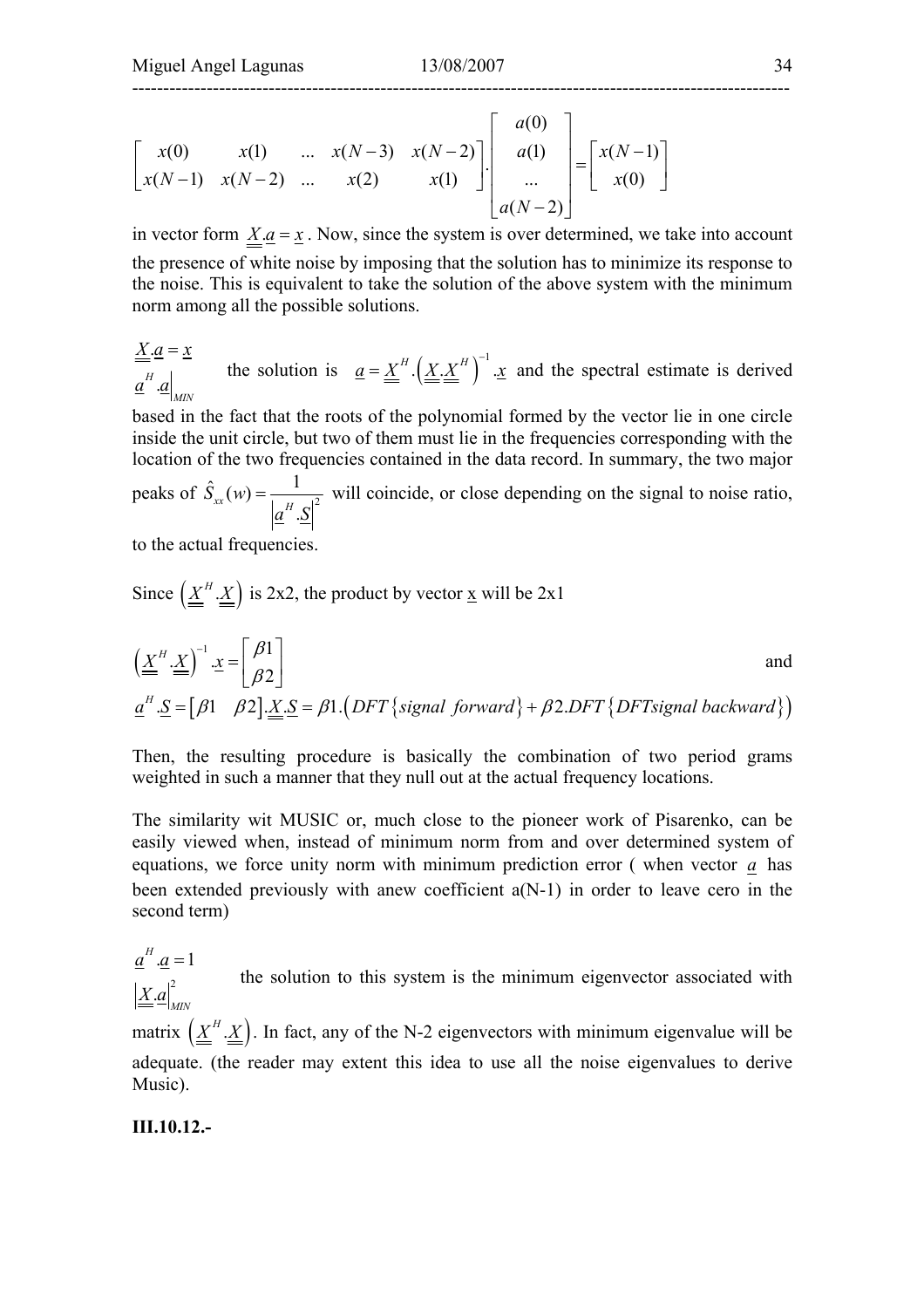For the 2D case, there are four possible equations that allow the use of the overall data when formulating the exact prediction. These samples are the four corners of the original 2D data. Note that we search for 4 frequencies, two pairs  $(w, \Phi)$ .



**III.10.13.-** 



a) 
$$
\hat{S}_x(w) = |H|^2 \cdot \hat{S}_e(w)
$$
  
\nb)  $E[\hat{S}_x(w)] = |H|^2 \cdot E[\hat{S}_e(w)] = \left|\frac{Unbiased \text{ for}}{white \text{ noise}}\right| = |H|^2 \cdot N_0$   
\nc)  $\text{var}^2(\hat{S}_x(w)) = E[(\hat{S}_x - E(\hat{S}_x))^2] = E(\hat{S}_x^2) - E^2(\hat{S}_x) = E(\hat{S}_x^2) - |H|^4 \cdot N_0^2$  and  
\n $E(\hat{S}_x^2) = |H|^4 \cdot E(\hat{S}_e^2)$   
\n $\text{var}^2(\hat{S}_x(w)) = (|H|^2 N_0) \cdot \left[\frac{E(\hat{S}_e^2)}{N_0^2} - 1\right] = S_x^2(w) \cdot \left[\frac{E(\hat{S}_e^2)}{N_0^2} - 1\right]$   
\nbecause  $E[\hat{S}_e^2] = \text{var}^2(\hat{S}_e) + E^2(\hat{S}_e) = \text{var}^2(\hat{S}_e) + N_0^2$  the desired result follows

$$
\text{var}^2\left(\hat{S}_x(w)\right) = \hat{S}_x^2(w) \cdot \frac{\text{var}^2\left(\hat{S}_e^2\right)}{N_0^2} = S_x^2(w) \cdot \left[\frac{\text{Sin}^2\left(Q.w\right)}{Q^2.\text{Sin}^2\left(w\right)} + 1\right]
$$

#### **III.10.14.-**

a) See chapter content.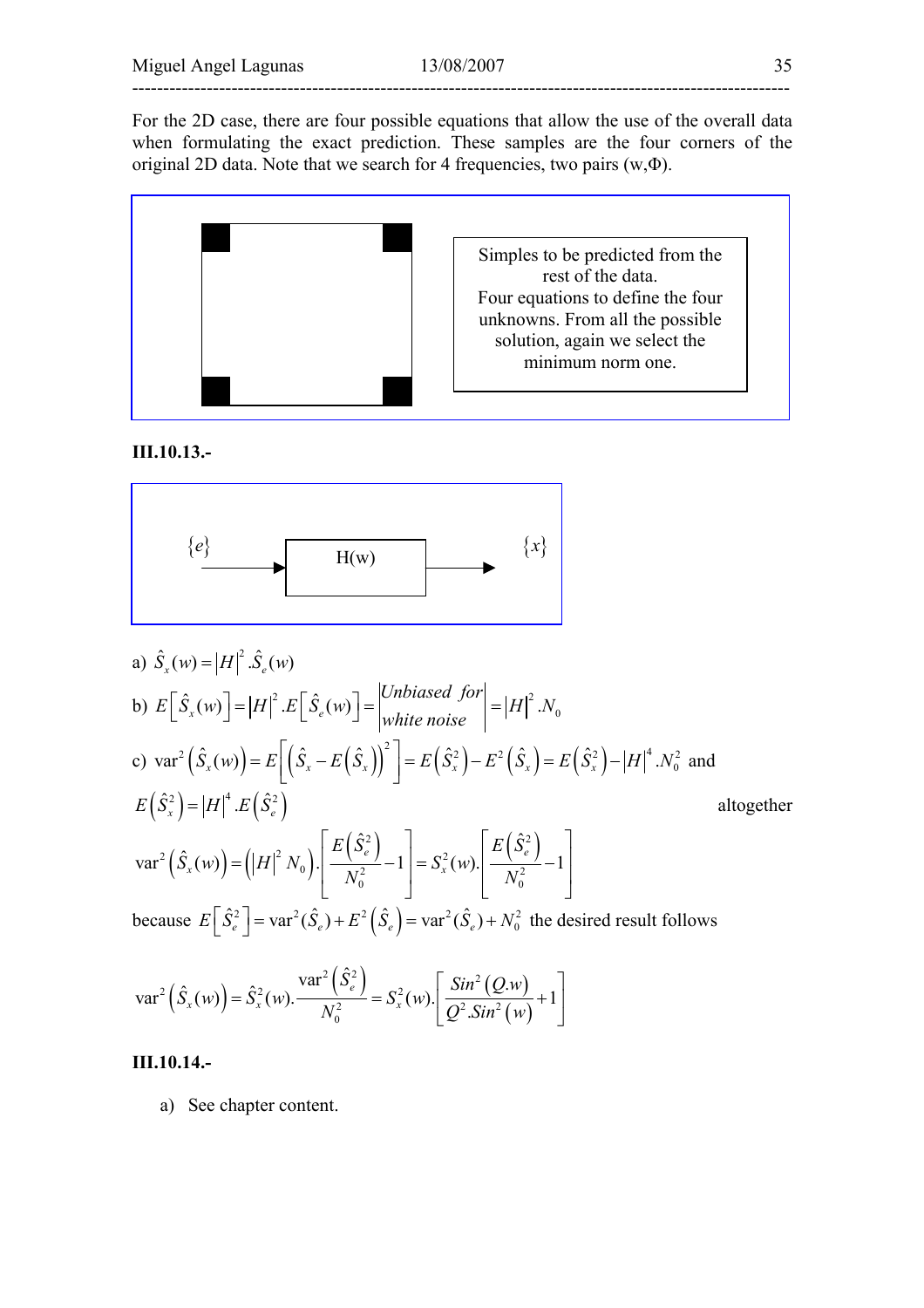--------

## ----------------------------------------------------------------------------------------------------------

b) 
$$
Q.P_x(w) = \underline{S}^H \cdot \underline{R} \cdot \underline{S} = \alpha_d \cdot |\underline{S}^H \cdot \underline{S}_d|^2 + \underline{S}^H \cdot \underline{R}_o \cdot \underline{S} = \alpha_d \cdot Q^2 + \underline{S}^H \cdot \underline{R}_o \cdot \underline{S}
$$
 and  
\n
$$
P_x = Q.\alpha_d + \frac{\underline{S}^H \cdot \underline{R}_o \cdot \underline{S}}{Q}
$$
\nc)  $(\underline{S}^H \cdot \underline{R} \cdot \underline{S}) \cdot (\underline{S}^H \cdot \underline{R}^{-1} \cdot \underline{S}) \ge |\underline{u}^H \cdot \underline{v}|^2 = |\underline{S}^H \cdot \underline{S}|^2$  being  $\underline{u} = \underline{R}^{1/2} \cdot \underline{S} \quad \underline{v} = \underline{R}^{-1/2} \cdot \underline{S}$ 

d) Equal when 
$$
\underline{u} \propto \underline{v}
$$
 or  $\underline{R}^{1/2} \cdot \underline{S} = \beta \cdot \underline{R}^{-1/2} \cdot \underline{S}$  or  $\underline{R} \cdot \underline{S} = \beta \cdot \underline{S}$ . This last relationship is true when either the acf matrix is the identity, within a constant or the frequency  $\underline{S}$  is orthogonal to the actual frequency  $\underline{S}_d$ 

e) We like to prove that 
$$
\frac{S^H \cdot \underline{R}^{-1} \cdot S}{S^H \cdot \underline{R}^{-2} \cdot S} \leq \frac{1}{S^H \cdot \underline{R}^{-1} \cdot S}
$$
 because  $S_{NMLM}(w) \leq S_{MLM}(w)$ 

implies greater resolution of the first with respect the second, whenever at the actual frequency they got the same value.

To prove this, note note that 
$$
\left|\underline{S}^H \cdot \underline{R}^{-1} \cdot \underline{S}\right|^2 \leq |\underline{u}|^2 \cdot |\underline{v}|^2 = Q^2 \cdot \left(\underline{S}^H \cdot \underline{R}^{-2} \cdot \underline{S}\right) \quad where \quad \underline{u} = \underline{S} \quad and \quad \underline{v} = \underline{R}^{-1} \cdot \underline{S}.
$$

Thus  $S_{NMLM}(w) \le Q^2 \cdot S_{MLM}(w)$  being equal when both vectors are proportional. This occurs at the actual frequency location since the actual steering vector is an eigenvector of the acf matrix.

$$
\Lambda\left(\alpha,\underline{R}_0,\underline{S}\right) = \left(\underline{X}_n - \alpha.\underline{S}\right)^H \cdot \underline{R}_0^{-1} \cdot \left(\underline{X}_n - \alpha.\underline{S}\right)
$$
  
  
f)  

$$
\alpha_{ML} = \left\{\frac{\partial\Lambda}{\partial\alpha^H} = 0\right\} = \frac{\underline{S}^H \cdot \underline{R}_0^{-1} \cdot \underline{X}_n}{\underline{S}^H \cdot \underline{R}_0^{-1} \cdot \underline{S}}
$$

--- g)  $(\underline{S}^{\prime\prime} \cdot \underline{R}^{\prime\prime} \cdot \underline{S})$ 2 1 0  $1$  ת $^{-1}$ 2  $\equiv$   $\equiv$   $\equiv$   $\equiv$  $1 \text{ }\mathsf{c}$  $\lambda^2$  $var_{ML}^2 = \frac{1}{\underline{S}^H . R_{0}^{-1}}$  $\text{var}_{Canon}^2 = \frac{\underline{S}^H \cdot \underline{R}^{-1} \cdot \underline{R}_0 \cdot \underline{R}^{-1} \cdot \underline{R}_0}{\frac{1}{\cdot 2} \cdot \underline{R}^{-1} \cdot \underline{R}_0}$  $\mathbb{R}^{-1}$ .  $ML = H$ *H*  $\frac{Capon}{d}$   $\frac{H}{d}$  $S<sup>H</sup>$ . $R<sub>o</sub><sup>-1</sup>$ . $S$  ${\underline {\cal S}} ^H.{\underline {\bar R}} ^{-1}.{\underline {\bar R}} _{\alpha}.{\underline {\bar R}} ^{-1}.{\underline {\bar S}}$  $\underline{S}^H. R^{-1}.\underline{S}$ − −1 *ח* − − = = since  $(S^H \underline{\cdot R}^{-1} \underline{\cdot S}) \cdot (S^H \underline{\cdot R}^{-1} \underline{\cdot R}^{-1} \underline{\cdot S}) \ge (\underline{S}^H \underline{\cdot R}^{-1} \cdot \underline{S})^2$  $1/2$   $\alpha$   $\beta$   $\beta$   $\beta$   $\beta$   $\beta$  $0 \cong$   $\cdots$   $\cdots$   $\cdots$   $\cdots$  $[R_{0}^{-1}.S_{0}]$ .  $(S^{H}.R^{-1}.R_{0}.R^{-1}.S_{0}) \geq (S^{H}.R^{-1}.S_{0}$  $\underline{S}$  and  $\underline{v} = \underline{R}^{1/2}$ .  $\underline{R}$ .  $\underline{S}^H. R_{\circ}^{-1}.S$ .  $\underline{S}^H. R^{-1}.R_{\circ}. R^{-1}.S$ .  $\underline{S}^H. R^{-1}.S$ *where*  $u = R_0^{1/2} S$  *and*  $v = R_0^{1/2} R S$  $\binom{-1}{0}$ .  $\left(\underline{S}^{H} R^{-1} R_{0} R^{-1} \cdot \underline{S}\right) \geq \left(\underline{S}^{H} R^{-1}\right)$  $=R_0^{1/2}.S$  and  $v=$ 

then 
$$
\text{var}_{Capon}^2 = \frac{\underline{S}^H \cdot \underline{\underline{R}}^{-1} \cdot \underline{R}_0 \cdot \underline{\underline{R}}^{-1} \cdot \underline{S}}{\left(\underline{S}^H \cdot \underline{R}^{-1} \cdot \underline{S}\right)^2} \ge \frac{\underline{S}^H \cdot \underline{R}^{-1} \cdot \underline{S}}{\left(\underline{S}^H \cdot \underline{R}_0^{-1} \cdot \underline{S}\right)^2}
$$
 and  $\text{var}_{Capon}^2 \ge \text{var}_{ML}^2$ 

 $\underline{u} = \beta \cdot \underline{v}$  ;  $\underline{R}^{1/2} \cdot \underline{S} = \beta \cdot \underline{R}^{1/2} \cdot \underline{R}^{-1} \cdot \underline{S}$  ;  $\underline{R} \cdot \underline{R}^{-1} \cdot \underline{S} = \beta \cdot \underline{S}$ *only when the noise is white*

 $(\alpha . \underline{S}_d . \underline{S}_d^H + \underline{I}). \underline{S} = \beta.$  $\alpha \cdot S_d \cdot S_d^H + \underline{I} \cdot \underline{S} = \beta \cdot S$ 

both variances coincide and when the steering  $\underline{S}$  coincides with the actual frequency  $\underline{S}_d$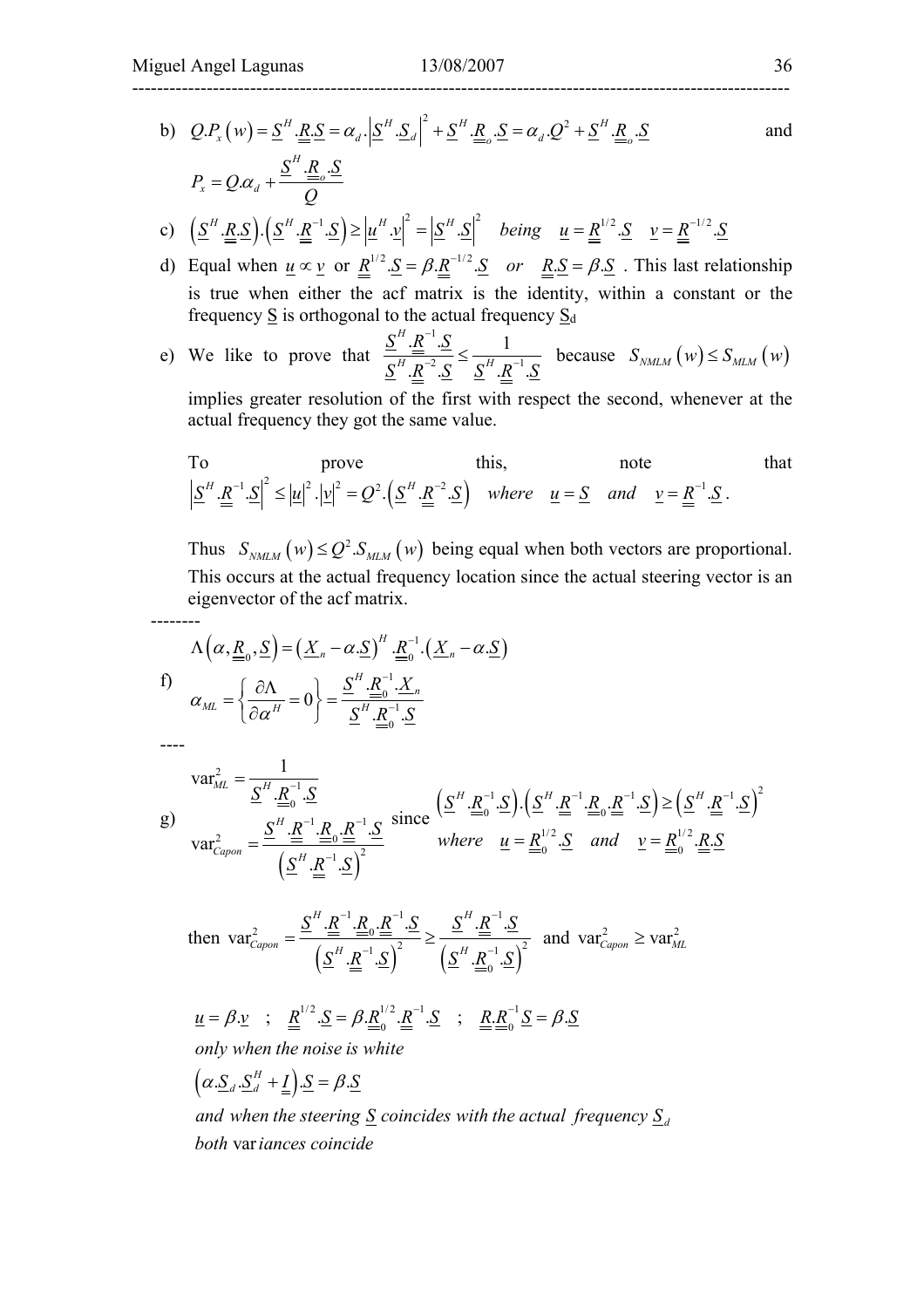

Being so small the line a 1/6 is severely masked out due to the window leakage promoted by the strong line at 1.

Assuming that we are looking for the spectral content at frequency  $w_0$ , the best choice for the data window is to have cero response an  $f_1=1$ , i.e. the window will have a cero at  $w_0-w_1$ . Also a cero is necessary to remove leakage from line at -1, i.e. at  $w_0-w_{-1}$ .

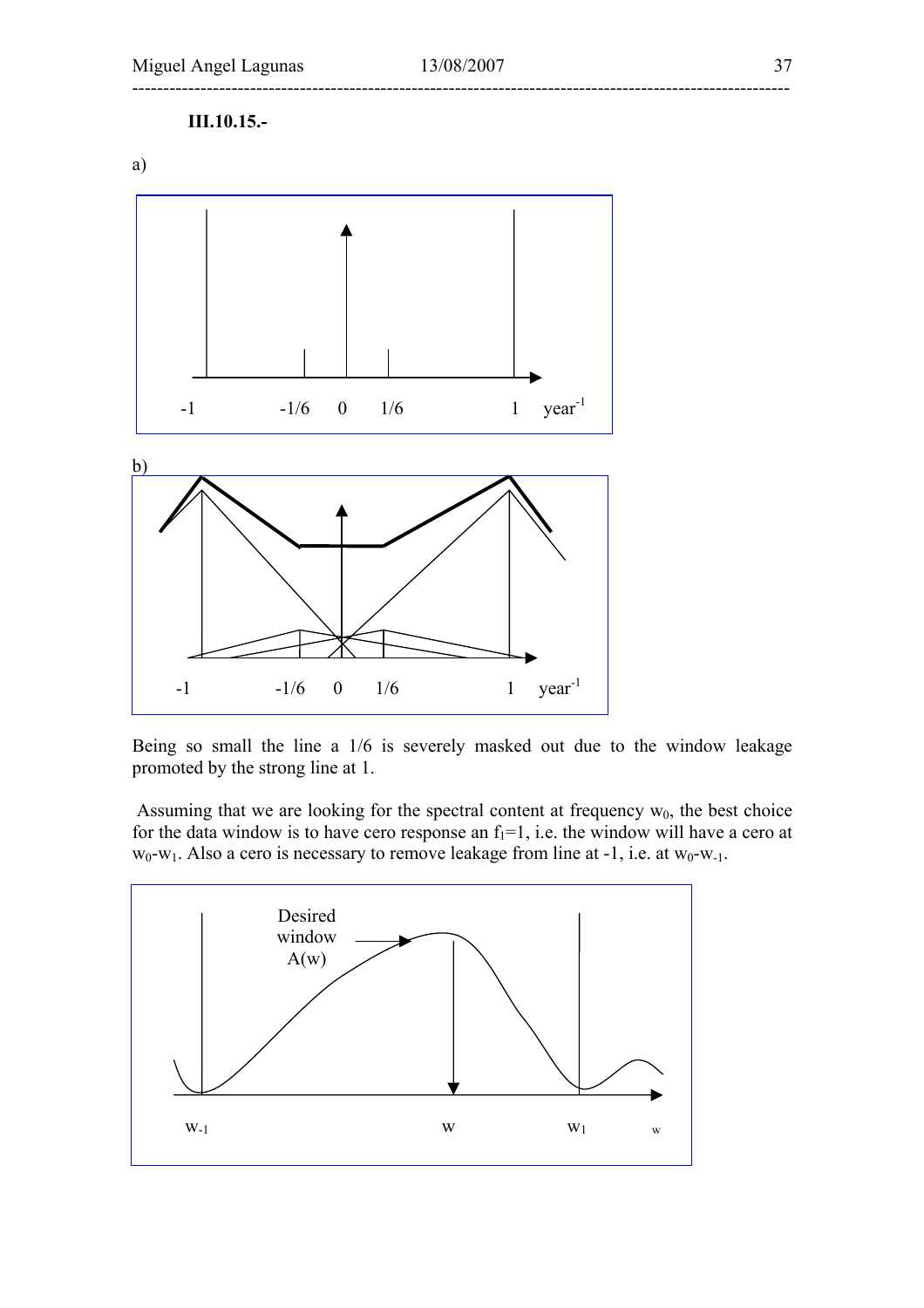d) Assuming that only one line has to be removed, the constraint is  $A(w_1)=0$ . The use of a single frequency of nulling in the design is for the shake of presentation and, without loss of generality, the design included hereafter can be extended to several nulling frequencies. Going back to the window design, we have two constraints: The value at  $w=0$  has to be one (no bias) and cero to null  $w_1$ , in consequence:

$$
\underline{a}^H \begin{bmatrix} 1 & \underline{S}_{\Delta} \end{bmatrix} = \begin{bmatrix} 1 & 0 \end{bmatrix} \quad \text{or} \quad \underline{a}^H \cdot \underline{\Psi} = \underline{1}^H
$$

where a is the vector containing the window taps

The design is completed with minimum bandwidth (white noise equivalent bandwidth, i.e. the norm of vector a minimum, which is equivalent to minimum d.c. response of the lag-window corresponding to the data window under design.

$$
\underline{a}^H.\underline{a}\Big|_{MN}
$$

and the solution is:  $\underline{a} = \underline{\Psi} \cdot (\underline{\Psi}^H \cdot \underline{\Psi})^{-1} \cdot \underline{1}$ 

The norm of the window is:

$$
\underline{a}^{H} \cdot \underline{a} = \begin{bmatrix} 1 & 0 \end{bmatrix} \cdot \left(\frac{\underline{\Psi}}{m} \cdot \frac{\underline{\Psi}}{m}\right)^{-1} \cdot \begin{bmatrix} 1 \\ 0 \end{bmatrix} = \frac{1}{Q^{2} - \alpha^{2}} \cdot \left(Q - \alpha^{*}\right) \cdot \begin{bmatrix} 1 \\ 0 \end{bmatrix} = \frac{Q}{Q^{2} - \alpha^{2}}
$$
\n  
\nalso  $\underline{a}^{H} \cdot \begin{bmatrix} 1 \\ 0 \\ 1 \end{bmatrix} = 1$ 

e) The length of the segment, given the desired resolution, is 32 months, then

 $10 dB \Rightarrow 10$  averages  $\Rightarrow 10$  records  $\Rightarrow 320$  months

e) It is easy to check that, for this length of the data record and maintaining the segment resolution, it does not change very much the results obtained for a rectangular or triangular window.

#### **III.10.16.-** and **III.10.17.-**

The solution is easily derived from the content of this chapter.

**III.10.18.-** 

$$
x_0\begin{cases} E(x_0) = x & x_1 = \rho.x_0 \\ \text{var}^2(x_0) = \sigma_0^2 \text{ (min.)} & x_1 = \rho.x_0 \end{cases}
$$
  

$$
\xi = E\Big[ (x_1 - x)^2 \Big] = E(x_1^2) + x^2 - 2.x.E(x_1) = \rho^2.E(x_0^2) + x^2 - 2.\rho.x^2
$$
  

$$
\frac{\partial \xi}{\partial \rho} = 2.\rho.E(x_0^2) - 2.x^2 \quad ; \quad \rho = \frac{x^2}{E(x_0^2)} \quad ; \quad \sigma_0^2 = E(x_0^2) - x^2
$$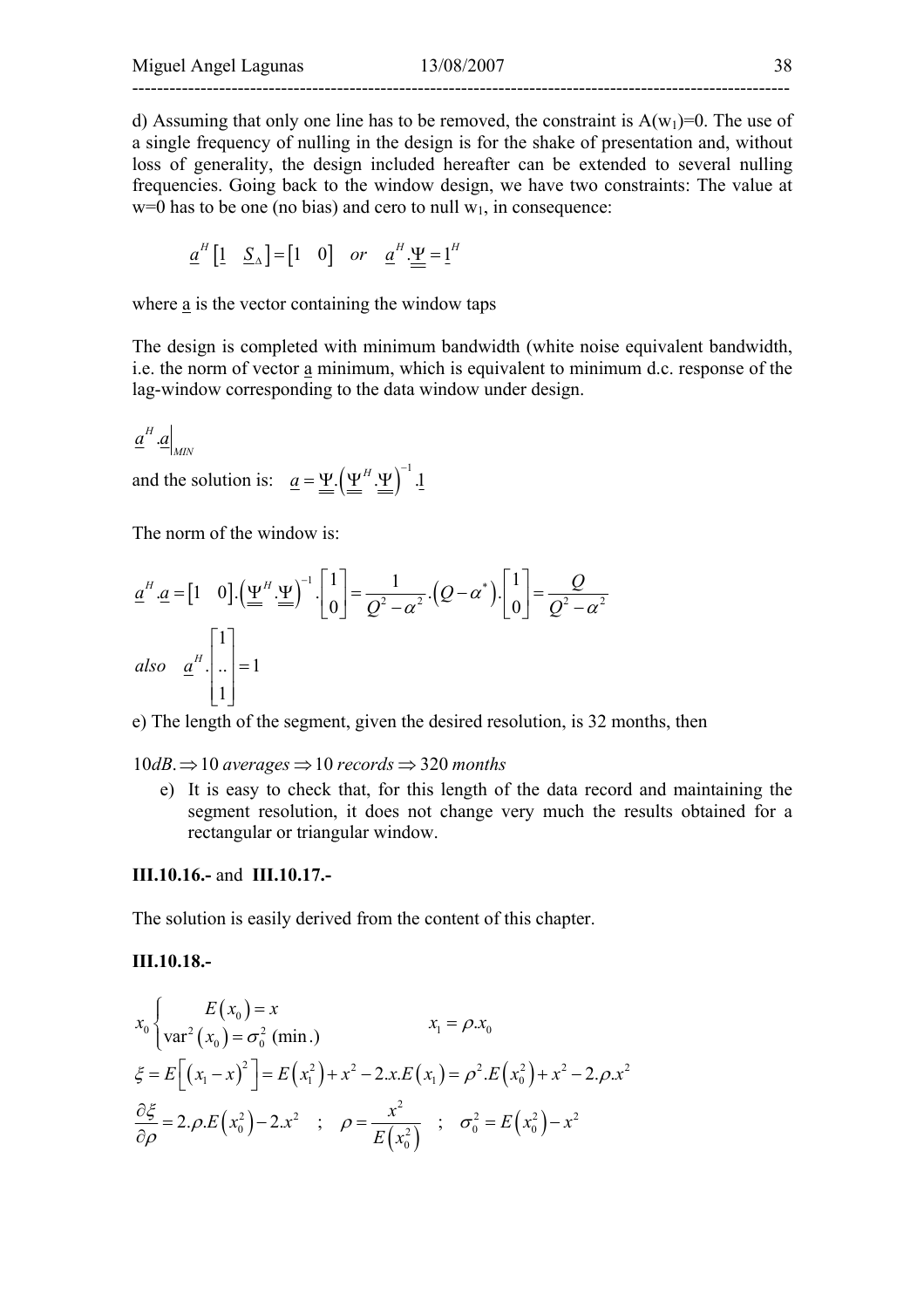in consequence: 2 2  $\sqrt{2}$ 0 *x*  $\rho = \frac{x}{\sigma_0^2 + x}$ 

In the case of Periodogram,  $\sigma_0^2 = x^2$  and  $\rho = \frac{1}{2}$ 

This exercise shows how the MSE is a trade-off between bias and variance. In any case, the relevance of a scale factor is removed when a logarithmic scale is used to plot the estimates.

#### **III.10.19.-**

- a)  $h_{pr} = 1$  *all ones vector*
- b) The filter, at the frequency domain, is not invariant and it depends on the data.

$$
y(t) = x(t) \cdot \exp(j \cdot \phi(t)) * h(t) = \int h(\tau) \cdot x(t-\tau) \cdot \exp(j \cdot \phi(t-\tau)) d\tau =
$$

c) 
$$
\cong \int h(\tau) \exp(-j.w_0 \cdot \tau) \cdot x(t-\tau) \cdot \exp(j \cdot \phi(t)) d\tau = \begin{vmatrix} with \\ w_0 = \frac{\partial \phi}{\partial t} \end{vmatrix} = \exp(j \cdot \phi(t)) \cdot \int_{T} h(\tau) \cdot x(t-\tau) \cdot \exp(-j.w_0 \cdot \tau) \cdot d\tau
$$

This last integral is just the DFT of signal  $x(.)$  windowed by  $h(.)$ , along the duration of the impulse response T). In summary  $|y(t)|^2 = |DFT(x)|_{y=y_0(t)}^2$ 



d) The filter length (close to 1/T Hz.)

e) The instantaneous frequency decreases with time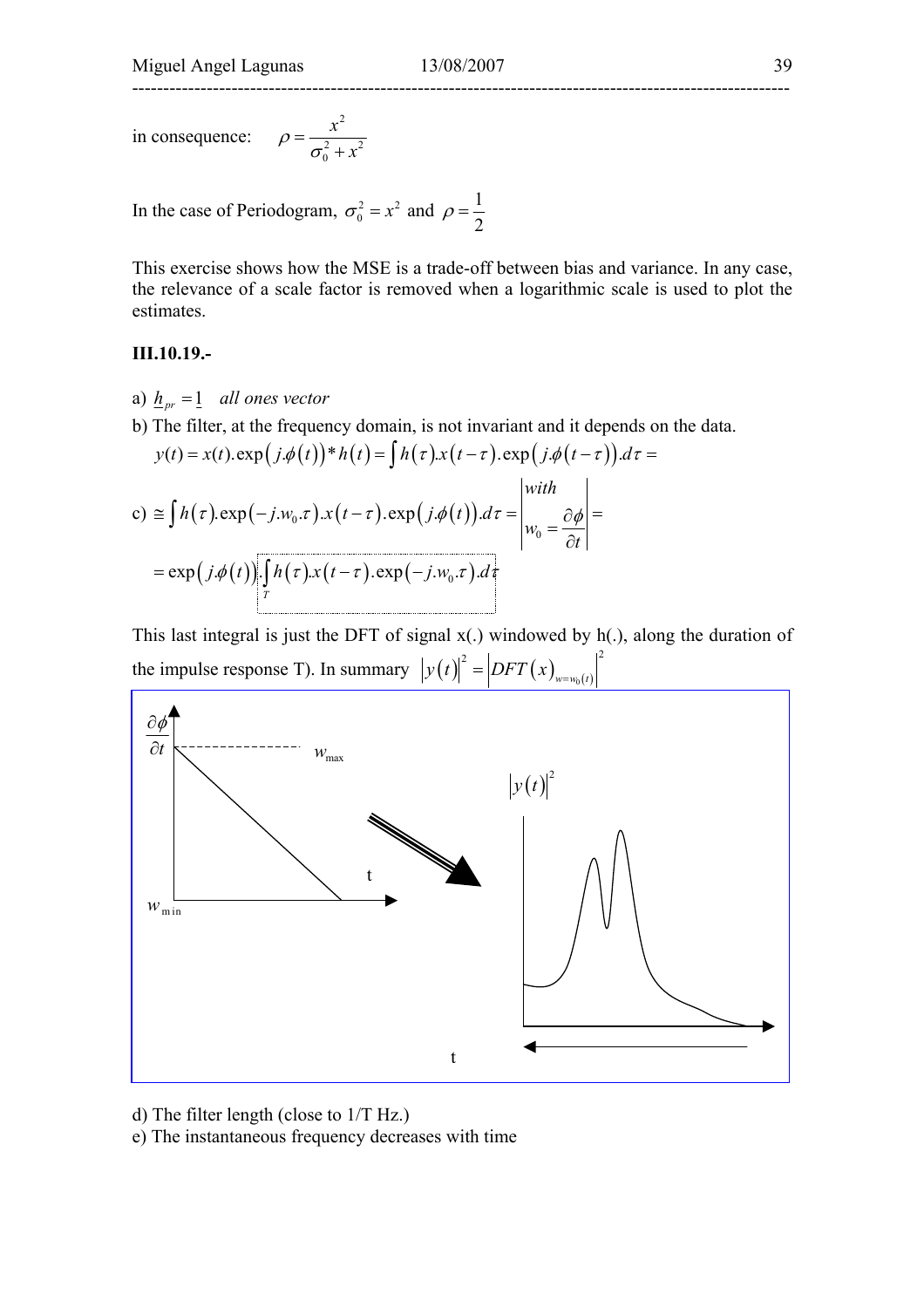

f) It is similar to the Periodogram or modulus square DFT.

#### **III.10.21**

MEM set correlation constrains in such a way that the estimate the same autocorrelation values that the data record.

The 2Q+1 correlation constrains are:

$$
\frac{1}{2\pi} \int_{-\pi}^{\pi} s_x(w) . \exp(jqw) dw = r(q); q = -Q, Q
$$

The objective is the maximum flatness of the estimate that, at the same time, satisfies the correlation constrains. Maximum flatness is equivalent to maximum entropy. Thus, the objective is:

$$
\frac{1}{2\pi} \cdot \int_{-\pi}^{\pi} Ln(s_x(w)) dw \bigg]_{MAX}
$$

2A.- When there is only one correlation constrain the formulation of the estimate is:

$$
\frac{1}{2\pi} \cdot \int_{-\pi}^{\pi} Ln(s_x(w)) dw \bigg]_{MAX}
$$

$$
\frac{1}{2\pi} \cdot \int_{-\pi}^{\pi} s_x(w) dw = r(0)
$$

The Lagrangian would be (Only a single multiplier).

 $\Psi(s_x(w)) = \int_{-\pi}^{\pi} [Ln(s_x(w) - \lambda_0 \cdot s_x(w)] dw$  deriving with respect the estimate is equivalent to set to zero the derivative of the integrand. Setting to zero the derivative the estimate results.

0  $\frac{1}{s_x(w)} - \lambda_0 = 0$  i.e. the solution is:  $s_x(w) = \frac{1}{\lambda_0}$ ;  $\forall w$ . In consequence the maximum entropy estimate with power constrain (Just the zero lag of the autocorrelation) is white noise with the same power.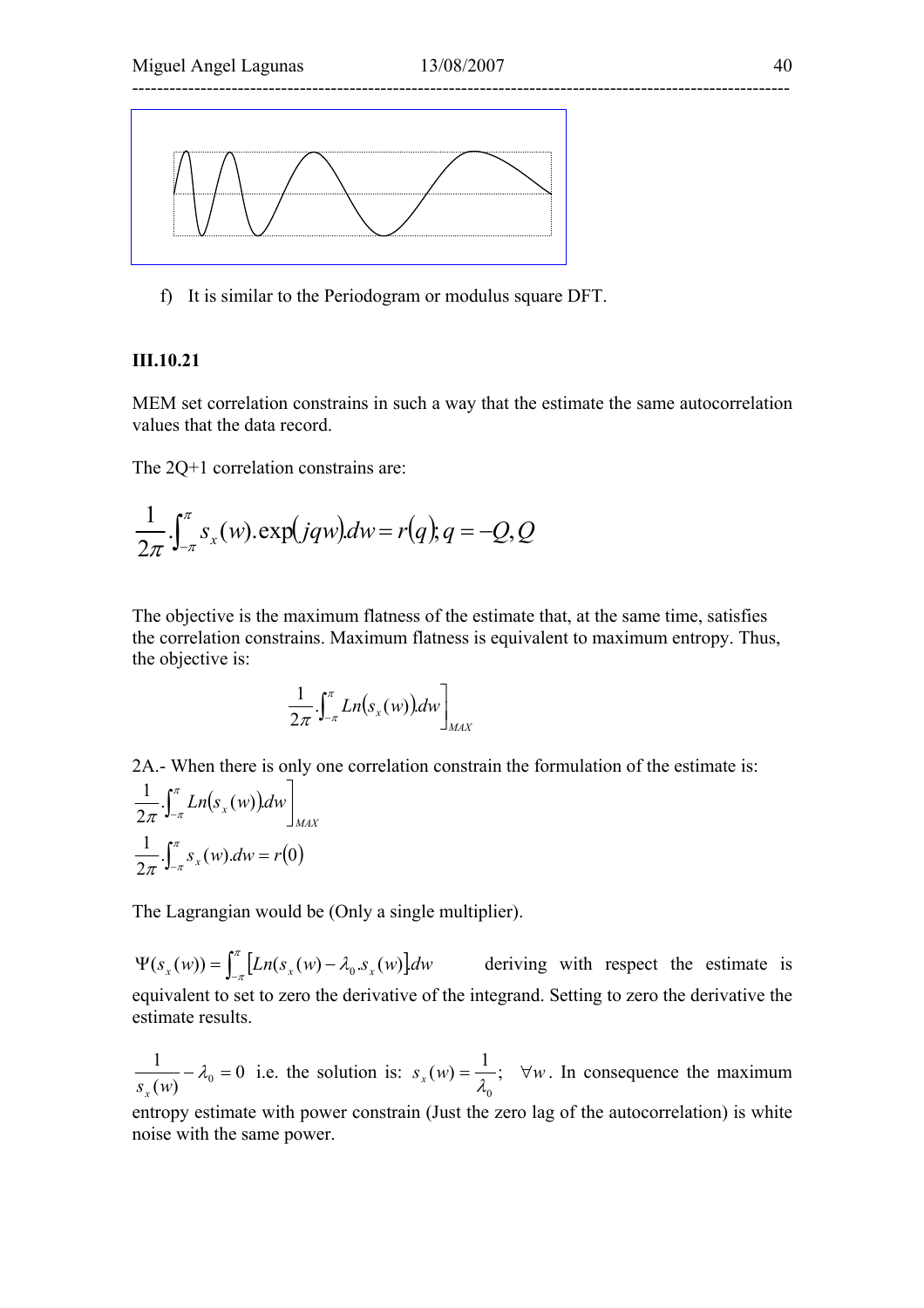## ----------------------------------------------------------------------------------------------------------

3A.- Solving the general problem, the integrand of the Lagrangian is:

$$
Ln(s_x(w) - \sum_{q=-Q}^{Q} \lambda_q . s_x(w). \exp(jqw)
$$
 and its derivative set to zero results in:  

$$
\frac{1}{s_x(w)} - \sum_{q=-Q}^{Q} \lambda_q . \exp(jqw) = 0 \text{ or } s_x(w) = \frac{1}{\sum_{q=-Q}^{Q} \lambda_q . \exp(jqw)}.
$$

The denominator polynomial is even and, as a consequence, it can be decomposed in two polynomials containing the inside and outside roots of the unit circle respectively.

$$
s_x(w) = \frac{1}{\sum_{q=-Q}^{Q} \lambda_q \cdot \exp(jqw)} = \frac{1}{B(\exp(-jw)).B(\exp(jw))}
$$
 and, normalizing the first

coefficient to one 
$$
B(\exp(jw)) = \sum_{p=0}^{Q} b(p) \cdot \exp(jpw) = b(0) \left[ 1 + \sum_{p=1}^{Q} \left( \frac{b(p)}{b(0)} \right) \cdot \exp(jpw) \right]
$$
 or

 $B(\exp(jw)) = \left(\frac{1}{\sigma}\right) A(\exp(jw))$  $\setminus$  $=\left(\frac{1}{\sigma}\right)A(\exp(jw))$  In summary, the maximum entropy with correlation constrains can be written as:

2 2  $(\exp(jw))$  $(w)$ *A jw*  $s_x(w) = \frac{\sigma}{|w|}$  which coincides with the AR model estimate of the same order.

4A.-

The Yules-Walker equations, allowing the computation of the coefficients of an AR model of order Q are as follows:

$$
\underline{\underline{R}}.\underline{A} = \sigma^2 \begin{bmatrix} 1 \\ 0 \\ \vdots \end{bmatrix} = \sigma^2.\underline{1} \quad \text{being } \underline{1}^T = \begin{bmatrix} 1 & 0 & \dots & 0 \end{bmatrix}, \underline{\underline{R}} \text{ is the autocorrelation matrix, } \underline{A} \text{ the}
$$

vector containing the denominator coefficients with the first coefficient equal to one.  $A = \begin{bmatrix} 1 & a(1) & \dots & a(Q) \end{bmatrix}^T$ 

The design of a filter with minimum power at its output when the input is the signal  $\{x\}$ implies to minimize  $\underline{A}^H \cdot \underline{R} \cdot \underline{A} \Big|_{MINIMO}$  with the constrain of the first coefficient equal to one that can be set, in a vector form, as  $\underline{A}^H \cdot \underline{1} = 1$ . The solution to this problem is:

$$
\underline{A} = \frac{\underline{R}^{-1} \cdot \underline{1}}{\underline{1}^H \cdot \underline{R}^{-1} \cdot \underline{1}}
$$
 or 
$$
\underline{R} \cdot \underline{A} = \left(\frac{1}{\underline{1}^H \cdot \underline{R}^{-1} \cdot \underline{1}}\right) \underline{1}
$$
 where it is evident that these equations are identical

to the Yules-Walker equations. In summary, the solution coincides for both designs. Clearly, the noise power at the input of the AR model can be computed as:  $1^H . R^{-1} .1$ 1 1  $\sigma^2 = \frac{1}{1^H . R^-}$ 

5A.- When the signal under analysis is pure AR then the white noise at the input of the model is Gaussian and verifies the AR equation as: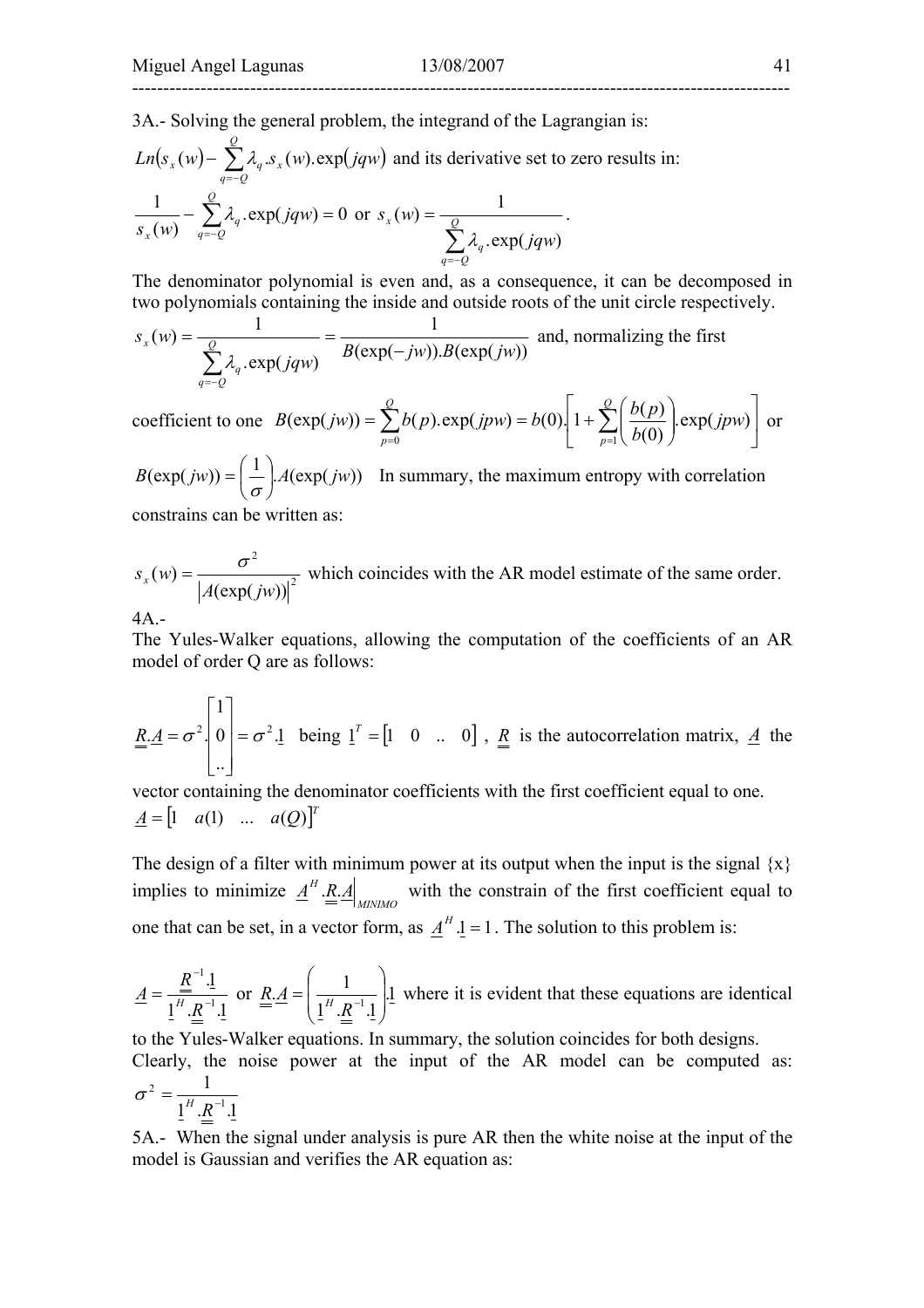$$
w(n) = x(n) + \sum_{q=1}^{Q} a(q) \cdot x(n-q) = \underline{A}^{H} \cdot \underline{X}_{n}
$$
 The likelihood will be:

 $Pr\left(\frac{w(n)}{\underline{A}}\right) = cte \exp\left\{-\underline{A}^H \cdot \underline{R} \cdot \underline{A}\right\}$  $\binom{w(n)}{4}$  = cte.exp $\left\{\frac{A^H}{A}, R, \frac{A}{A}\right\}$  Clearly the maximization of the likelihood implies the

minimization of the exponent yet preserving the first coefficient equal to one. Thus, the previous design coincides with the maximum likelihood procedure to estimate the AR coefficients.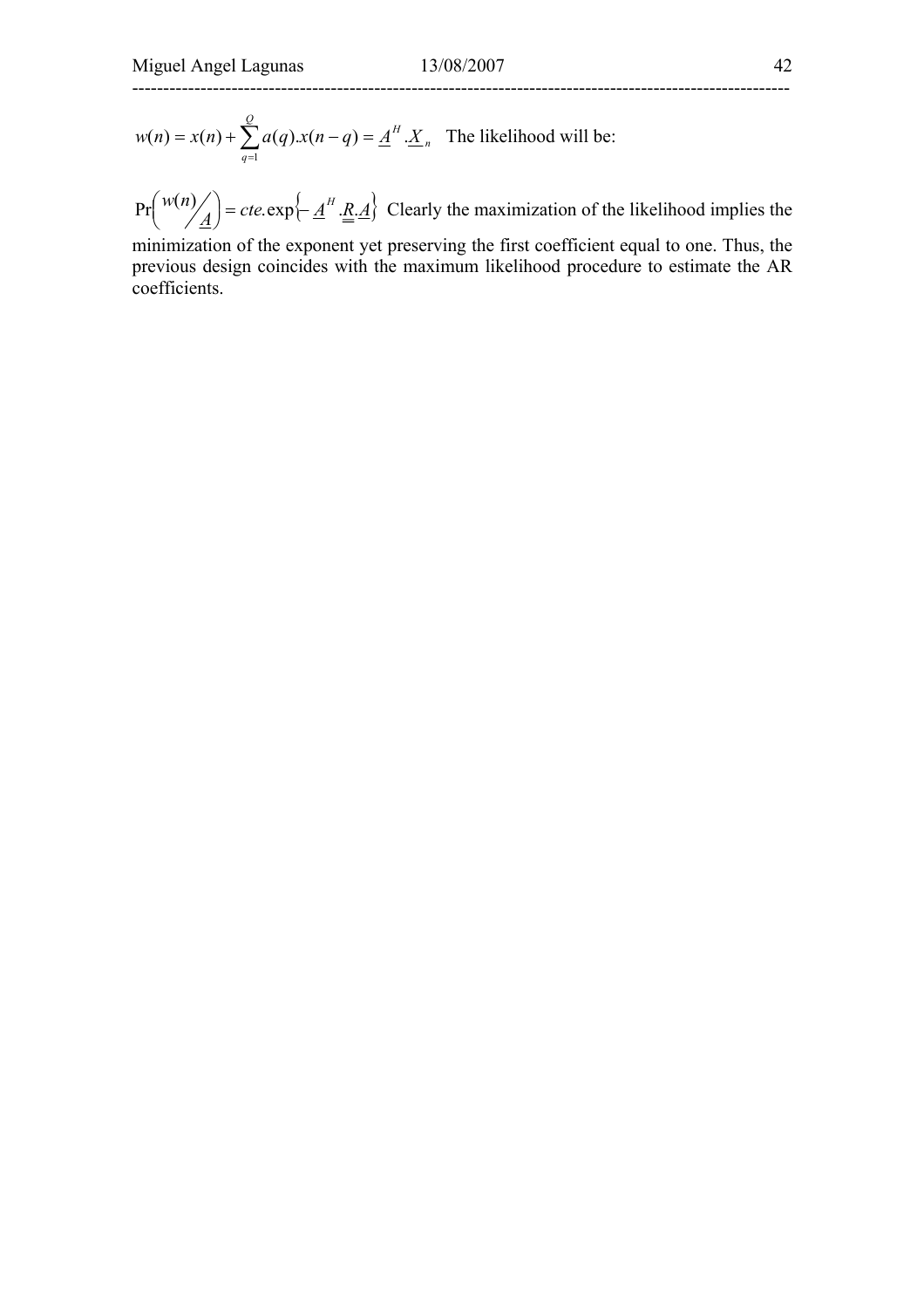## ----------------------------------------------------------------------------------------------------------

#### **IV.9.1.-**

$$
\left| \underline{\underline{X}}_n \cdot \underline{a} - \underline{d}_n \right|_{MIN}^2 \quad \text{solving this problem, the solution is: } \underline{a} = \left( \underline{\underline{X}}_n^H \cdot \underline{\underline{X}}_n + \lambda \cdot \underline{I} \right)^{-1} \cdot \left( \underline{\underline{X}}_n^H \cdot \underline{d}_n \right)
$$

Note that the Lagrange multiplier, always greater than cero, acts as white noise is added to the original data. This procedure is also known as the diagonal loading method to make more robust to impairments the resulting Wiener filter.

#### **IV.9.2.-**

$$
\underline{X}_n = \underline{d} + \underline{w}_n \quad \underline{\underline{R}} = \underline{d} \cdot \underline{d}^H + \sigma^2 \cdot \underline{I} \quad \underline{\underline{R}}^{-1} = \frac{1}{\sigma^2} \cdot \left( \underline{I} - \frac{\underline{d} \cdot \underline{d}^H}{\sigma^2 + |\underline{d}|^2} \right) \quad \underline{P} = P_d \cdot \underline{d}
$$

then

1

2  $\underline{R}^{-1} \cdot \underline{P} = \frac{P_d}{\sigma^2} \cdot \underline{d} \cdot \left( 1 - \frac{|\underline{d}|^2}{\sigma^2 + |\underline{d}|^2} \right) = \underline{d} \cdot \frac{P_d}{\sigma^2 + |\underline{d}|^2}$  $I^{-1} \cdot \underline{P} = \frac{P_d}{\sigma^2} \cdot \underline{d} \cdot \left(1 - \frac{|\underline{d}|^2}{\sigma^2 + |\underline{d}|^2}\right) = \underline{d} \cdot \frac{P_d}{\sigma^2 + |\underline{d}|^2}$ which reveals that the solution

coincides, within a constant that does not modify the output SNR, with the vector containing the deterministic signal component.

#### **IV.9.3.-**

\*  $(I) = \frac{\sum Y(I).X^*(I)}{\sum X(I).X^*(I)}$ *H l*  $=\frac{\sum Y(l) . X^*(l)}{\sum X(l) . X^*(l)}$  this expression reveals that the computation in the frequency

domain of the Wiener filter from the DFTs of segments, corresponding to the input and output signals, faces a problem of spectral estimation. In fact, see chapter II when describing the spectral coherence, the actual expression of the optimum filter is given by the quotient of the cross-spectral density between the output and the input divided by

the spectral density of the input. *xy xx*  $S_{\scriptscriptstyle r\nu}(w)$  $H(w) = \frac{S_{xy}(w)}{S_{xx}(w)}$ . Windows, number of segments,

resolution, etc. are the problems that this way of getting the Wiener filter have to overpass. On the other hand, the processing and design is done only with FFTs. It is more convenient than traditional time-domain design when the length of the filter is long (above 64 samples).

#### **IV.9.4.-**

$$
\hat{x}(n+2) = -a(1).x(n-1) - a(2).x(n-2)
$$
  
since the prediction error has to be orthogonal to the data,

$$
\begin{bmatrix} r(3) \\ r(4) \end{bmatrix} + \begin{bmatrix} r(0) & r(1) \\ r(1) & r(0) \end{bmatrix} \begin{bmatrix} a(1) \\ a(2) \end{bmatrix} = \underline{0} \text{ and the prediction error } \xi = r(0) + a(1) \cdot r(3) + a(2) \cdot r(4)
$$

or in compact form (Y-W equations for this case)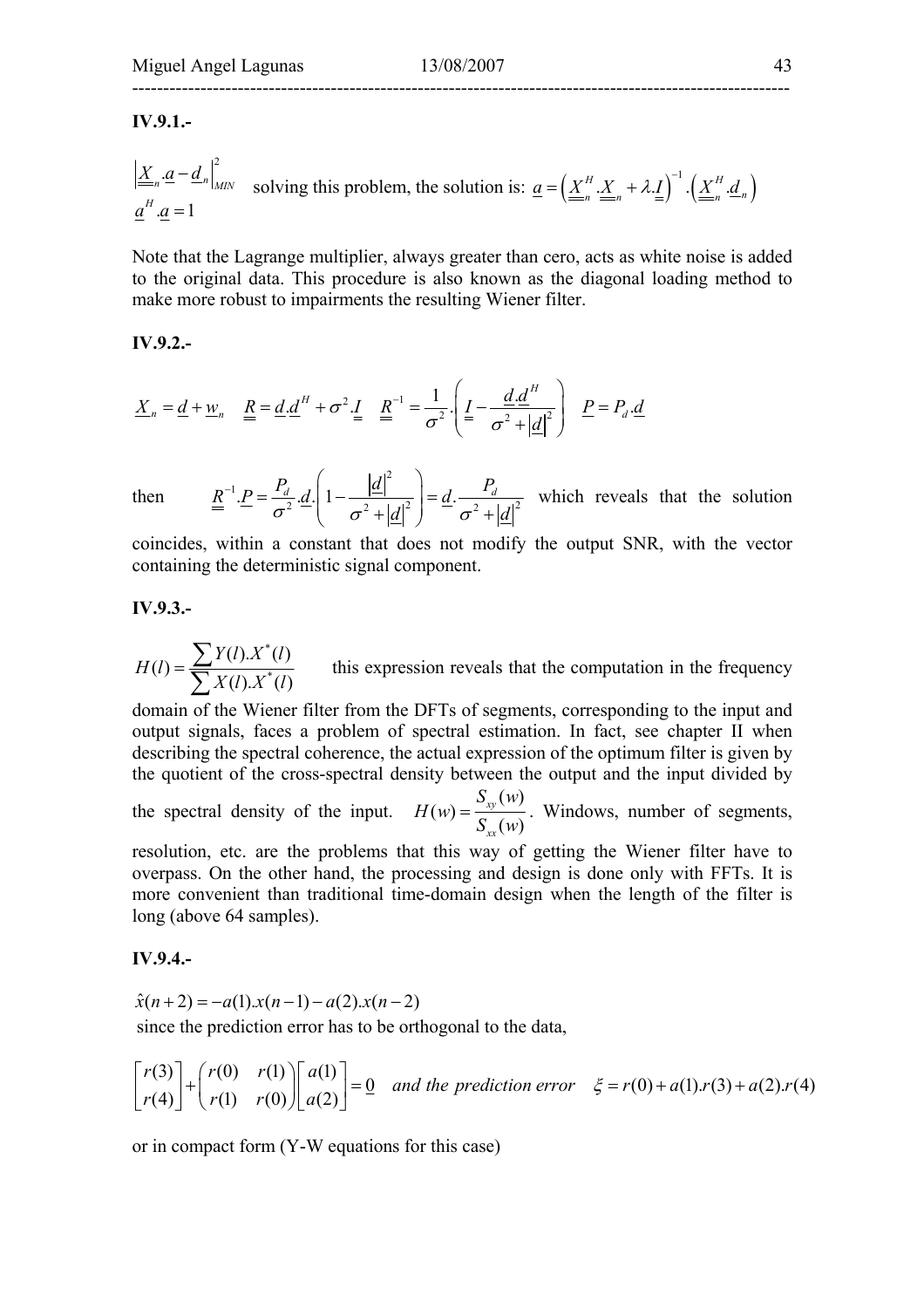$$
\begin{pmatrix} r(0) & r(3) & r(4) \ r(3) & r(0) & r(1) \ r(4) & r(1) & r(0) \end{pmatrix} \begin{pmatrix} 1 \\ a(1) \\ a(2) \end{pmatrix} = \begin{pmatrix} \xi \\ 0 \\ 0 \end{pmatrix}
$$

#### **IV.9.5.-**

The proper choice is to select those lags when the estimate acf shows the greatest absolute values. The reason is that the prediction is favored with the fact that the samples use to make the prediction have high correlation (positive or negative) with the sample to be predicted.

#### **IV.9.6.-**

1 0.5 0.5 1 0.5 0.5 1 *a R a*  $\begin{vmatrix} 1 & 0.5 & a \end{vmatrix}$  $\begin{vmatrix} 0.5 & 1 & 0.5 \end{vmatrix} =$  $\begin{bmatrix} a & 0.5 & 1 \end{bmatrix}$  Using Levinson for this matrix:  $k_1 = a - 0.25$   $k_2 = -\frac{a - 0.25}{0.25} = a_2^2$   $\sigma_2^2 = 0.75 \left(1 - k_2^2\right)$  $1 \quad 0.5 \quad -2 \quad 1.1 \quad 0.5^2$  $k_1 = a_1^1 = -0.5 \quad \sigma_1^2 = 1.(1 - 0.5^2) = 0.75$  $k_1 = a + 0.5.a_1^1 = a - 0.25$   $k_2 = -\frac{a - 0.25}{0.75} = a_2^2$   $\sigma_2^2 = 0.75.\left(1 - k_2^2\right)$ ........................... 0.75  $\Delta_1 = a + 0.5 \cdot a_1^1 = a - 0.25$   $k_2 = -\frac{a - 0.25}{a - 5} = a_2^2$   $\sigma_2^2 = 0.75 \cdot (1 - k)$ 

Clearly the MEM extrapolation for  $r(2)$  is that the corresponding Parcor is cero, i.e. the value of a that coincides with the MEM extrapolation of  $r(0)$  and  $r(1)$  is 0.25.

The range of values for a (see IV.35) is  $r_{MEM} (2) \pm \sigma_1^2$ 1  $r_{MEM} (2) \pm \sigma_1^2 = \begin{cases} 1 \\ -0.5 \end{cases}$ −

#### **IV.9.7.-**

$$
k_1 = 0.5 \Rightarrow r(1) = -k_1 \cdot r(0) = -0.5 \cdot r(0) \Rightarrow \sigma_1^2 = (1 - 0.25) \cdot r(0)
$$
  

$$
k_2 = 0.2 \Rightarrow \Delta_2 = -0.2 \cdot \sigma_1^2 = 0.15 \cdot r(0) \Rightarrow r(2) + 0.5 \cdot r(1) = 0.15 \cdot r(0) \Rightarrow r(2) = 0
$$

**IV.9.8.-** 

$$
k_Q = \frac{2\sum F.B}{\sum F^2 + \sum B^2} \le \frac{\sum F.B}{\sqrt{(\sum F^2)(\sum B^2)}} \le 1
$$

We used that the arithmetic mean is less than or equal than the geometric mean and, later on  $\sum |u|^2 \cdot \sum |v|^2 \geq (\sum u.v)^2$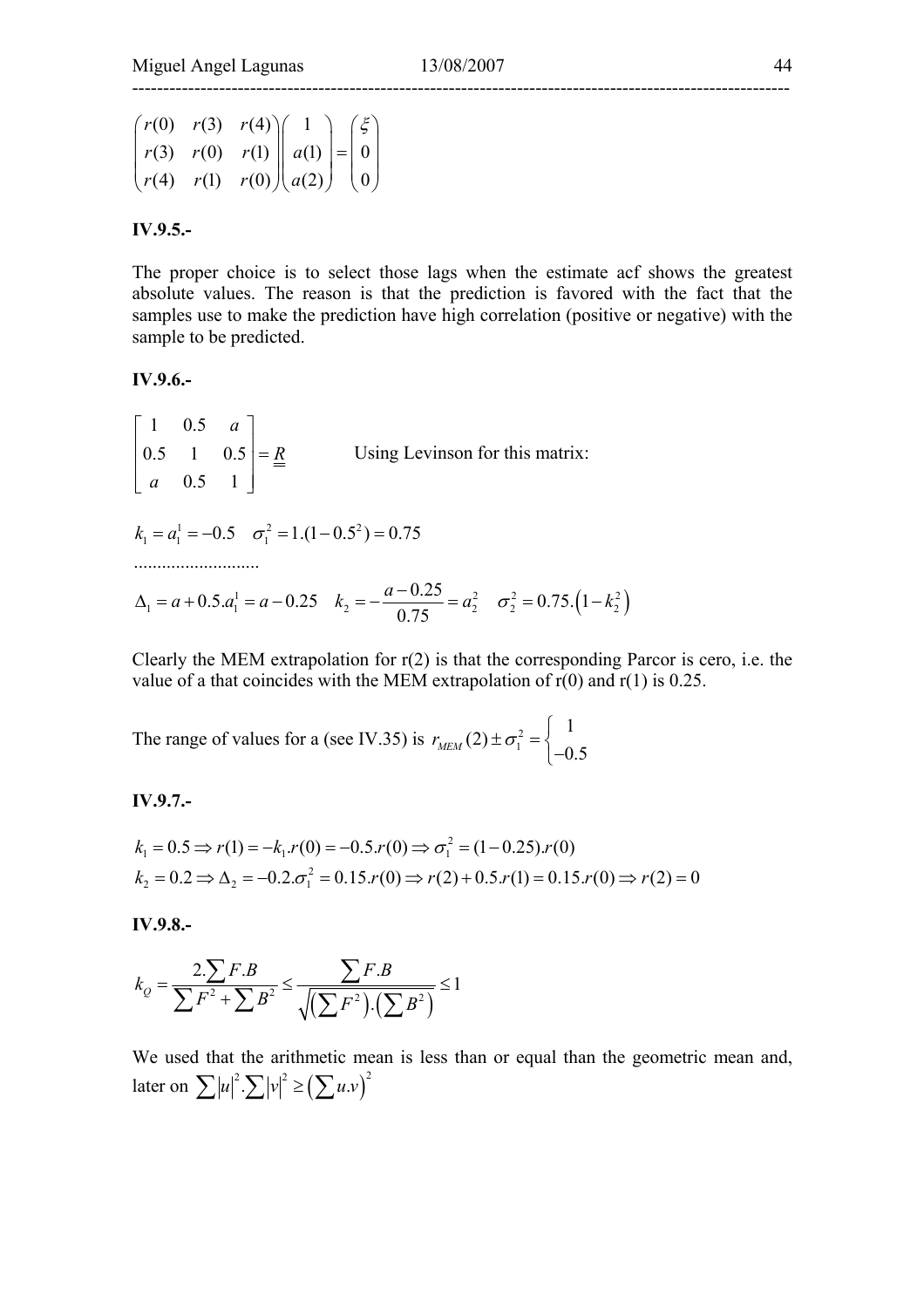**IV.9.9.-** 

$$
e_b^Q(n) = \left(\underline{a}_b^Q\right)^H \cdot \begin{bmatrix} x(n-Q) \\ x(n-Q+1) \\ \vdots \\ x(n) \end{bmatrix} \quad and
$$
  
\n
$$
e_b^{Q-1}(n) = \left(\underline{a}_b^{Q-1}\right)^H \cdot \begin{bmatrix} x(n-Q+1) \\ x(n-Q+2) \\ \vdots \\ x(n) \end{bmatrix} = e_b^Q(n) = \left(\begin{bmatrix} 0 & \underline{a}_b^Q \end{bmatrix}\right)^H \cdot \begin{bmatrix} x(n-Q) \\ x(n-Q+1) \\ \vdots \\ x(n) \end{bmatrix}
$$

then

$$
E\left[e_b^Q(n)e_b^{Q-1}(n)\right] = \left(a_b^Q\right)^H \cdot E\left[\begin{pmatrix} x(n-Q) \\ x(n-Q+1) \\ \cdots \\ x(n) \end{pmatrix}\cdot \left[x(n-Q) \quad x(n-Q+1) \quad \cdots \quad x(n)\right] \right] \left[a_b^{Q-1}\right]
$$
  
or 
$$
E\left[e_b^Q(n)e_b^{Q-1}(n)\right] = \left(a_b^Q\right)^H \cdot E\left[\begin{pmatrix} 0 \\ a_b^{Q-1} \end{pmatrix}\right].
$$

Now using the expression of the Y-W equations for the length Q predictor

$$
\underline{R} \underline{a}_{b}^{\mathcal{Q}} = \begin{bmatrix} \sigma_{b,\mathcal{Q}}^{2} \\ 0 \\ \vdots \\ 0 \end{bmatrix}
$$
 we have  $E\left[e_{b}^{\mathcal{Q}}(n)e_{b}^{\mathcal{Q}-1}(n)\right] = \left[\sigma_{b,\mathcal{Q}}^{2} \quad 0 \quad \dots \quad 0\right] \underline{R}^{-1} \underline{R} \begin{bmatrix} 0 \\ \underline{a}_{b}^{\mathcal{Q}-1} \end{bmatrix} = 0$ 

**IV.9.10.-** 

$$
\underline{X}_{n} = \alpha e^{j w_{d} \cdot n} \cdot \underline{S}_{d} + \underline{w}_{n}
$$
\n
$$
\underline{h} = \frac{\underline{R}^{-1} \cdot \underline{1}}{\underline{1}^{H} \cdot \underline{R}^{-1} \cdot \underline{1}} \qquad \xi_{MN} = \frac{1}{\underline{1}^{H} \cdot \underline{R}^{-1} \cdot \underline{1}}
$$
\n
$$
\underline{R} = \alpha^{2} \cdot \underline{S}_{d} \cdot \underline{S}_{d}^{H} + \underline{R}_{0} \qquad \underline{R}^{-1} = \underline{R}_{0}^{-1} - \frac{\alpha^{2}}{1 + \rho} \cdot \underline{R}_{0}^{-1} \cdot \underline{S}_{d} \cdot \underline{S}_{d}^{H} \cdot \underline{R}_{0}^{-1} \quad \text{with} \quad \rho = \alpha^{2} \cdot \underline{S}_{d} \cdot \underline{R}_{0}^{-1} \cdot \underline{S}_{d}^{H}
$$
\n
$$
\underline{R}^{-1} \cdot \underline{1} = \left( \underline{I} - \frac{\alpha^{2}}{1 + \rho} \cdot \underline{R}_{0}^{-1} \cdot \underline{S}_{d} \cdot \underline{S}_{d}^{H} \right) \cdot \underline{R}_{0}^{-1} \cdot \underline{1}
$$
\n
$$
\underline{1}^{H} \cdot \underline{R}^{-1} \underline{1} = \left( \underline{1}^{H} \cdot \underline{R}_{0}^{-1} \underline{1} \right) \left( 1 - \frac{\alpha^{2}}{1 + \alpha^{2} \cdot \underline{S}_{d} \cdot \underline{R}_{0}^{-1} \cdot \underline{S}_{d}^{H} \cdot \frac{\left| \underline{1}^{H} \cdot \underline{R}_{0}^{-1} \cdot \underline{S}_{d} \right|^{2}}{\left( \underline{1}^{H} \cdot \underline{R}_{0}^{-1} \underline{1} \right)} \right)
$$

Now, using the definition of the spectral estimates of MLM and MEM for the noise covariance matrix,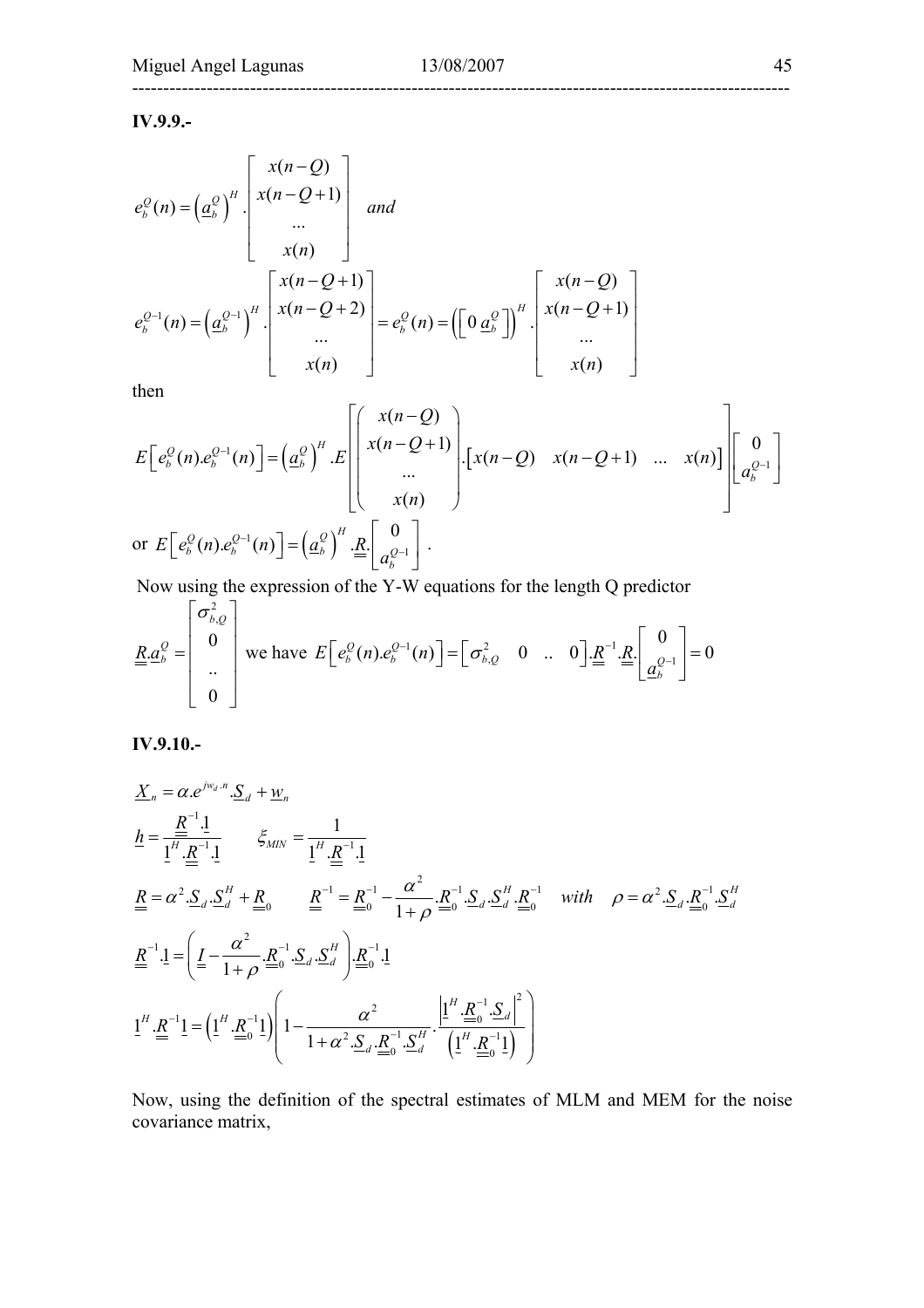$$
\xi_{MIN} = \left(\underline{1}^{H} \cdot \underline{R}_{0}^{-1} \underline{1}\right)^{-1} \left(1 - \frac{\alpha^{2}}{1 + \frac{\alpha^{2}}{S_{0}^{MLM} \left(w_{d}\right)}} \cdot \frac{1}{S_{0}^{MLM} \left(w_{d}\right)}\right)^{-1} \text{ or}
$$
\n
$$
\xi_{MIN} = \left(\underline{1}^{H} \cdot \underline{R}_{0}^{-1} \underline{1}\right)^{-1} \left(\frac{1 + \alpha^{2} \left(\frac{1}{S_{0}^{MLM} \left(w_{d}\right)}\right)}{1 + \alpha^{2} \left(\frac{1}{S_{0}^{MLM} \left(w_{d}\right)} - \frac{1}{S_{0}^{MLM} \left(w_{d}\right)}\right)}\right).
$$

Note that depending on the spectral density of the noise at the frequency of interest the noise reduction will change. When the MEM estimate of the noise is very high then  $\zeta_{MN} = \left( \underline{1}^H \cdot \underline{R}^{-1} \underline{1} \right)^{-1}$ . Meanwhile the density is very low, i.e. a band pass filter may take out the line, then  $\xi_{MIN} \Rightarrow 0$ .

#### **IV.9.11.-**

Since  $x = U.b$  and  $y = V.a$  where matrixes U and <u>V</u> contain the samples of the input and the output respectively and properly arranged.

Now

$$
\underline{e} = \underline{x} - \underline{y}
$$
\n
$$
E\left[\underline{e} \cdot \underline{e}^H\right] = E\left[\left(\underline{x} - \underline{y}\right) \cdot \left(\underline{x} - \underline{y}\right)^H\right] =
$$
\n
$$
= E\left[\underline{b} \cdot \underline{U} \cdot \underline{U}^H \underline{b}^H\right] + E\left[\underline{a} \cdot \underline{V} \cdot \underline{V}^H \underline{a}^H\right] - E\left[\underline{b} \cdot \underline{U} \cdot \underline{V}^H \underline{a}^H\right] - E\left[\underline{a} \cdot \underline{V} \cdot \underline{U}^H \underline{b}^H\right] =
$$
\n
$$
= \underline{b}^H \cdot \underline{R}_{uu} \cdot \underline{b} + \underline{a}^H \cdot \underline{R}_{vv} \cdot \underline{a} - \underline{b}^H \cdot \underline{R}_{uv} \cdot \underline{a} - \underline{a}^H \cdot \underline{R}_{vu} \cdot \underline{b}
$$
\nThe minimization of the error entails the following gradients equal to zero:\n
$$
\xi = \underline{b}^H \cdot \underline{R}_{uu} \cdot \underline{b} + \underline{a}^H \cdot \underline{R}_{vv} \cdot \underline{a} - \underline{b}^H \cdot \underline{R}_{uv} \cdot \underline{a} - \underline{a}^H \cdot \underline{R}_{vu} \cdot \underline{b}
$$
\n
$$
\dots
$$
\n
$$
\frac{\partial \xi}{\partial \underline{b}^H} = \underline{0} = \underline{R}_{uu} \cdot \underline{b} - \underline{R}_{uv} \cdot \underline{a} \implies \underline{R}_{uu} \cdot \underline{b} = \underline{R}_{uv} \cdot \underline{a}
$$

$$
\frac{\partial \xi}{\partial \underline{a}^H} = \underline{0} = \underline{R}_{vv} \cdot \underline{a} - \underline{R}_{vu} \cdot \underline{b} \implies \underline{R}_{vv} \cdot \underline{a} = \underline{R}_{vu} \cdot \underline{b}
$$

These two equations correspond with the Wiener solutions of one given the another one.

Combining both: 
$$
\underline{R}_{vv} \cdot \underline{a} = \underline{R}_{vu} \cdot \underline{R}_{uu}^{-1} \cdot \underline{R}_{uv} \cdot \underline{a}
$$

Solving this equation may be is not possible since it implies the existence of an eigenvalue equal to one. When solved for all the eigenvalues,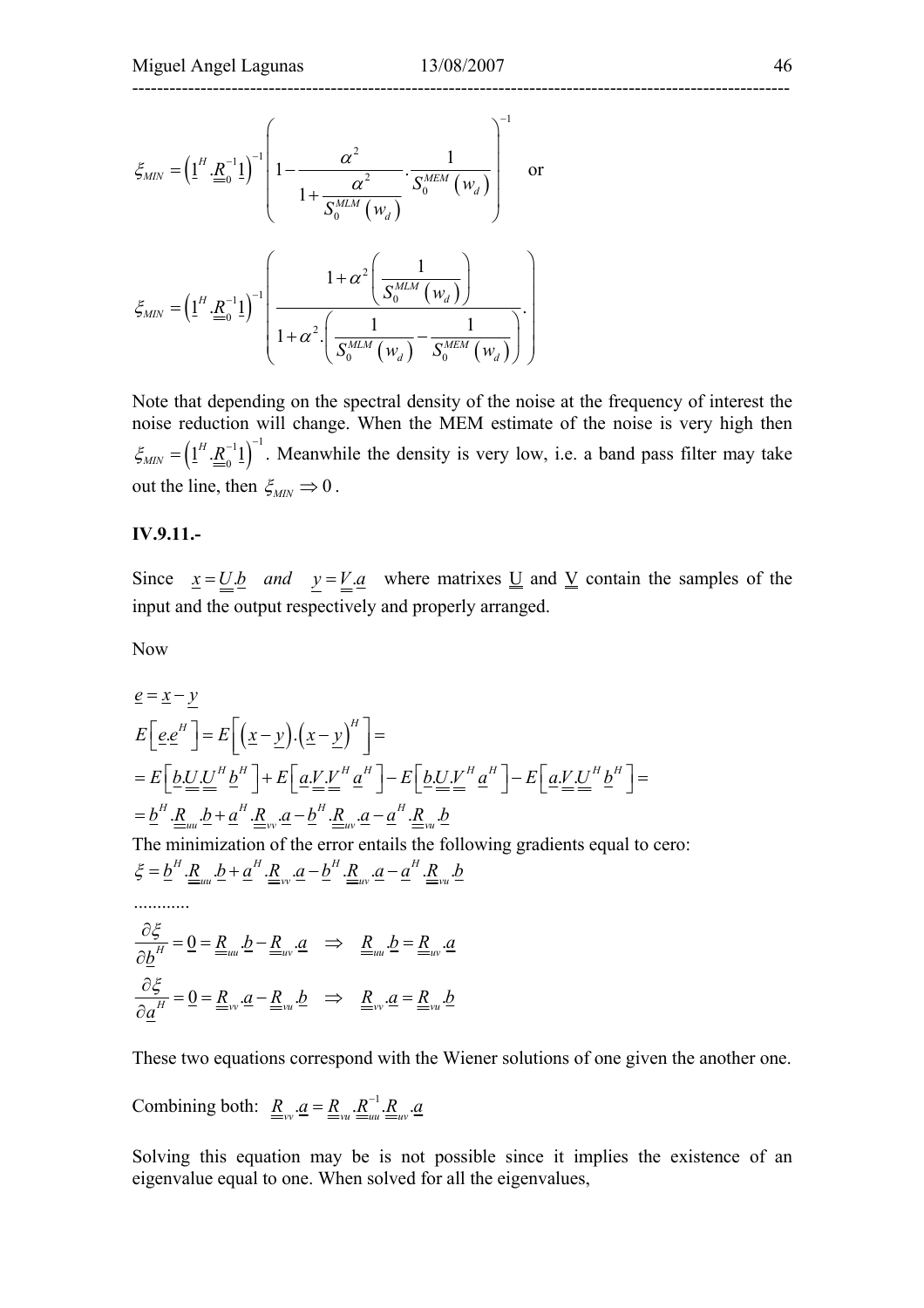$$
\lambda \underline{a} = \left( \underline{R}_{vv} - \underline{R}_{vu} \cdot \underline{R}_{uu}^{-1} \cdot \underline{R}_{uv} \right) \cdot \underline{a}
$$

*and*

then the error is not longer cero but equals to:

$$
\underline{b} = \underline{R}_{uu}^{-1} \cdot \underline{R}_{uv} \cdot \underline{a}
$$

$$
\xi_{MIN} = \underline{a}^H \cdot \left(\underline{R}_{vv} - \underline{R}_{vu} \cdot \underline{R}_{uu}^{-1} \cdot \underline{R}_{vu}\right) \cdot \underline{a} = \lambda
$$

which implies that the optimum is the eigenvector associated to the maximum eigenvalue. Note that this technique does not guarantee that the denominator will be a minimum phase polynomial.

#### **IV.9.12, IV.9.13 and IV.9.14**

They can be solved directly from the chapter content and previous exercises

**IV.9.16.**  
\n
$$
Pr\left(\frac{X_n}{i(n)}\right) = cte \cdot exp\left\{ -\left[ \left( \underline{X}_n - \underline{h} . i(n) \right)^H \underline{R}_0^{-1} . \left( \underline{X}_n - \underline{h} . i(n) \right) \right] \right\}
$$
\n
$$
\frac{d(.)}{di^*(n)} = 0 = \underline{h}^H \cdot \underline{R}_0^{-1} . \left( \underline{X}_n - \underline{h} . i(n) \right) \qquad i^{ML}(n) = \frac{\underline{h}^H \cdot \underline{R}_0^{-1} . \underline{X}_n}{\underline{h}^H \cdot \underline{R}_0^{-1} . \underline{h}}
$$
\n2B

 $\zeta = \left| \underline{X}_n - \underline{h} i(n) \right|^2$  which is the same than the exponent of the likelihood when  $\underline{R}_0$  is a constant by the identity matrix. In other words:  $i^{MSE}(n) = \frac{h^H \cdot X_n}{h^H \cdot h}$ *H MSE* .  $(n) = \frac{h^{H}}{h^{H}}$ 2C

 $\left[ \underline{h}_e^H \cdot \underline{X}_n - i(n) \right]^H \cdot \left[ \underline{h}_e^H \cdot \underline{X}_n - i(n) \right]$ *e H*  $\Psi = \left[ \underline{h}_e^H \cdot \underline{X}_n - i(n) \right]^H \cdot \left[ \underline{h}_e^H \cdot \underline{X}_n - i(n) \right]$   $\frac{d\mathbf{Y}}{d\mathbf{X}} = \underline{X}_n \cdot \left[ \underline{X}_n^H \cdot \underline{h}_e - i^*(n) \right]$ *d h d e H*  $\frac{d\Psi}{dt} = \underline{X}_n \left[ \underline{X}_n^H \underline{h}_e - i^*(n) \right]$  and minimizing the *e* expected value of  $\Psi$  we arrive to:  $E(\underline{X}_n, \underline{X}_n^H) \underline{h}_e = E(\underline{X}_n, \underline{i}^*(n))$  which is the corresponding Wiener filter for the given problem.  $h_e = \underline{R}^{-1} \cdot \underline{h}$ 2D

The Wiener filter is  $\underline{h}_e = \underline{R}^{-1} \cdot \underline{h}$ , also  $\underline{R} = \underline{h} \cdot \underline{h}^H + \underline{R}_0$  and, using the Inverse Lemma we obtain:

$$
\underline{h}_e = \left(\underline{h}.\underline{h}^H + \underline{R}_0\right)^{-1}.\underline{h} = \left(\underline{R}_0^{-1}.\underline{h} - \frac{\underline{R}_0^{-1}.\underline{h}.\underline{h}^H.\underline{R}_0^{-1}.\underline{h}}{1 + \underline{h}^H.\underline{R}_0^{-1}.\underline{h}}\right) = \underline{R}_0^{-1}.\underline{h}\left(1 - \frac{\rho}{1 + \rho}\right) \text{ thus, both differ in a constant.}
$$

a constant.

#### **IV.9.17.**

a.- The output signal of the system is  $x(n-1) = d(n-1) + a.d(n-2)$  $(n) = d(n) + a.d(n-1)$  $-1$ ) =  $d(n-1) + a.d(n = d(n) + a.d(n$  $x(n-1) = d(n-1) + a.d(n)$  $x(n) = d(n) + a.d(n)$  thus, the vector formulation for the two samples will be: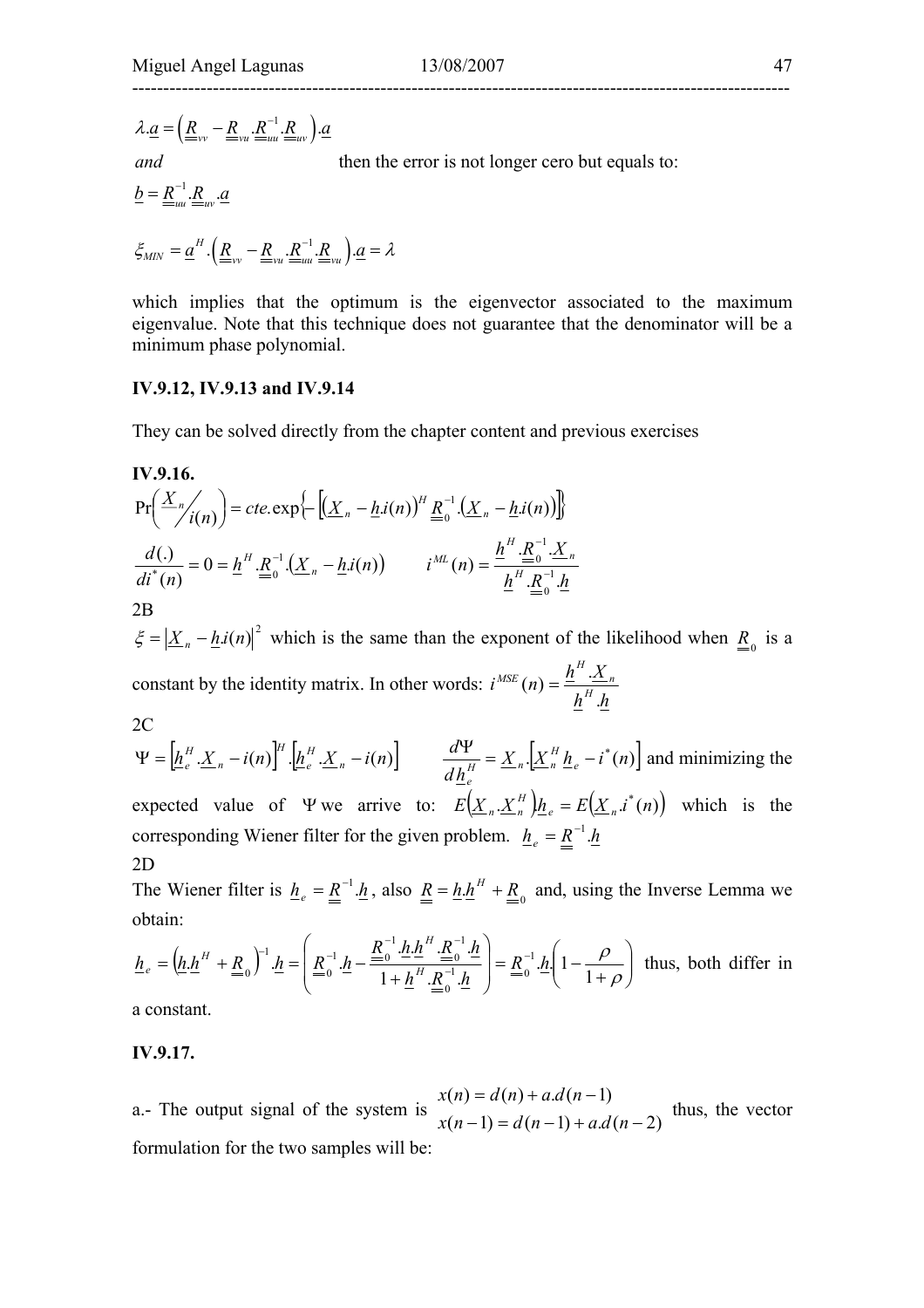$$
\begin{bmatrix} x(n) \\ x(n-1) \end{bmatrix} = \begin{bmatrix} 1 & a & 0 \\ 0 & 1 & a \end{bmatrix} \begin{bmatrix} d(n) \\ d(n-1) \\ d(n-2) \end{bmatrix}
$$
 and  $\underline{X}_n = \underline{H} \cdot \underline{d}_n$  e  $\underline{Y}_n = \underline{X}_n + \underline{w}_n = \underline{H} \cdot \underline{d}_n + \underline{w}_n$ 

since d(n) is uncorrelated with unity power  $(E(\underline{d}_n \underline{d}_n^H) = I_{\leq 3})$ , and the noise is uncorrelated and independent of y(n), we have  $\underline{H} \cdot \underline{H}^H + \sigma^2 \begin{bmatrix} 1 & 1 \\ 0 & 1 \end{bmatrix}$ J  $\begin{vmatrix} 1 & 0 \\ 0 & 1 \end{vmatrix}$ L  $+\sigma^2$ . 0 1  $H.H^H + \sigma^2 \begin{bmatrix} 1 & 0 \\ 0 & 1 \end{bmatrix}$ 

b.- Given a reference at the output of the first linear system, since the reference at the output of the first linear system has a delay of one simple (it passes by a FIR filter of two coefficients) it has no sense to ask that the system recovers by anticipation. Also it can be seen that the 3 samples of  $d(n)$  that participate on vector  $X_n$ , the simple that appears more times than the rest is  $d(n-1)$ , in consequence it is intuitive that this lag will be the most easy to handle.

 $c -$ 

$$
\underline{H} \underline{H}^{H} + \sigma^{2} \begin{bmatrix} 1 & 0 \\ 0 & 1 \end{bmatrix} = \begin{bmatrix} 1 & a & 0 \\ 0 & 1 & a \end{bmatrix} \begin{bmatrix} 1 & 0 \\ a & 1 \\ 0 & a \end{bmatrix} + \sigma^{2} \begin{bmatrix} 1 & 0 \\ 0 & 1 \end{bmatrix} = \begin{bmatrix} 1 + a^{2} + \sigma^{2} & a \\ a & 1 + a^{2} + \sigma^{2} \end{bmatrix}
$$

then  $\underline{R}^{-1} = \frac{1}{(1 + a^2 + \sigma^2)^2 - a^2} \begin{bmatrix} 1 + a + b & -a \\ -a & 1 + a^2 + \sigma^2 \end{bmatrix}$  $\left|1+a^2+\sigma^2\right|$  - a L  $\mathbf{r}$  $-a = 1 + a^2 +$  $+a^2 + \sigma^2$  –  $+a^{2} + \sigma^{2}$  +  $a^{2}$  +  $a^{2}$  +  $a^{2}$  +  $a^{2}$  +  $\sigma^{2}$ 2  $-2$  $\left[2+\sigma^2\right]^2 - a^2$  - a 1 1 1 1 σ σ  $\sigma^2$   $\begin{vmatrix} a & b \\ c & d \end{vmatrix}$  - a 1+a  $a^2 + \sigma^2$  - *a*  $a^2 + \sigma^2$   $\zeta$  *- a* Also, the P-vector of the

Wiener filter will be:

$$
\underline{P} = E(\underline{Y}_n.d(n-1)) = \underline{H} \begin{bmatrix} 0 \\ 1 \\ 0 \end{bmatrix} = \begin{bmatrix} a \\ 1 \end{bmatrix}
$$
 Then, multiplying by the autocorrelation inverse the

Wiener filter results.

The minimum error power is given by  $\xi_{\min} = P_d - \underline{P}^H \cdot \underline{R}^{-1} \cdot \underline{P}$  $\zeta_{\min} = P_d - \underline{P}^H \cdot \underline{R}^{-1} \cdot \underline{P}$  and, being the reference's power equal to one and using the expression of the Wiener filter,

$$
\xi_{\min} = 1 - \underline{P}^{H} \cdot \underline{A} = 1 - \frac{a^{2} \cdot (a^{2} + \sigma^{2}) + 1 + \sigma^{2}}{\left[ (1 + a^{2} + \sigma^{2})^{2} - a^{2} \right]}
$$

d.- The denominator of the step size is the trace of the data autocorrelation matrix and the numerator the miss-adjusment, in consequence:

$$
\mu = \frac{0.1}{2([1 + a^2 + \sigma^2])}
$$
 At the same time since the number of iterations for convergence is

 $\left( 1 - \mu \mathcal{A}_{\text{min}} \right)$  $nc = -\frac{Ln(10)}{Ln(1 - \mu \lambda_{min})}$  small values of the miss-adjusment implies that the number of

iteration for convergence is bounded by:

$$
nc \cong Ln(10). \frac{\lambda_{\max}}{\lambda_{\min}} < Ln(10). \frac{Trace(\underline{R})}{\lambda_{\min}} = Ln(10). \frac{2.(1 + a^2 + \sigma^2)}{(1 + \sigma^2)}
$$
 Note that the number is

the closest integer to the above expression.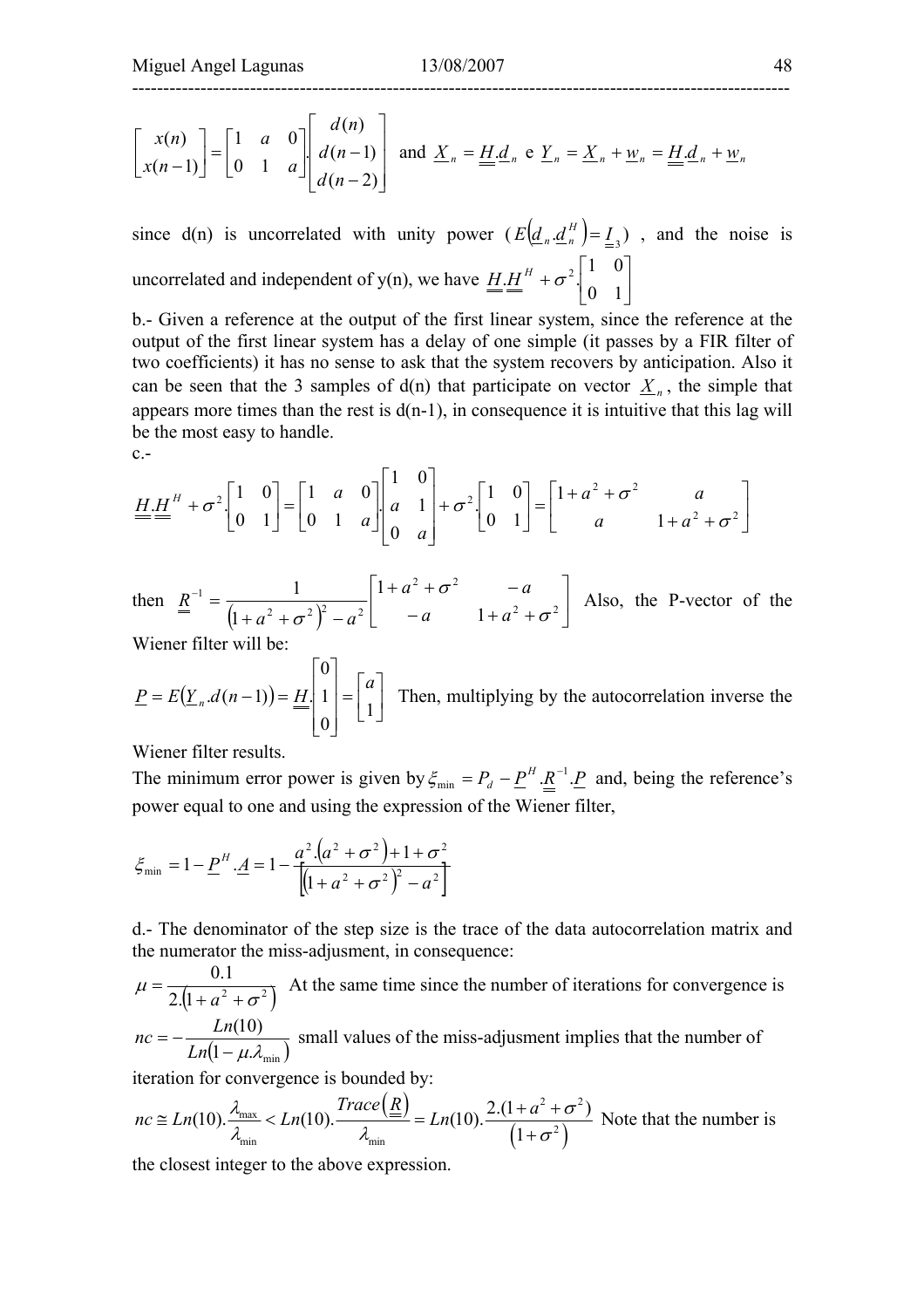e.- Since  $z(n)=y(n)+b.d(n-1)=d(n)+a.d(n-1)+w(n)+b.d(n-1)$ , or  $z(n)=(d(n)+w(n))+b.d(n-1)$  $(a+b).d(n-1)$  then the error would be:

 $e(n)=z(n)-d(n)=w(n)+(a+b).d(n-1)$ 

Clearly, being  $w(n)$  y  $d(n)$  uncorrelated, the solution in order to minimize the power of the error is obtained when the second coefficient will be zero, i.e. b=-a.

In can be seen that this second solution is a system that perfectly inverts with an IIR the FIR channel. This solution requires that the value of a has to be strictly less than one otherwise the system will be non stable, precluding that the detector may obtain the desired signal at its output. In fact, the major problem of the filter stays on that requires that the detector provides a perfectly regenerated reference. This implies that any time  $z(n)$  has to be as close as possible to  $d(n)$ , i.e. the signal to noise ratio has to be high (or moderate high). Under these two circumstances, a lower than one and good SNR the second system performs better than the first. Nevertheless, in general the IIR solution is usually disregarded in practical systems.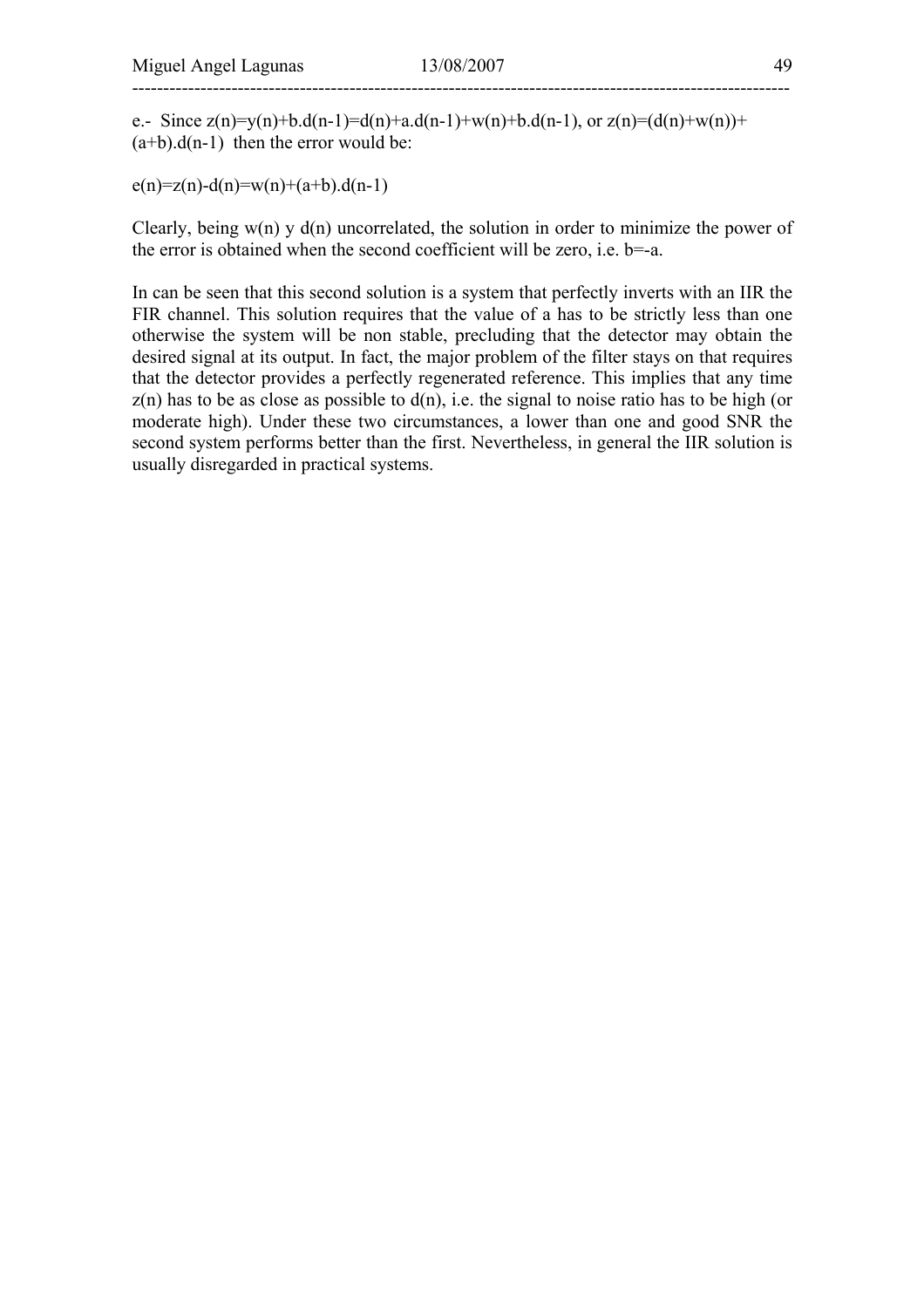# ----------------------------------------------------------------------------------------------------------

#### **V.8.1.-**

$$
\mu = \frac{M}{Trace(\underline{R})} = \frac{0.1}{M.P_x}
$$
  
\n
$$
P_x = \beta.P_x + (1-\beta) \cdot \frac{\underline{X}_n^H \cdot \underline{X}_n}{M} \quad \text{with} \quad \beta \ge 0.99 \quad \text{equivalent to more than 100 samples}
$$
  
\nc) 
$$
n_c = \frac{2.3}{Ln(1-\mu.\lambda_{\min})} = \frac{2.3}{Ln\left(1-\frac{0.1.\sigma^2}{Trace(\underline{R})}\right)}
$$
  
\nd)

Since 
$$
M = trace(\underline{R} \geq)
$$
 and  $\underline{\Sigma} = diagonal(\frac{A_{\text{max}}^2}{3.2^b})$  then  $M_{quant.} = \frac{A_{\text{max}}^2 \cdot Trace(\underline{R})}{3.2^b}$ 

#### **V.8.2.-**

- a) The eigenvalue spread is given by the ex-centric are the plots. Approximately the length of the major with respect the minor axis in the plot is 0.8.
- b) The spreading around the optimum seems to be 5 times larger in the second case than in the first. This is the same for the convergence rate. In consequence  $\mu$  in the second case looks 5 times greater than in the first case.
- c) The same reasoning that it was done in (b).

#### **V.8.3.-**

a)

$$
\underline{a}^{Q+1} = \begin{bmatrix} \underline{a}^Q \\ 0 \end{bmatrix} + k_Q \cdot \begin{bmatrix} 0 \\ \underline{a}^Q_r \end{bmatrix}
$$
 where "r" indicates reverse order: Start with  $\underline{a}_0 = [1]$   
b)

$$
k_q(n) = k_q(n) - \mu \cdot \left(\gamma \cdot e_b^{Q-1}(n-1)\cdot e_f^Q(n) + (1-\gamma) \cdot e_f^{Q-1}(n)\cdot e_b^Q(n)\right)
$$
 being the objective  

$$
\xi^Q = \gamma \cdot E\left[\left(e_f^Q(n)\right)^2\right] + (1-\gamma) \cdot E\left[\left(e_b^Q(n)\right)^2\right]
$$

c) The data used in this gradient lattice is 1 1  $(n)$  $(n)$ *Q b Q f*  $e_{h}^{Q-1}(n)$ *data*  $e_f^{Q-1}(n)$ − −  $=\begin{bmatrix} e_b^{Q-1}(n) \\ e_f^{Q-1}(n) \end{bmatrix}$  and its trace is  $F^{Q-1} + B^{Q-1}$ . Then the steep size will be:  $\mu = \frac{0.1}{F^{Q-1} + B^{Q-1}}$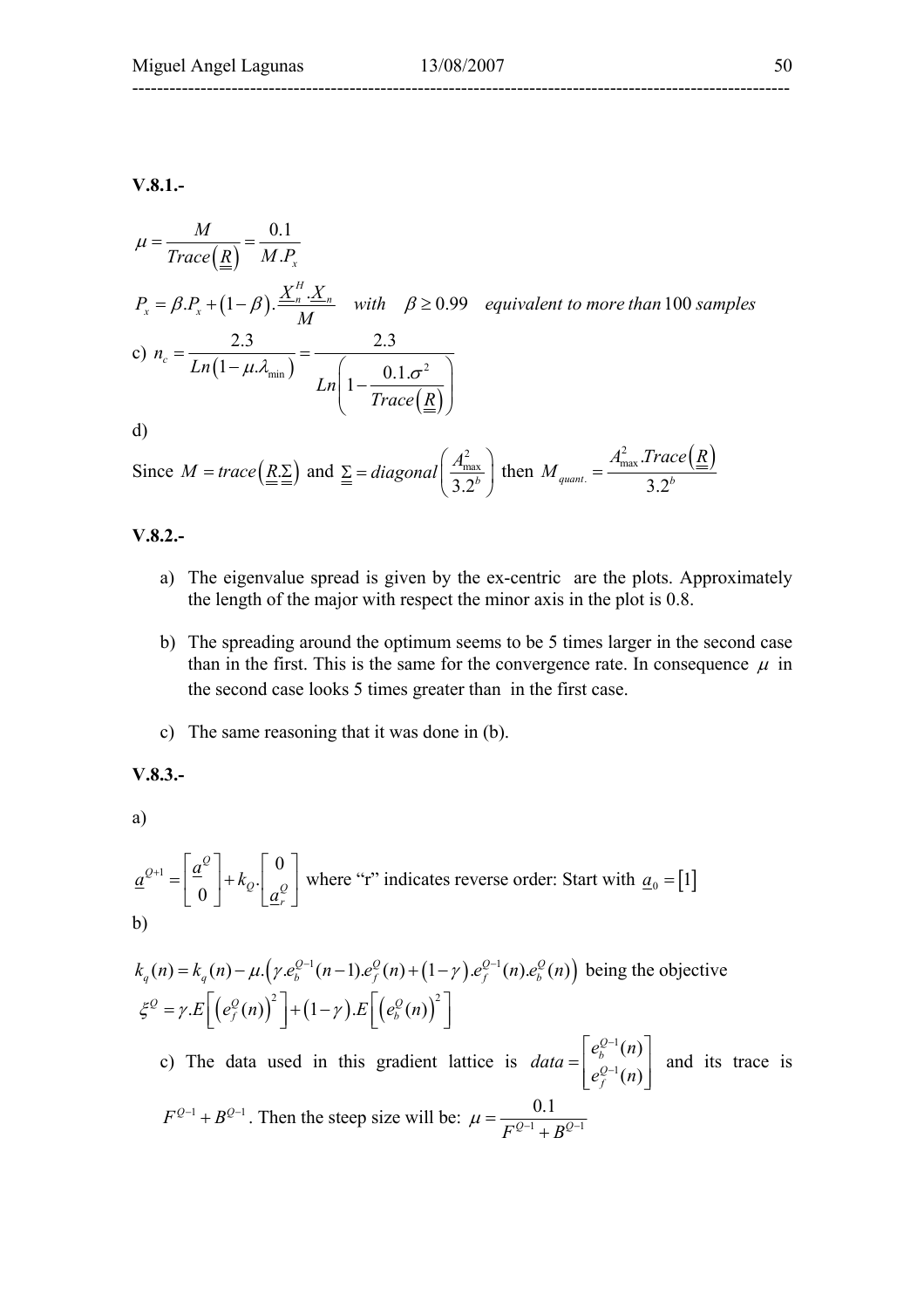d) It is obvious that the steep size will grow since the denominator at each section are the prediction errors for successive orders that, in general will strictly decrease. Only they remain the same when the adequate order of an AR process is over-passed.

d) Already done in the previous sections. The trade-off parameter was  $\gamma$ . **V.8.4.-** 

a) Check the chapter content to prove this formula

$$
\xi = \xi_{MM} + (\underline{A}_n - \underline{A}_{opt})^H \cdot \underline{R} \cdot (\underline{A}_n - \underline{A}_{opt})
$$
  
\nb) Defining  $\tilde{A}_n = (\underline{A}_n - \underline{A}_{opt})$  and  $\underline{\Sigma} = E \Big[ (\underline{A}_n - \underline{A}_{opt}) (\underline{A}_n - \underline{A}_{opt})^H \Big]$  because the commutative property of the trace  
\n
$$
E [\xi] = \xi_{MM} + E \Big[ (\underline{A}_n - \underline{A}_{opt})^H \cdot \underline{R} \cdot (\underline{A}_n - \underline{A}_{opt}) \Big] =
$$
\n
$$
= \xi_{MM} + Trace \Big[ E \Big[ (\underline{A}_n - \underline{A}_{opt})^H \cdot \underline{R} \cdot (\underline{A}_n - \underline{A}_{opt}) \Big] \Big] =
$$
\n
$$
= \xi_{MM} + Trace \Big[ \underline{R} \cdot E \Big[ (\underline{A}_n - \underline{A}_{opt})^H \cdot \underline{R} \cdot (\underline{A}_n - \underline{A}_{opt})^H \Big] \Big] =
$$
\n
$$
= \xi_{MM} + Trace \Big[ \underline{R} \cdot E \Big[ (\underline{A}_n - \underline{A}_{opt})^H \Big] = \xi_{MM} + Trace \Big[ \underline{R} \cdot \underline{\Sigma} \Big]
$$
\nc)  
\n
$$
\frac{A_{n+1}}{A_{n+1}} = \frac{A_n}{A_n} + \mu \cdot \underline{X}_n \cdot (d(n) - y(n))
$$
\nComputing the optimum in both terms  
\nSubtracting the covariance  
\n
$$
\Sigma_{n+1} = \Sigma_n + \mu^2 \cdot E \Big[ \varepsilon^2(n) \Big] E \Big[ \underline{X}_n \cdot \underline{X}_n^H \Big] - 2 \cdot \mu \cdot E \Big[ \underline{X}_n \cdot \varepsilon(n) \cdot \underline{X}_n^H \Big] \text{ where we have assumed that the error is orthogonal to the data since we are close to convergence (note that we are dealing with miss adjustment)}
$$
\nBecause, being close of convergence,  $\varepsilon(n) \approx \underline{X}_n^H \cdot \underline{A}_n + w(n)$  then  $E \Big[ \underline{X}_n \cdot \varepsilon(n) \cdot \underline{A}_n^H \Big] \approx \underline{R} \cdot \underline{R}_n$  and  $E \Big[ \varepsilon^2(n) \Big$ 

In summary:  $\Sigma_{n+1} = \Sigma_n + \mu^2 \cdot \xi_{\min} \cdot \underline{\underline{R}} - 2 \cdot \mu \cdot \underline{R} \cdot \underline{\Sigma}_n$  and forcing that  $\sum_{n=1}^{\infty} \sum_{n=1}^{\infty} \sum_{n=1}^{\infty} \forall n \ge n_{\text{convergence}}$ 

$$
\Sigma = \Sigma + \mu^2 \cdot \xi_{\min} \cdot \underline{R} - 2 \cdot \mu \cdot \underline{R} \cdot \Sigma \implies \mu^2 \cdot \xi_{\min} \cdot \underline{R} = 2 \cdot \mu \cdot \underline{R} \cdot \Sigma
$$
  
and 
$$
\Sigma = \frac{\mu}{2} \cdot \xi_{\min} \cdot \underline{I}
$$

and  $\sum_{m=1}^{\infty} \sum_{m=1}^{\infty} \mathcal{L}_{m}$ d)

From the definition of the missadjusment  $M = \frac{E[\xi_n] - \xi_{\min}}{g} = Trace(\underline{R} \underline{\Sigma}) = \frac{\mu}{2} Trace(\underline{R})$  $\frac{1}{\min} = Trace\left(\underline{R}.\Sigma\right) = \frac{\mu}{2}.$  $M = \frac{E\left[\xi_n\right] - \xi_{\min}}{Z} = Trace\left(R, \Sigma\right) = \frac{\mu}{Z}.Trace\left(R, \Sigma\right)$ ξ  $=\frac{E[\xi_n]-\xi_{\min}}{Z}=Trace(R.\Sigma)=$ 

e) Done in the previous exercise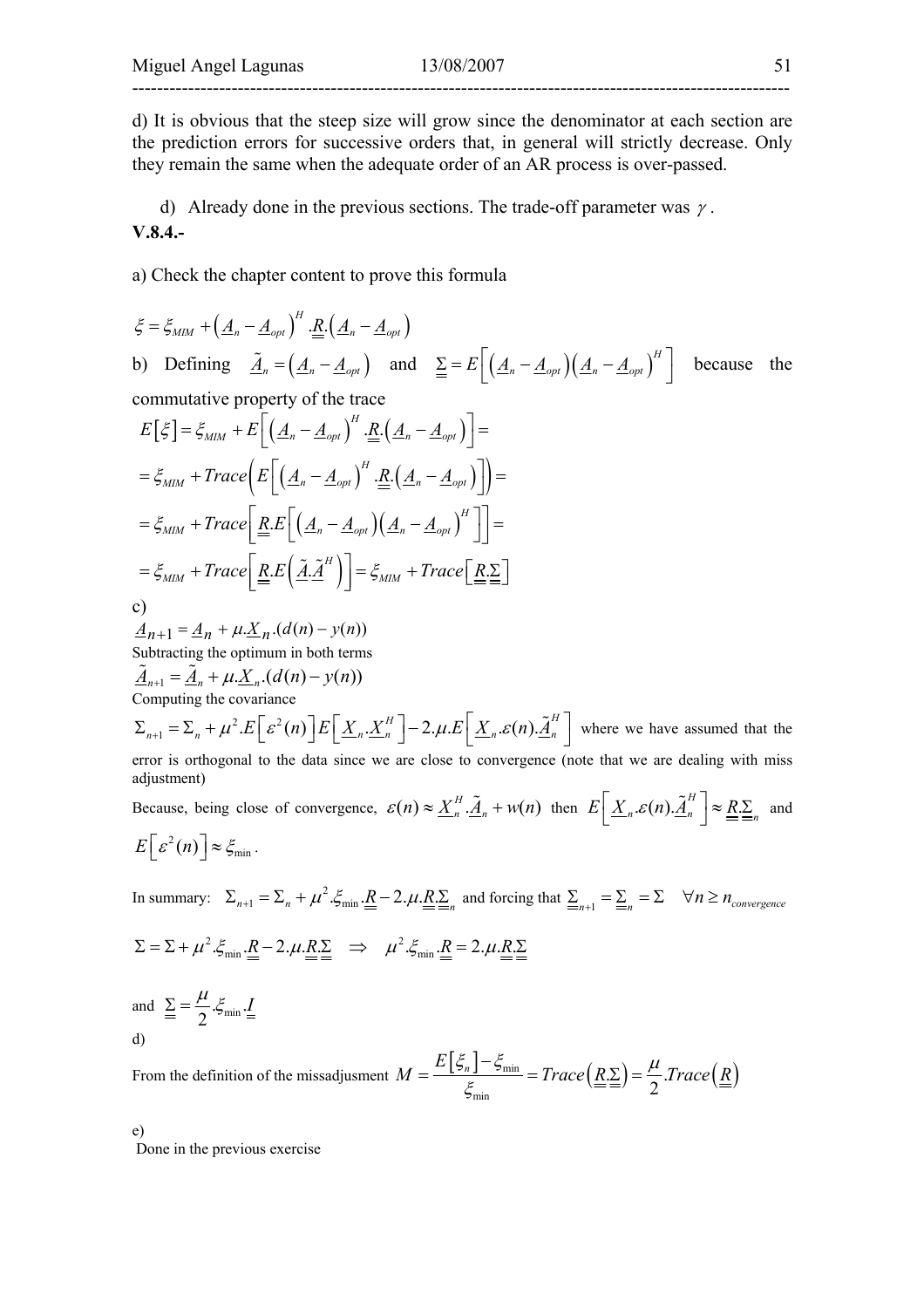----------------------------------------------------------------------------------------------------------

f)

$$
SNR_{opt} = \frac{P_d}{\xi_{\min}} \quad and \quad SNR = \frac{P_d}{E\left[\xi_n\right]}
$$

Since *then*

$$
SNR = \frac{SNR_{opt}}{\left(E\left[\xi_n\right]_{\angle\zeta_{\min}}\right)} = \frac{SNR_{opt}}{M+1}
$$

**V.8.5.-** 

a.-  
\n
$$
\underline{P} = E\left\{\underline{y}_n.x(n-1)\right\} \text{ and } \underline{R} = E\left\{\underline{y}_n.\underline{y}_n^H\right\}
$$
\n
$$
\underline{h} = \underline{R}^{-1}.\underline{P}
$$
\n
$$
---
$$
\n
$$
\left(y(n) \dots y(n-M+1)\right) = \underline{C}^H.\underline{X}_n \quad ; \quad \underline{X}_n = \begin{bmatrix} x(n) & x(n-1) & \dots \\ x(n-1) & x(n-2) & \dots \end{bmatrix}
$$
\n
$$
1xM
$$
\n
$$
1x2 \quad 2xM
$$

$$
\begin{bmatrix} y(n) \\ \vdots \\ y(n-m+1) \end{bmatrix} = \begin{bmatrix} c(1) & c(2) & 0 & \cdots & 0 & 0 \\ 0 & c(1) & c(2) & \cdots & 0 & 0 \\ \vdots & \vdots & \ddots & \vdots & \vdots & \vdots \\ 0 & \cdots & \cdots & \cdots & c(1) & c(2) \end{bmatrix} \begin{bmatrix} x(n) \\ x(n-1) \\ \vdots \\ x(n-M) \end{bmatrix}
$$

 $\underline{y}_n = \underline{C} \cdot \underline{X}_n$ 

Thus, the filter design equations are:

$$
\underline{P} = \underline{C} \cdot E \left( \underline{X}_n \cdot x(n-1) \right) = \underline{C} \cdot \begin{bmatrix} 0 \\ 1 \\ 0 \\ \vdots \\ 0 \end{bmatrix} = \begin{bmatrix} c(2) \\ c(1) \\ 0 \\ \vdots \\ 0 \end{bmatrix} \quad \text{Vector of M components.}
$$
\n
$$
\underline{R} = \underline{C} \cdot \underline{R}_{xx} \cdot \underline{C}^H + N_0 \cdot \underline{I} = \underline{C} \cdot \underline{C}^H + N_0 \cdot \underline{I}
$$
\nb.- For M=2 we have:

$$
\underline{R} = \begin{bmatrix} c(1)^2 + c(2)^2 & c(1).c(2) \\ c(1).c(2) & c(1)^2 + c(2)^2 \end{bmatrix} + N_0 \cdot \underline{I} = \begin{bmatrix} 1 & 0.5 \\ 0.5 & 1 \end{bmatrix} + N_0 \cdot \underline{I}
$$
\n
$$
\underline{R}^{-1} = \frac{1}{(1 + N_0)^2 - 0.25} \cdot \begin{bmatrix} 1 + N_0 & -0.5 \\ -0.5 & 1 + N_0 \end{bmatrix}
$$
\n
$$
\underline{h} = \frac{1/\sqrt{2}}{(1 + N_0)^2 - 0.25} \cdot \begin{bmatrix} 0.5 + N_0 \\ 0.5 + N_0 \end{bmatrix}
$$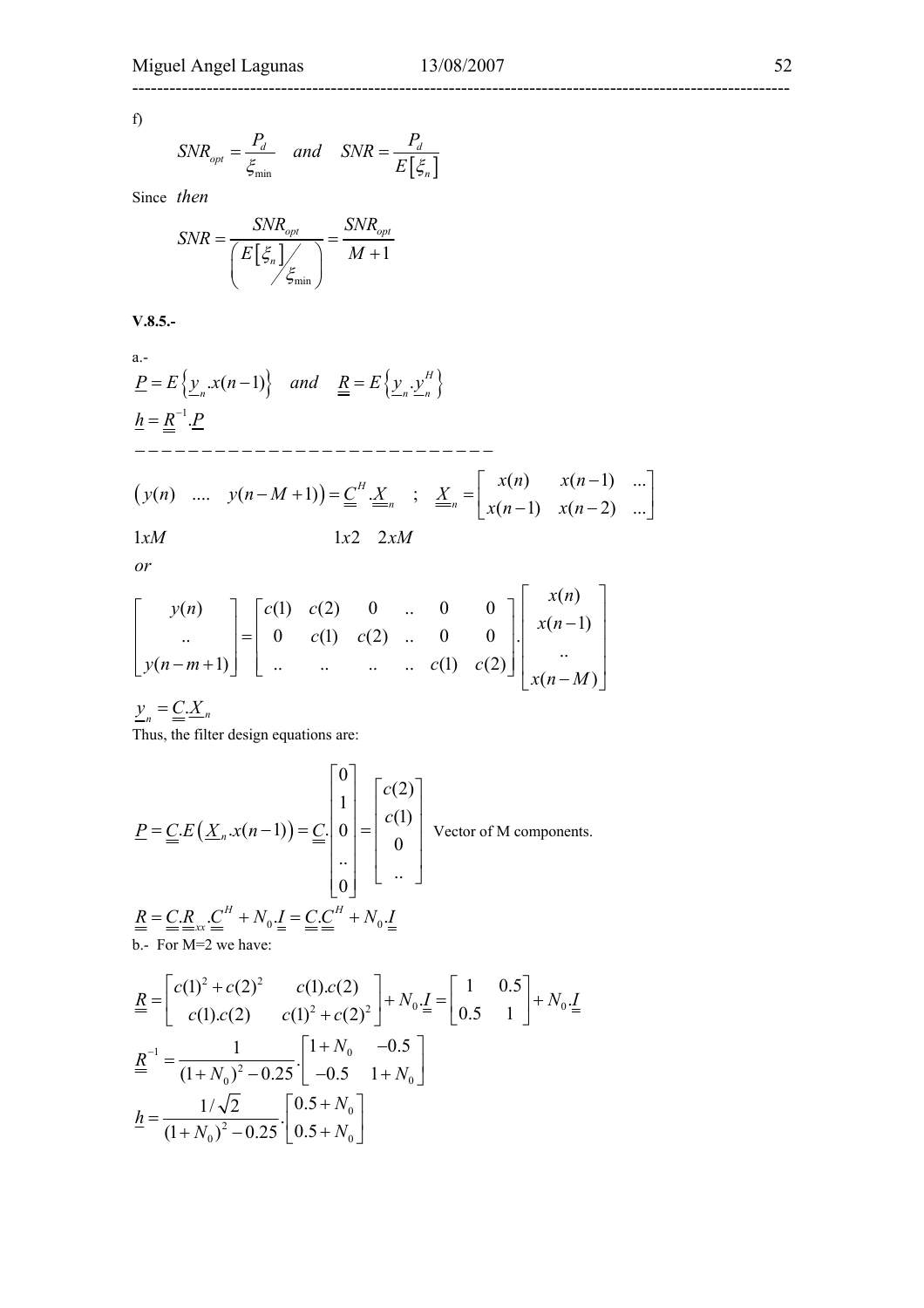## ----------------------------------------------------------------------------------------------------------

c.- 
$$
\xi = P_x - \underline{P}^H \cdot \underline{R}^{-1} \cdot \underline{P} = P_x - \underline{P}^H \cdot \underline{h} = 1 - \frac{1 + 2.N_o}{1.5 + 4.N_0 + 2.N_0^2} = \frac{0.5 + 2.N_o + 2.N_0^2}{1.5 + 4.N_0 + 2.N_0^2}
$$
  
d.-  $\underline{h}_n = \underline{h}_{n-1} + \mu \cdot \varepsilon(n) \cdot \underline{y}_n$   
e.-  $\mu \le \frac{1}{\lambda_{max}} \le \frac{2}{Tr(\underline{R})} = \frac{2}{2.N_0 + 2.(c(1)^2 + c(2)^2)} = \frac{1}{N_0 + 1}$   
f.-  $n_{con} = k_0 \cdot \frac{1}{\mu \cdot \lambda_{min}} \approx \frac{N_0 + 1}{N_0} \cdot k_0 = k_0 \cdot \left(1 + \frac{1}{N_0}\right)$   
g.-  
 $M = \alpha$  % when  $\mu = \frac{2.\alpha}{Tr(\underline{R})}$ 

*if*  $M = 0.1$  then  $\alpha = 0.1$ for 0.01 criteria of convergence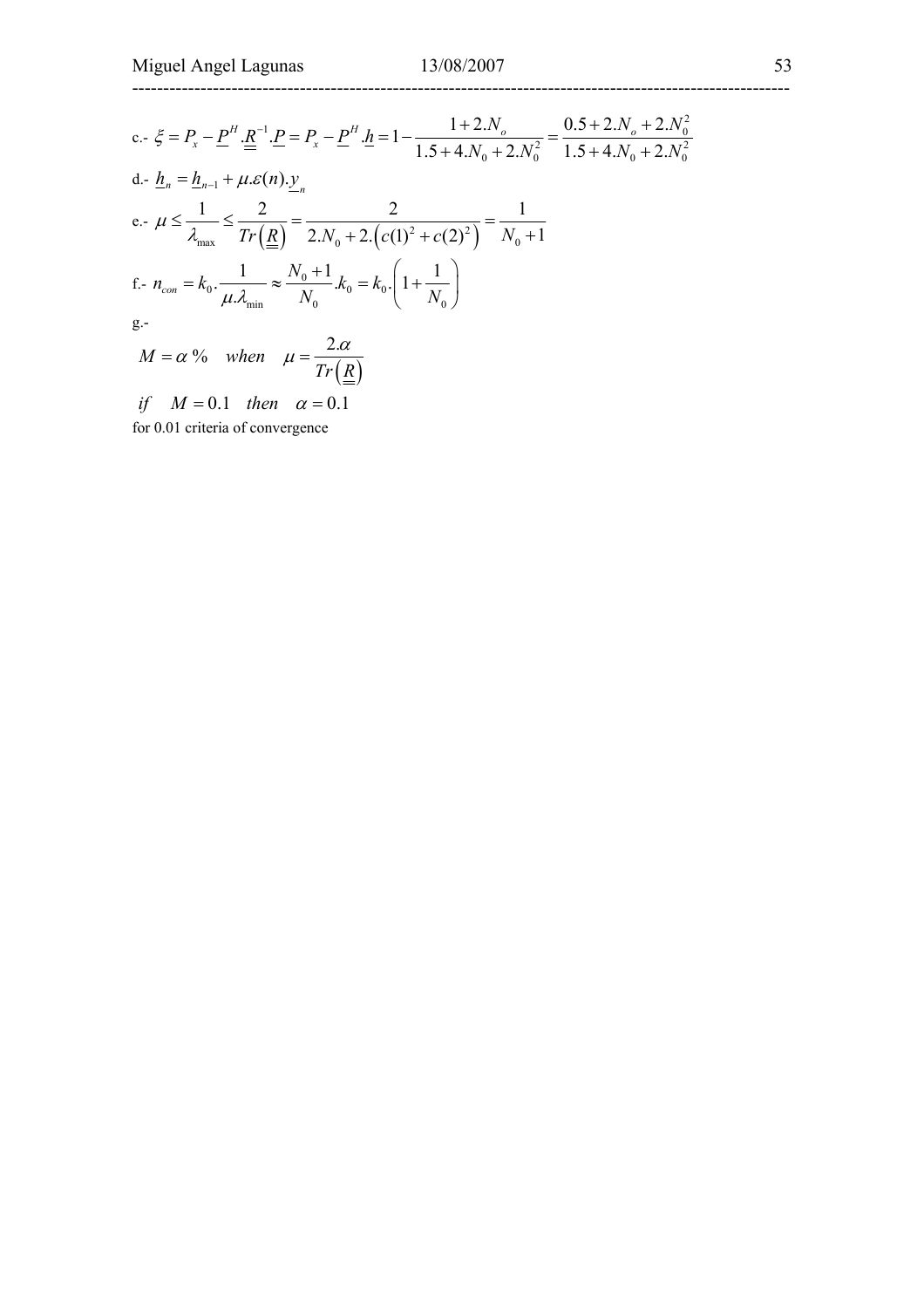**VI.8.1.-** 

a. Since 
$$
\underline{A}^H \cdot \underline{A} = 4.\underline{I}
$$
 then  $\underline{B} = 0.5.\begin{bmatrix} 1 & \sqrt{3} \\ \sqrt{3} & 1 \end{bmatrix}$ 

b.- 
$$
\underline{C}_x = \begin{bmatrix} 1 & \rho \\ \rho & 1 \end{bmatrix}
$$
 the eigenvalues and eigenvectors are

$$
\lambda_1 = 1 + \rho \quad \underline{e}_1 = \frac{1}{\sqrt{2}} \cdot \begin{bmatrix} 1 \\ 1 \end{bmatrix}
$$

$$
\lambda_2 = 1 - \rho \quad \underline{e}_2 = \frac{1}{\sqrt{2}} \cdot \begin{bmatrix} 1 \\ -1 \end{bmatrix}
$$

 $c.-$ 

$$
\underline{z} = \underline{B} \cdot \underline{x} \qquad \underline{z}^{\mathcal{Q}} = \underline{z} + \underline{\varepsilon} = \underline{B} \cdot \underline{x} + \underline{\varepsilon} \qquad \hat{\underline{x}} = \underline{B}^{H} \cdot \underline{z}^{\mathcal{Q}} = \underline{x} + \underline{B}^{H} \cdot \underline{\varepsilon}
$$
\n
$$
\underline{\underline{\varsigma}} = \underline{x} - \hat{\underline{x}} = \underline{B}^{H} \cdot \underline{\varepsilon} \qquad \underline{\underline{\varsigma}}^{H} \cdot \underline{\underline{\varsigma}} = \underline{\varepsilon}^{H} \cdot \underline{B} \cdot \underline{B}^{H} \cdot \underline{\varepsilon} = \text{Tr} \left( \underline{B}^{H} \cdot \underline{\varepsilon} \cdot \underline{\varepsilon}^{H} \cdot \underline{B} \right)
$$

taking the expected value of the last expression we obtain the error power E

 $\label{eq:2} MSE = Tr\left(\underline{\underline{B}}^H.\underline{E}\left\{\underline{\underline{\epsilon}}.\underline{\underline{\epsilon}}^H\right\}.\underline{\underline{B}}\right) = Tr\left(\underline{\underline{B}}^H.\underline{\underline{E}}.\underline{\underline{B}}\right) = Tr\left(\underline{\underline{E}}.\underline{\underline{B}}^H.\underline{\underline{B}}\right) = Tr\left(\underline{\underline{E}}\right)$ Now,  $2.k1$  $\underline{E} = diag(\underline{R}_z) \cdot \begin{bmatrix} 1/2^{2.k1} & 0 \\ 0 & 1/2^{2.k2} \end{bmatrix}$ since the quantization error is the power of the signal to be

quantized, reflected in the diagonal of the acf matrix, divided by two raised to two times the number of bits used.

being 
$$
\underline{R}_z = \underline{B}^H \cdot \underline{R}_x \cdot \underline{B}
$$

thus  $\Phi = \frac{1}{\sqrt{2}} \begin{bmatrix} 1 & 1 \end{bmatrix}$  $\underline{\Phi} = \frac{1}{\sqrt{2}} \begin{bmatrix} 1 & 1 \\ 1 & -1 \end{bmatrix}$ 

*Case of the proposed transform:* 

$$
0.25\begin{bmatrix} 1 & \sqrt{3} \\ \sqrt{3} & 1 \end{bmatrix} \begin{bmatrix} 1 & \rho \\ \rho & 1 \end{bmatrix} \begin{bmatrix} 1 & \sqrt{3} \\ \sqrt{3} & 1 \end{bmatrix} = \begin{bmatrix} \frac{4+2\sqrt{3}\cdot\rho}{4} \cdot 2^{-2\cdot k1} & xx \\ xx & \frac{4-2\sqrt{3}\cdot\rho}{4} \cdot 2^{-2\cdot k2} \end{bmatrix}
$$
  
and the error is:  $MSE(PT) = \frac{4+2\cdot\sqrt{3}\cdot\rho}{4} \cdot 2^{-2\cdot k1} + \frac{4-2\cdot\sqrt{3}\cdot\rho}{4} \cdot 2^{-2\cdot k2} \cdot 2^{-2\cdot k2}$ 

*Case of the KL:* 

$$
\underline{\Phi}^{H} \cdot \underline{R} \cdot \underline{\Phi} = \begin{bmatrix} 1+\rho & 0 \\ 0 & 1-\rho \end{bmatrix}
$$
  
\n
$$
MSE(KL) = (1+\rho) \cdot 2^{-2 \cdot k_1} + (1-\rho) \cdot 2^{-2 \cdot k_2}
$$
  
\nWhen k2=0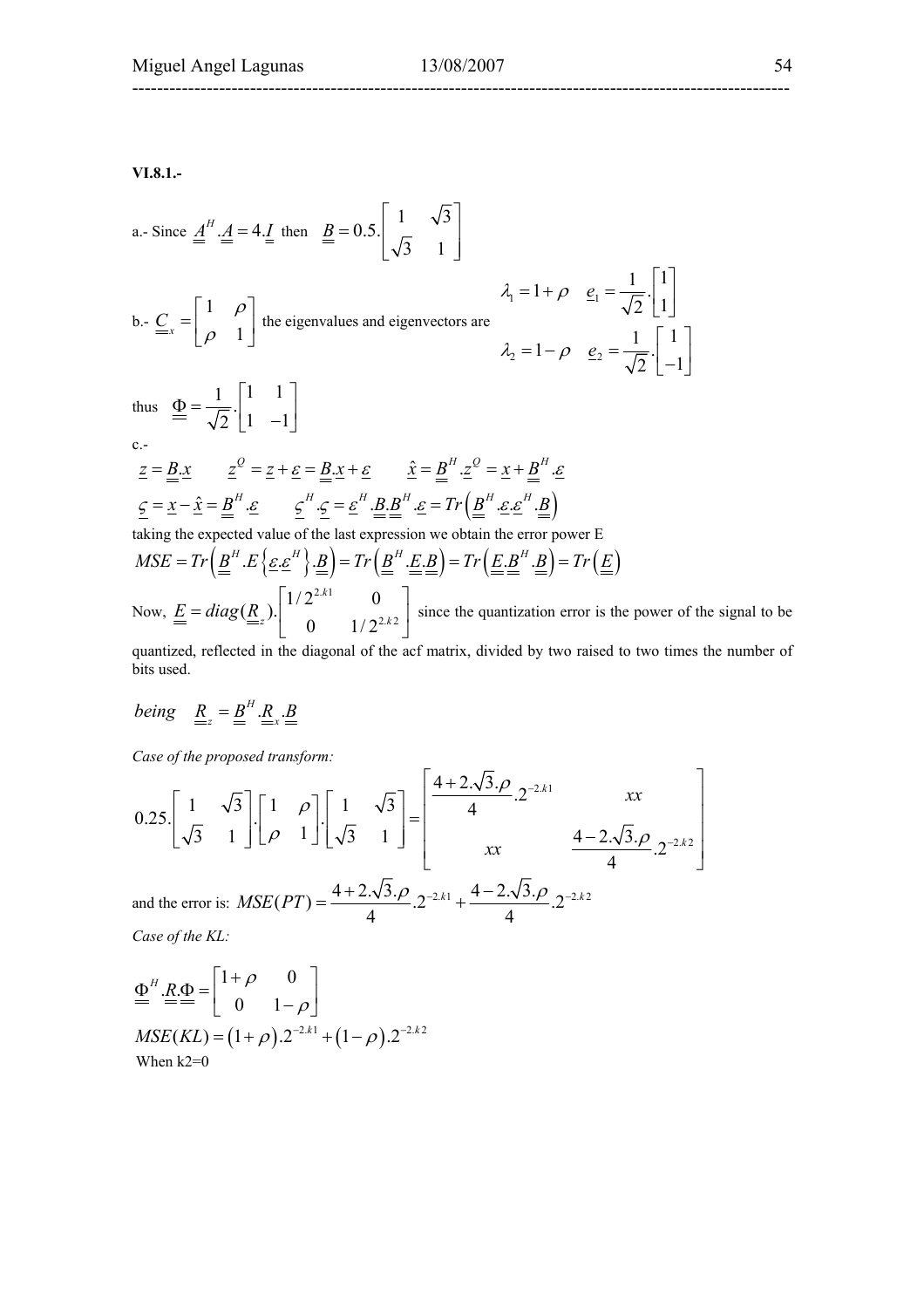$$
MSE^{KL} = (1+\rho) . 2^{-2.k}
$$
  
\n
$$
MSE^{proposed} = \left(\frac{4+2.\sqrt{3}.\rho}{4}\right) . 2^{-2.k} = \left(1+\frac{\sqrt{3}}{2}.\rho\right) . 2^{-2.k}
$$
  
\n
$$
d.-
$$
  
\n
$$
MSE^{direct} = 2.2^{-2.k}
$$

e.- When k2=0 then:

$$
2.k1^{KL} = \log_2\left(\frac{1+\rho}{D}\right)
$$

$$
2.k1^{proposed} = \log_2\left(\frac{4+2.\sqrt{3}.\rho}{4.D}\right)
$$

$$
2.k^{direct} = \log_2\left(\frac{2}{D}\right)
$$

f.- Obvious.

**VI8.3.-** 

. *e* −

a)The given expression  $\underline{\underline{X}}_n = \sum \varphi_n(r) \underline{u}_{r,n} \underline{v}_{r,n}^H$ 1  $(r)_{\frac{M_{r}}{r}}$ . *Q H H*  $\underline{X}_n = \sum_{r=1}^N \varphi_n(r) \underline{u}_{r,n} \underline{v}_{r,n}^H$  $=\sum_{r=1}^{\infty} \varphi_n(r) \underline{u}_{r,n} \underline{v}_{r,n}^H$ , can be written as  $\underline{X}_n = \underline{U}_n \cdot diag \underline{\varphi}_{n} \underline{V}_n^H$ which indicates that matrixes  $\underline{U}_n$  y  $\underline{V}_n$  diagonalize directly the given matrix. For this reason for every sub-image it is necessary to transmit both matrices, which implies a severe waste of channel capacity.

b) In this case  $1 \text{ } s=1$  $(r, s) \underline{u}_r$ .  $\frac{Q}{P}$   $\frac{Q}{P}$   $\frac{H}{P}$  $\underline{X}_{n} = \sum_{r=1}^{n} \sum_{s=1}^{n} \phi_{n}(r,s) \underline{u}_{r} \underline{u}_{s}^{t}$  $=\sum_{r=1}^{\infty}\sum_{s=1}^{\infty}\phi_n(r,s)u_r\cdot u_s^H$  or  $\underline{X}_n=\underline{U}_n\phi_n\underline{U}_n^H$  which does not diagonalize the original matrix, it is just a mere transformation. At the same time, this transform

does not depend on every sub-image under processing and can be computed as an average over an ensemble of sub-images.

In any case, it is important to set additional criteria in order to select a transform in such a way that the transmission of  $\phi$  reports more advantages than the direct transmission of the original image. Otherwise the transform would be un-useful. c) Since the determinant of a definite positive matrix  $R_{\text{r}}$ , which trace is fixed since the elements of the main diagonal are the energy of every component, is always lower than the product of its main diagonal components, then B is maximum when the off-diagonal

of the transformed matrix are zero. In other words, the components are uncorrelated. d) Since the power is  $P_y = Trace \left( \underline{R}_y = E \left[ \underline{Y}_n \cdot \underline{Y}_n^H \right] \right) = Trace \left( \underline{U}_n \cdot \underline{R}_n \cdot \underline{U}^H \right) =$  The trace has the circular property, i.e. altering the order does not change the trace=  $Traza \left( \underline{R}_{x} \underline{U}^{H} \underline{U} \right)$ .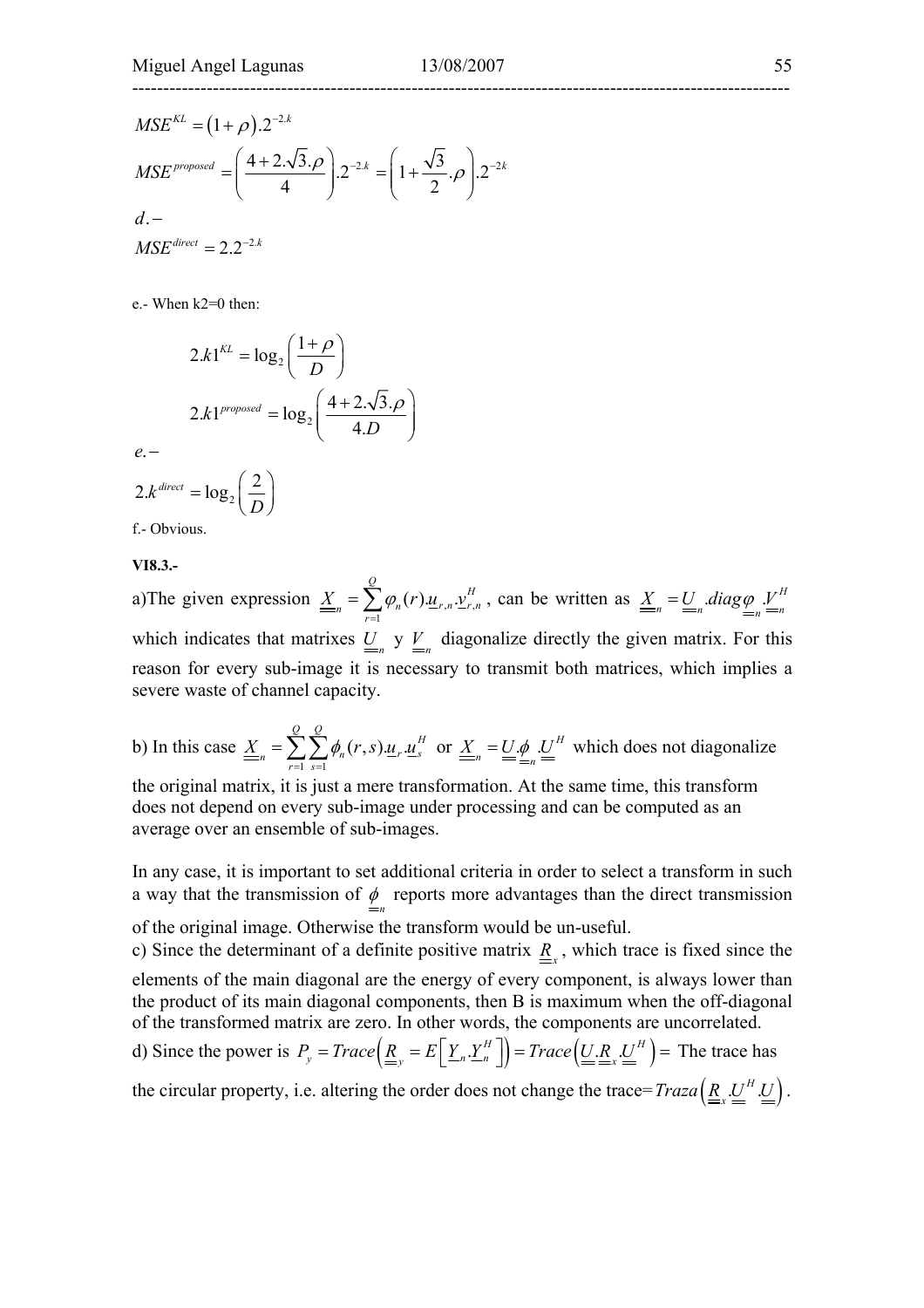In order that this last expression be equal to  $P_r = Traza(R)$  is clear that the transform matrix must be orthonormal.  $U^H U = I$ 

e) The orthonormality constrain together with the un-correlation of the components implies that the transform matrix has to be set equal to the eigenvectors of the original correlation matrix.

$$
\underline{\underline{R}}\underline{\underline{U}} = \underline{\underline{U}}\underline{diag} [\lambda] \text{ and } \underline{\underline{R}}_{y} = diag [\lambda]
$$

Clearly B is preserved (it does not increases) since the determinant of the resulting or transformed correlation matrix is just the product of the eigenvalues which is the same that the determinant of the original matrix.

f) The DFT is also an orthonormal transform. The difference is that the autocorrelation matrix of the transformed data is not diagonal. In other words, assuming that the transform is the set of outputs of a filter bank, the DFT does not use orthonormal filters they have aliasing precluding the un-correlation of their outputs. Only when the size of the signal tends to infinity then the filters become ideal and their outputs uncorrelated. Nevertheless, for reasonable sample size the DFT may show good decorrelation among its components.

Any non-linear processing tends to spread the energy in the frequency domain. Since the DCT implies an additional extrapolation making even the original signal this provides better result that the zero-padding associated with the DFT. The energy leakage due to non-linearities is always from frequency regions of similar energy levels. In addition, DCT implies only real operations.

#### **V.18.4.**

a.- UIT a rectangular sampling matrix  $\underline{U}_R = d \begin{bmatrix} 1 & 0 \\ 0 & 1 \end{bmatrix}$  $\rfloor$  $\begin{vmatrix} 1 & 0 \\ 0 & 1 \end{vmatrix}$  $= d \begin{bmatrix} 1 & 0 \\ 0 & 1 \end{bmatrix}$  $\underline{U}_R = d \begin{bmatrix} 1 & 0 \\ 0 & 1 \end{bmatrix}$ , the repetition matrix in the frequency plane would be  $V_{R}^{T} = 2\pi \begin{bmatrix} 1 & 0 \\ 0 & 1 \end{bmatrix}$  $\rfloor$  $\begin{vmatrix} 1 & 0 \\ 0 & 1 \end{vmatrix}$  $= 2\pi \begin{bmatrix} 1 & 0 \\ 0 & 1 \end{bmatrix}$  $V_{\scriptscriptstyle n}^{\scriptscriptstyle T}U=2\pi$  $\frac{V}{R} = 2\pi \begin{bmatrix} 1 & 0 \\ 0 & 1 \end{bmatrix}$  and  $\frac{V}{R} = \frac{2\pi}{d} \begin{bmatrix} 1 & 0 \\ 0 & 1 \end{bmatrix}$ J  $\begin{vmatrix} 1 & 0 \\ 0 & 1 \end{vmatrix}$  $= \frac{2\pi}{d} \begin{bmatrix} 1 & 0 \\ 0 & 1 \end{bmatrix}$ *d*  $V = \frac{2\pi}{d} \begin{bmatrix} 1 & 0 \\ 0 & 1 \end{bmatrix}$ . With this matrix the spectrum plane is:

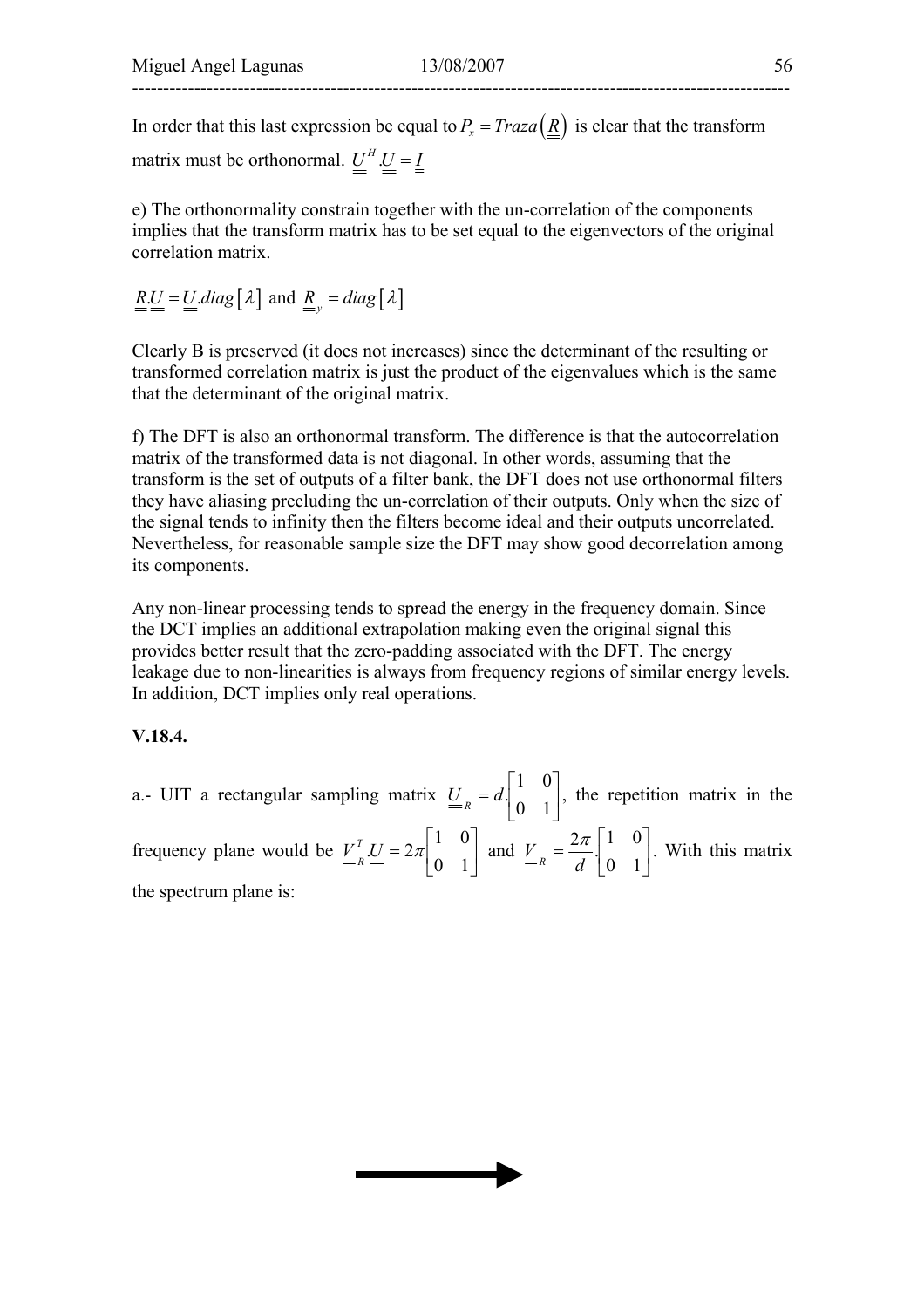

To prevent aliasing it is necessary that  $d \leq 2B$ 

![](_page_56_Figure_2.jpeg)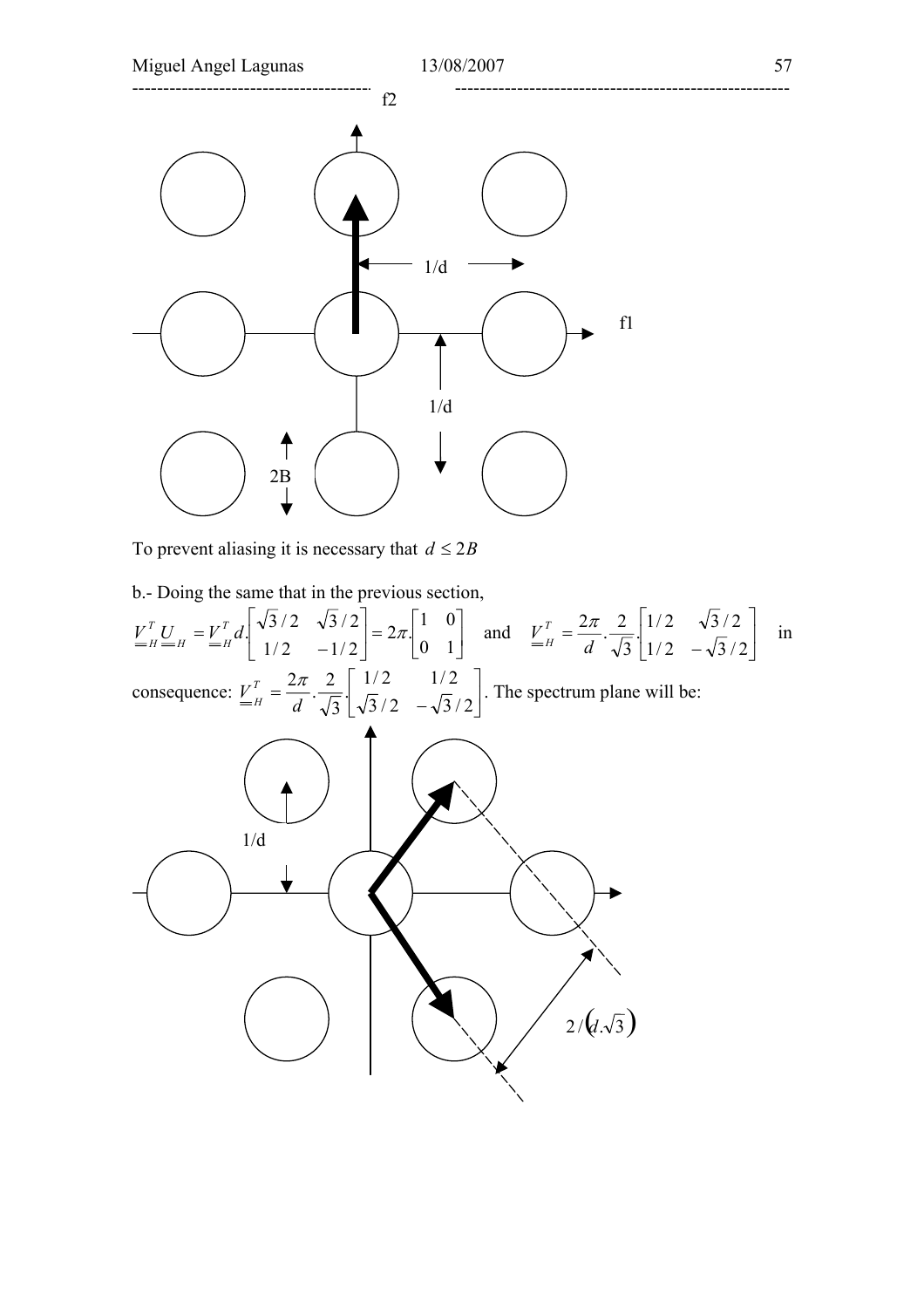Now the closest spectrum are located at a distance equal to  $\frac{1}{d\sqrt{3}}$ *d* and the constrain for

no-aliasing is  $d \leq (2B) \sqrt{3}$ 

c.- The hexagonal sampling is better since it requires a longer distance in sampling (i.e. the sampling frequency yet preserving the anti-alisaing condition is lower for hexagonal than for rectangular sampling)

d.- The inverse Fourier transform for the discrete signal is:  $f(\underline{n}) = cte. \int_w F_d(\underline{w}) \exp(j\underline{n}^T \underline{U}_{R} \cdot \underline{w}) d\underline{w}$  $= cte \int_w F_d(\underline{w}) \exp(j\underline{n}^T \underline{U}_{R} \underline{w}).$ 

Sampling in the  $w$  plane with  $2\pi\Phi \cdot m$  we obtain:

$$
f_d(\underline{n}) = cte \cdot \sum_{\underline{m}} F_d(2\pi \underline{\underline{\Phi}}.\underline{m}) \exp(2\pi i \underline{n}^T \cdot \underline{U}_R^T \cdot \underline{\underline{\Phi}}.\underline{m}) \cdot d\underline{w}
$$

This is a periodic function in the spatial domain and it has to show repetition when passing from *n* to  $n + N.l$ . Clearly, to avoid aliasing, matrix *N* must be diagonal (rectangular case) with entries above M where M.d>2D. Thus

$$
\underline{\underline{N}} = \begin{bmatrix} M & 0 \\ 0 & M \end{bmatrix}
$$

Finally, the existing relationship between the sampling matriz and the sampling matrix at the frequency domain is derived from setting factor  $\underline{N}^T \cdot \underline{U}_R \cdot \underline{\Phi}$  equal to the identity matrix. In consequence:

$$
2\pi \underline{\Phi} = \underline{V} \cdot \underline{N}^{-T}
$$

And, because  $f_a(n)$  is the basic function repeated without aliasing, we can write the following expression:

$$
f(\underline{n}) = cte.\sum_{\underline{m}} F_d(\underline{m}) \exp(2\pi i \underline{n}^T \cdot \underline{N}^{-T} \cdot \underline{m}) \cdot d\underline{w}
$$

e.- The reasons for using the DCT instead of the DFT in image processing are all of them based on the real and positive character of the signal at the spatial domain. The major differences among both transforms are:

1.- Always use real numbers (no complex quantities).

2.- Twice resolution of the DCT with respect the DFT of the same size of data signal.

As a consequence of this second property, the repetition is performed over the even part of the original signal, this implies than any non-linear processing, like quantification included in all the standards for image coding, the leakage of energy motivated by the non-linear processing in the borders of the data segment does not occurs on different border (left or right in the figure. This property is essential in reducing distortion on coding and compression procedures.

Periodicity on DFT.